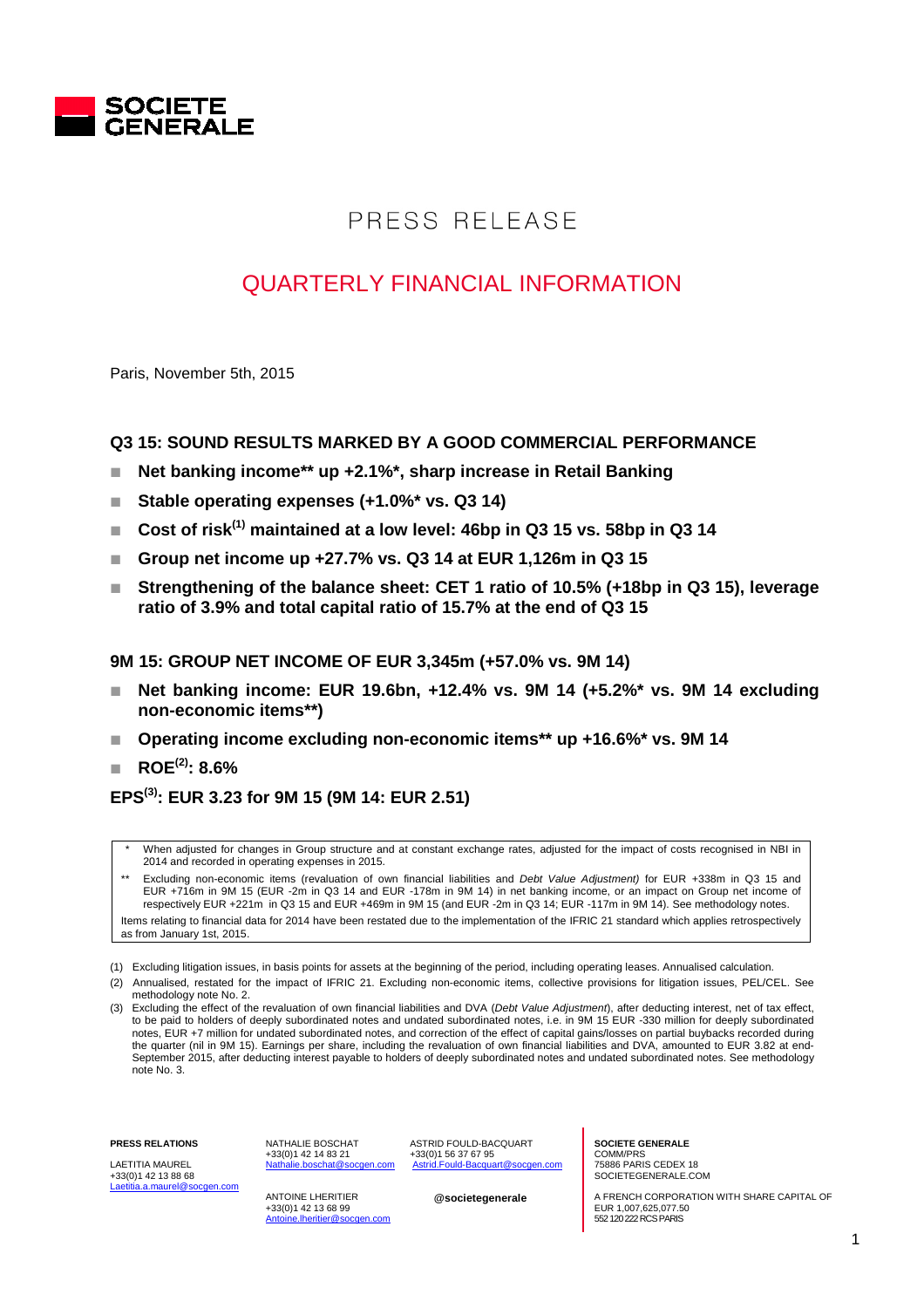

Societe Generale's Board of Directors met on November 4th, 2015 under the chairmanship of Lorenzo Bini Smaghi and examined the results for Q3 2015.

**Group net income was EUR 1,126 million** in Q3 2015, up +27.7% vs. Q3 2014, taking the cumulative result for the first 9 months of the year to EUR 3,345 million, vs. EUR 2,130 million for the same period in 2014.

**Net banking income,** restated for non-economic items\*\*, totalled EUR 6,026 million in Q3 2015 (**+2.1%\* vs. Q3 2014**), and EUR 18,870 million for the first 9 months of 2015 (+5.2%\* vs. the first 9 months of  $2014$ <sup>(1)</sup>. The Group provided further evidence in Q3 of the excellent performance of its Retail Banking activities, both in France (up +4.2% excluding PEL/CEL effect vs. Q3 2014) and for International Retail Banking & Financial Services (+5.0%\*), whereas the challenging market conditions observed during the summer led to Global Banking & Investor Solutions' revenues declining -10.7%\*, despite dynamic Financing & Advisory activity.

**The Group has accelerated the rollout of its new relationship model in Retail Banking,** adapted to the new behaviour of its customers in the digital revolution era. In France, this is based on its three major brands (Societe Generale, Crédit du Nord and Boursorama). It intends to accelerate the expansion of Boursorama and exceed 2 million customers between now and 2020 on the back of its position as the leader in online banking in France. The Group is also accelerating the transformation of the Societe Generale and Crédit du Nord networks around three pillars: reinventing the relationship model, launching new digital initiatives and accompanying its employees in the transformation. This plan will enable the Group to improve the customer experience, based on an omnichannel relationship, while at the same time being more efficient, with the ambition of achieving a ROE of 15% by 2020 in French Retail Banking.

**Operating expenses** are under control (+1.0%\* in Q3 2015 vs. Q3 2014). With the completion of the 2013-2015 cost savings plan (EUR 900 million of recurring savings secured), the transformation plan for 2017 is being implemented. This new plan aims to reduce recurring operating expenses by an additional EUR 850 million for EUR 450 million of restructuring costs. A EUR 40 million restructuring provision was recognised during the third quarter.

The **net cost of risk** was down -7.9%\* in Q3 2015 vs. Q3 2014 with, in particular, a decline in the commercial cost of risk from 58 to 46 basis points, still below the targets set out in the strategic plan for end-2016 (55-60 basis points).

The "Basel 3" **Common Equity Tier 1 (CET1) ratio stood at 10.5%**(2), (10.1% at end-September 2014), the leverage ratio at 3.9% (stable vs. end-September 2014) and the total capital ratio at 15.7% (14.6% at end-September 2014).

The Group's  $ROE^{(3)}$  stood at 8.6% in the first 9 months of 2015 (8.0% for the same period in 2014).

 $(1)$ In absolute terms, net banking income amounted to EUR 6,364 million in Q3 2015 (up +8.3% vs. Q3 14), and EUR 19,586 million for the first 9 months of the year (+12.4% vs. the first 9 months of 2014)

<sup>(2)</sup> The published solvency ratios are calculated based on CRR/CRD4 rules, fully loaded, unless specified otherwise, see methodology note No. 5.

<sup>(3)</sup> Excluding collective provisions for litigation issues, non-economic items, PEL/CEL provision and adjusted for the effect of the implementation of the IFRIC 21 standard, as well as the goodwill write-down on the Russian activities and the badwill recognised on the consolidation of Newedge in 2014. Annualised calculation, see methodology note No. 2 – ROE in absolute terms of 9.0% in 9M 15 and 5.8% in 9M 14.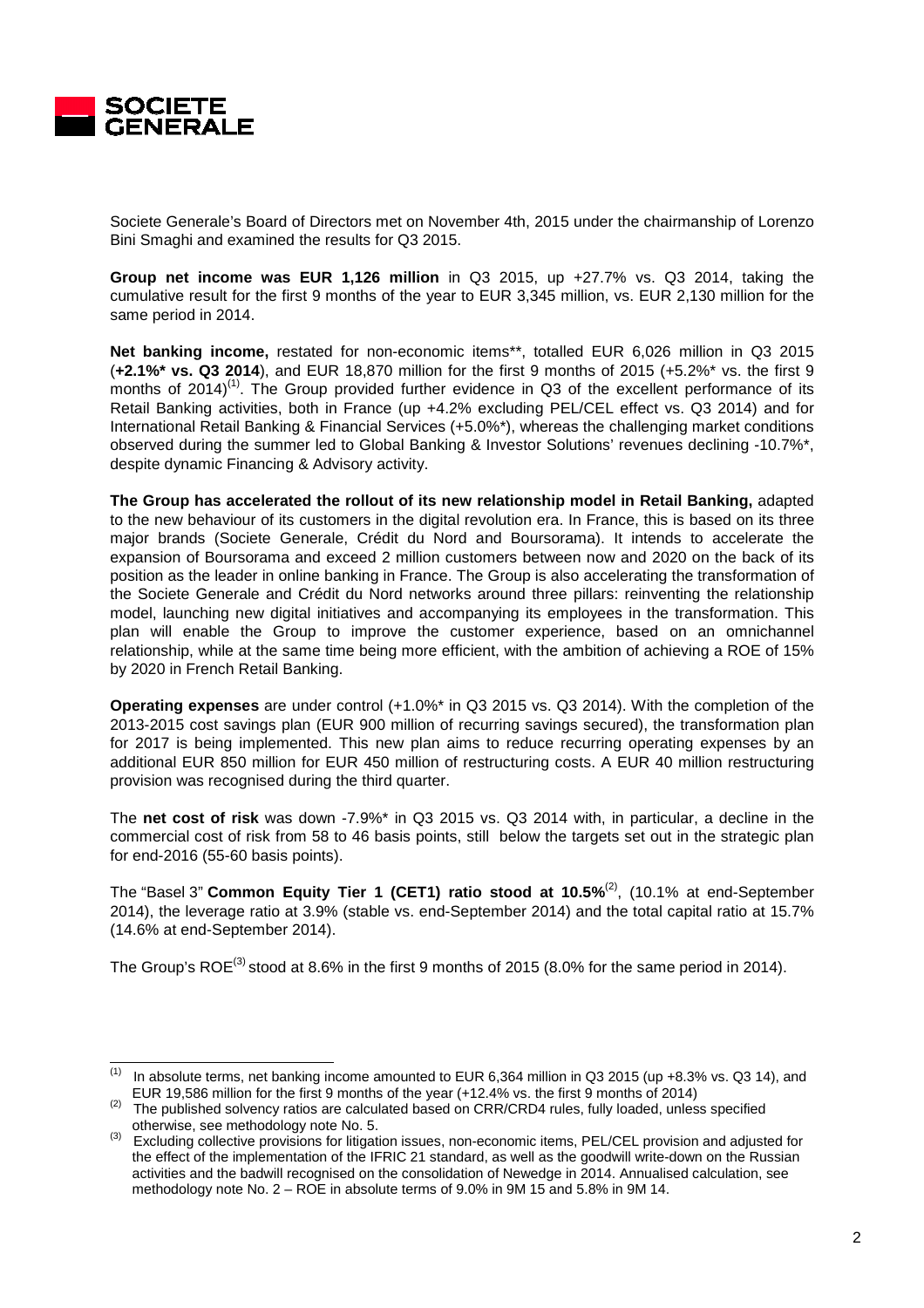

Commenting on the Group's results for Q3 2015, Frédéric Oudéa – Chief Executive Officer – stated:

**"The Societe Generale Group has posted sound results in Q3 2015 on the back of a good commercial performance and the continued control of costs and risks. We have provided further evidence of our growth potential against the backdrop of a recovery in Europe, with a substantial increase in our Retail Banking activities, in France with record growth in new customers and also internationally. Our ability to generate capital has enabled us to strengthen our financial solidity, with a CET1 ratio of 10.5%, in line with our target of around 11% at end-2016. Our balanced model and customer-focused strategy demonstrate our ability to create value and adapt to rapid changes in our customers' needs in an even more demanding regulatory environment. In keeping with the digital revolution that is accelerating in the banking world, we have decided to speed up and go further in the transformation of our French Retail Banking model based on the complementary nature of our three brands, and with the ambition of reinforcing our promise of being a reference in relationship banking."**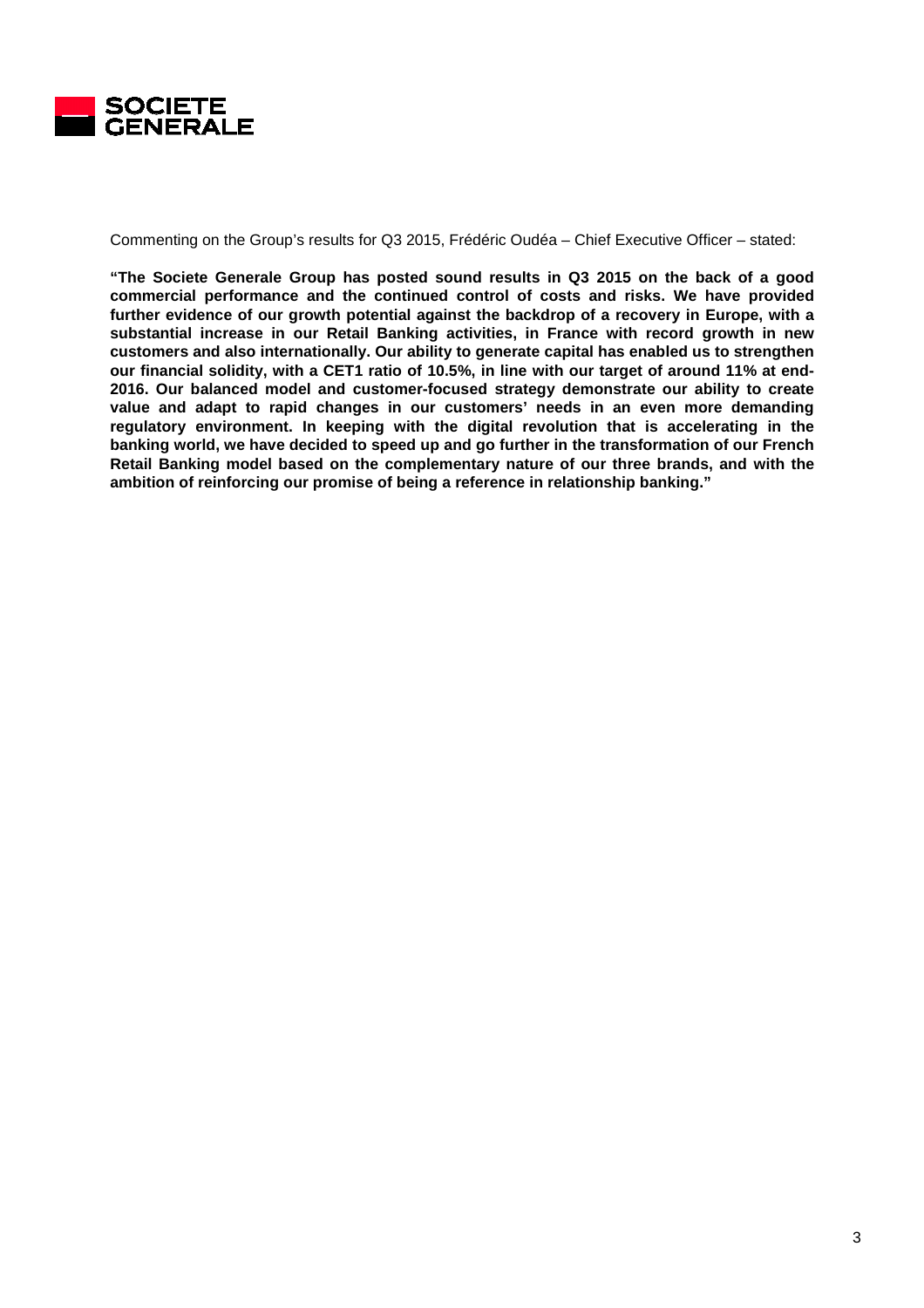

### **1 - GROUP CONSOLIDATED RESULTS**

| In EUR m                                   | Q3 14    | Q3 15    |           | Change                 | 9M 14     | <b>9M15</b> |           | Change                 |
|--------------------------------------------|----------|----------|-----------|------------------------|-----------|-------------|-----------|------------------------|
| Net banking income                         | 5,876    | 6,364    | 8.3%      | $+7.9%$ <sup>*</sup>   | 17,432    | 19,586      | 12.4%     | $+10.3\%$ <sup>*</sup> |
| Net banking income $(1)$                   | 5,878    | 6,026    | $+2.5%$   | $+2.1\%$ <sup>*</sup>  | 17,610    | 18,870      | $+7.2%$   | $+5.2\%$ <sup>*</sup>  |
| Operating expenses                         | (3,920)  | (3,978)  | $+1.5%$   | $+1.0\%$ <sup>*</sup>  | (11, 825) | (12, 544)   | $+6.1%$   | $+3.4\%$ <sup>*</sup>  |
| <b>Gross operating income</b>              | 1,956    | 2,386    | $+22.0%$  | $+21.8\%$ <sup>*</sup> | 5,607     | 7,042       | $+25.6%$  | $+25.3%$               |
| Gross operating income <sup>(1)</sup>      | 1,958    | 2,048    | $+4.6%$   | $+4.4\%$ <sup>*</sup>  | 5,785     | 6,326       | $+9.4\%$  | $+9.1\%$ <sup>*</sup>  |
| Net cost of risk                           | (642)    | (571)    | -11.1%    | $-7.9\%$ <sup>*</sup>  | (2,061)   | (1,908)     | -7.4%     | $-5.1\%$ <sup>*</sup>  |
| Operating income                           | 1,314    | 1,815    | $+38.1%$  | $+35.4\%$ <sup>*</sup> | 3,546     | 5,134       | +44.8%    | $+42.1\%$ <sup>*</sup> |
| Operating income <sup>(1)</sup>            | 1,316    | 1,477    | $+12.2%$  | $+10.1\%$ <sup>*</sup> | 3,724     | 4,418       | $+18.6%$  | $+16.6\%$ <sup>*</sup> |
| Net profits or losses from other<br>assets | (7)      | (1)      | NM        | $NM^*$                 | 193       | (42)        | NM        | $NM^*$                 |
| Impairment losses on goodwill              | $\Omega$ | $\Omega$ | <b>NM</b> | $NM^*$                 | (525)     | $\Omega$    | <b>NM</b> | $NM^*$                 |
| <b>Reported Group net income</b>           | 882      | 1,126    | $+27.7%$  | $+25.3\%$              | 2,130     | 3,345       | $+57.0%$  | $+53.6\%$ *            |
| Group net income <sup>(1)</sup>            | 884      | 905      | $+2.4%$   | $+0.5\%$ <sup>*</sup>  | 2,247     | 2,876       | $+28.0%$  | $+25.4\%$ <sup>*</sup> |
| Group ROE (after tax)                      | 7.2%     | 9.0%     |           |                        | 5.8%      | $9.0\%$     |           |                        |

(1) Adjusted for revaluation of own financial liabilities and DVA

#### **Net banking income**

The Group's net banking income totalled EUR 6,364 million in Q3 15, up +7.9%\* vs. Q3 14 and EUR 19,586 million in 9M 15, up +10.3%\* vs. 9M 14.

**Excluding non-economic items, the Group's net banking income amounted to EUR 6,026 million in Q3 15 (up +2.1%\* vs. Q3 14)** and EUR 18,870 million in 9M 15 (+5.2%\* vs. 9M 14).

- **French Retail Banking (RBDF)** revenues rose +4.2% in Q3 15 vs. Q3 14 (and +3.5% in the first 9 months), excluding the PEL/CEL provision (or respectively +7.1% and +3.4% in absolute terms). In an environment of low interest rates, French Retail Banking continued to enjoy dynamic activity, with a record number of accounts opened in the last ten years and strong growth in outstanding deposits and loans.
- **International Retail Banking & Financial Services' (IBFS)** net banking income rose +5.0%\* in Q3 15 vs. Q3 14 (and  $+3.1\%$ <sup>\*</sup> in the first 9 months of 2015 vs. the same period in 2014). When adjusted for changes in Group structure and at constant exchange rates, revenues were higher in all the activities excluding Russia, particularly in Financial Services to Corporates and Insurance (+13.6%\* between Q3 14 and Q3 15, and +12.2%\* in the first 9 months of the year). In International Retail Banking, revenues increased +0.7%\* overall between Q3 14 and Q3 15 (-1.3%\* between 9M 14 and 9M 15), due primarily to the slowdown observed in Russia where, nevertheless, the situation stabilised in the third quarter.
- In challenging market conditions in Q3 15, **Global Banking & Investor Solutions (GBIS)**  posted revenues down -10.7%\* vs. Q3 14 despite the growth in Financing & Advisory activities. Revenues were up +2.6%\* in 9M 15 vs. 9M 14 (stable at +0.7%\* in Global Markets and Investor Services, up +3.6%\* in Asset and Wealth Management, and +7.8%\* in Financing & Advisory).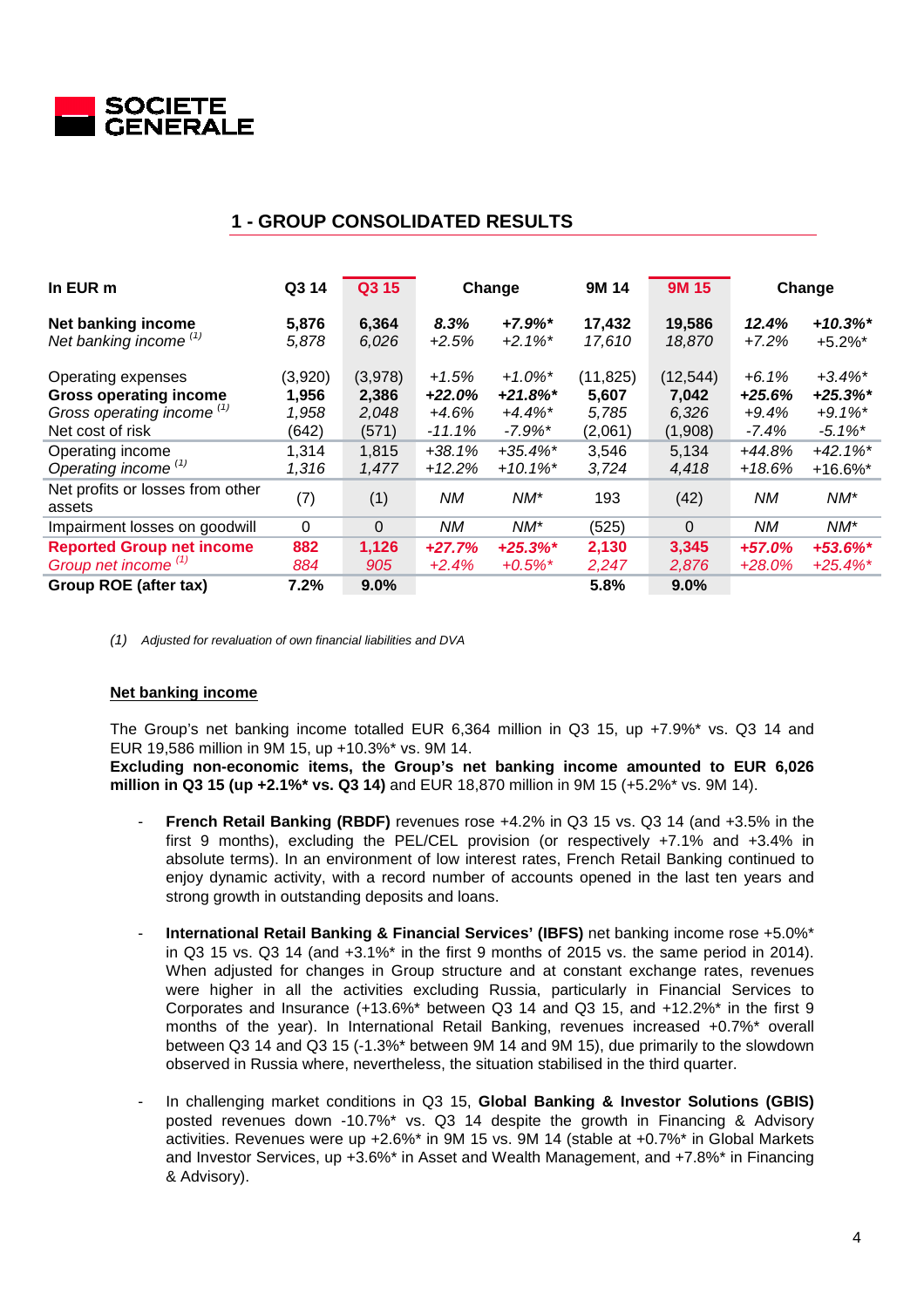

The accounting impact of the revaluation of the Group's own financial liabilities was EUR +447 million in Q3 15 (EUR -4 million in Q3 14), or EUR +821 million for 9M 15 (EUR -183 million in 9M 14). The DVA impact (see methodology note No. 7) totalled EUR -109 million in Q3 15 (EUR +2 million in Q3 14), and EUR -105 million in the first 9 months of 2015 (EUR +5 million in 9M 14). These two factors constitute the restated non-economic items in the analyses of the Group's results.

#### **Operating expenses**

The Group's operating expenses were generally stable in Q3 15 vs. Q3 14 (+1.0%\*). Over 9 months, they amounted to EUR 12,544 million in 2015 vs. EUR 11,825 million in 2014. Operating expenses take account of the change in accounting method caused by the implementation of the IFRIC 21 standard. This has resulted in a number of costs, which would have been smoothed over the year according to previous accounting standards, being recognised in one instalment.

The Group completed its 2013-2015 cost savings plan during Q3 2015 and secured the entire EUR 900 million of planned recurring savings by mobilising EUR 457 million of transformation costs, less than the initial budget. Under the new transformation plan initiated in 2015, a EUR 40 million provision has been recognised in order to deal with the restructuring announced under this project, which aims to reduce the Group's recurring costs by EUR 850 million.

#### **Operating income**

The Group's gross operating income amounted to EUR 2,386 million in Q3 15, vs. EUR 1,956 million in Q3 14, up +21.8%\* (and +25.3%\* between 9M 14 and 9M 15, at EUR 7,042 million). This sharp increase can be explained primarily by the non-economic variation in the revaluation of own financial liabilities. If non-economic items are stripped out, gross operating income rose +4.4%\* in Q3 15 vs. Q3 14 and +9.1%\* between 9M 14 and 9M 15.

The Group's **net cost of risk** amounted to EUR -571 million in Q3 15, down -7.9%\* vs. Q3 14.

The Group's **commercial cost of risk** (expressed as a fraction of outstanding loans) confirmed its downtrend, in line with the 2016 target. It stood at  $46^{(1)}$  basis points in Q3 15 vs. 44 basis points in Q2 15 and 58 basis points in Q3 14.

- In **French Retail Banking**, the commercial cost of risk was stable vs. Q2 15 at 42 basis points (38 basis points in Q2 15 and 51 basis points in Q3 14), due to the low level for business customers.
- At 91 basis points (vs. 96 basis points in Q2 15 and 128 basis points in Q3 14), **International Retail Banking & Financial Services'** cost of risk was lower overall. The cost of risk stabilised in Russia despite a challenging economic environment.
- **Global Banking & Investor Solutions'** cost of risk remained low in Q3 15 at 17 basis points (vs. 10 basis points in Q2 15 and 6 basis points in Q3 14), despite prudent provisioning in respect of oil and gas exposure.

The net cost of risk was EUR -1,908 million in 9M 15 vs. EUR -2,061 million in 9M 14.

The gross doubtful outstandings ratio was 5.5% at end-September 2015 (vs. 6.4% at end-September 2014). The Group's gross coverage ratio for doubtful outstandings stood at 64%, up +1 point vs. end-September 2014.

 $(1)$ (1) Annualised rate, excluding litigation issues, in respect of assets at the beginning of the period and including operating leases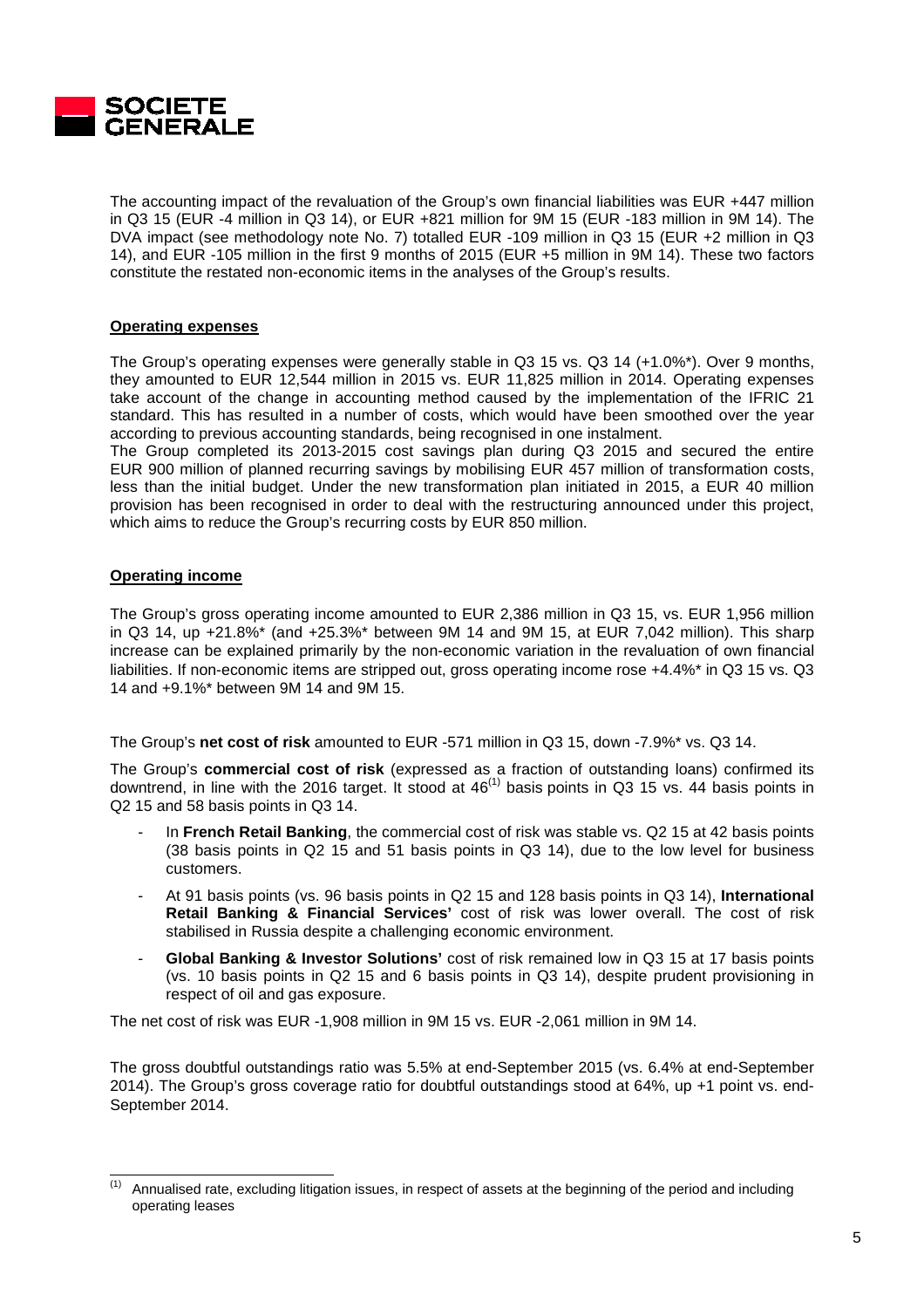

The Group's **operating income** was substantially higher, at EUR 1,815 million in Q3 15 (+35.4%\* vs. Q3 14) and EUR 5,134 million for the first 9 months of 2015 (+42.1%\* vs. the same period in 2014), due to the reduction in the net cost of risk and the increase in gross operating income.

### **Net income**

After taking into account tax (the Group's effective tax rate was 34.7% in Q3 15 and 31.3% in 9M 15) and the contribution of non-controlling interests, Group net income totalled EUR 1,126 million in Q3 15 and EUR 3,345 million on a cumulative basis at end-September 2015. Group net income was EUR 882 million in Q3 14, with an effective tax rate of 30.2% and EUR 2,130 million for 9M 14, with an effective tax rate of 26.7%.

When corrected for non-economic items (revaluation of own financial liabilities and DVA)<sup>(1)</sup>, Group net income amounted to EUR 905 million in Q3 15 vs. EUR 884 million in Q3 14. The cumulative result, excluding non-economic items, amounted to EUR 2,876 million at end-September 2015 (EUR 2,247 million over the same period in 2014).

### **ROE and EPS**

The Group's  $ROE^{(2)}$  stood at 8.6% for 9M 15. On a like-for-like basis, ROE was 8.0% for 9M 14.

Earnings per share (EPS) amounts to EUR 3.82 at end-September 2015 (EUR 2.35 at end-September 2014), after deducting interest payable to holders of deeply subordinated notes and undated subordinated notes<sup>(3)</sup>. If the revaluation of own financial liabilities and DVA are stripped out, earnings per share amounts to EUR 3.23 (EUR 2.51 at end-September 2014), after deducting interest payable to holders of deeply subordinated notes and undated subordinated notes. This is the basis for the calculation of the proposed dividend distribution to be submitted to the Board of Directors and the Annual General Meeting (50% payout ratio).

l Excluding non-economic items detailed in methodology note No. 7 for 2014 and 2015

See methodology note No. 5, excluding non-economic items, collective provision for litigation issues, PEL/CEL and adjusted for the effect of IFRIC 21. Excluding the goodwill write-down in Russia and the initial consolidation of Newedge in 2014 (or effect of EUR -315 million on income). The adjustment relating to IFRIC 21 corrects, for each quarter, 25% of the taxes borne in their entirety in respect of the financial year. ROE in absolute terms in Q3 14: 7.2%, in 9M 14: 5.8%. ROE for Q3 15 and 9M 15 in absolute terms: 9.0%

<sup>(3)</sup> After deducting interest, net of tax effect, to be paid to holders of deeply subordinated notes and undated subordinated notes for 9M 15: EUR -330 million for deeply subordinated notes and EUR +7 million for undated subordinated notes. See methodology note No. 3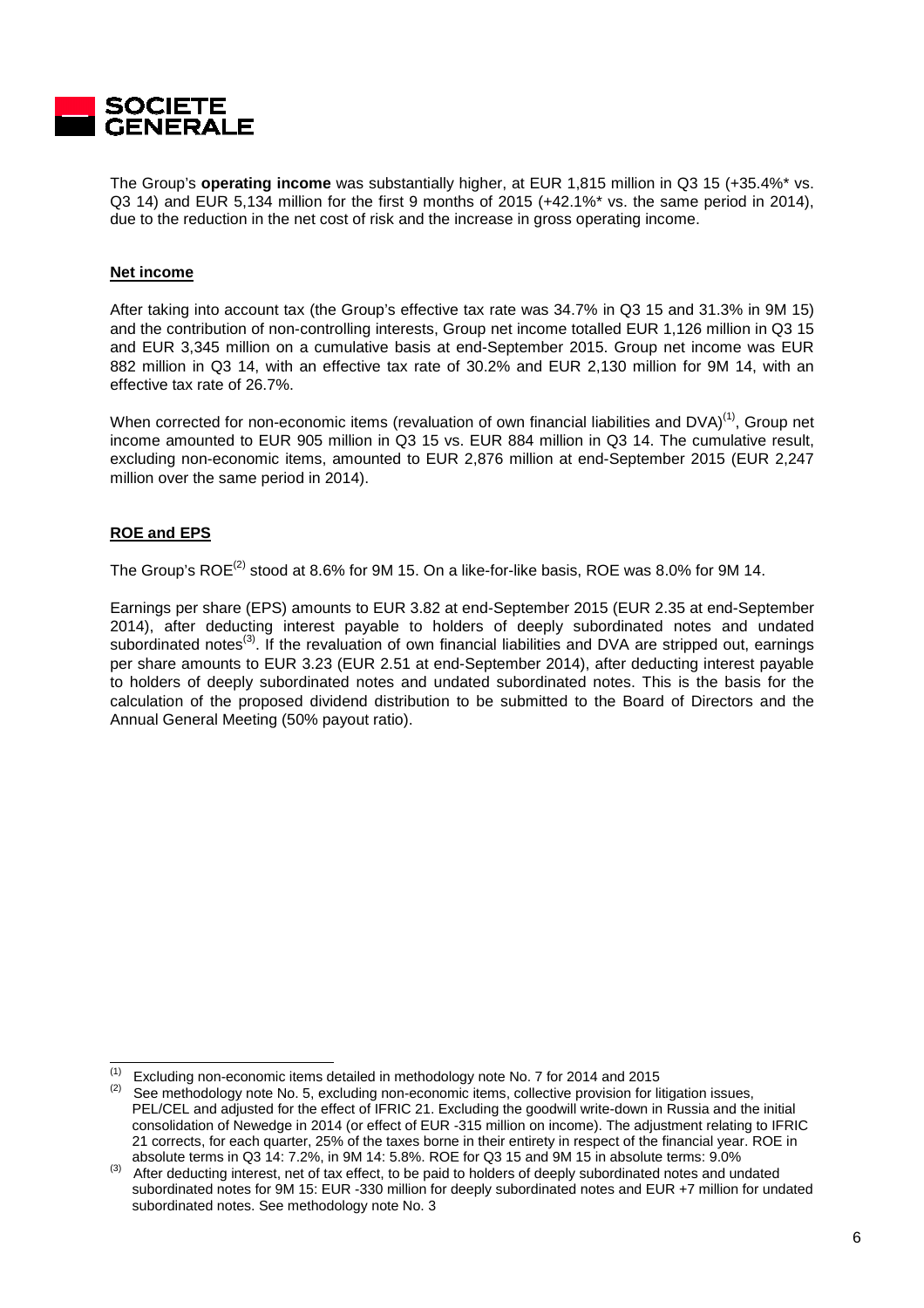

### **2 - THE GROUP'S FINANCIAL STRUCTURE**

Group **shareholders' equity** totalled EUR 57.9 billion<sup>(1)</sup> at September 30th, 2015 (EUR 55.2 billion at December 31st, 2014) and tangible net asset value per share was EUR 53.98, corresponding to net asset value per share of EUR 60.46, including EUR 1.48 of unrealised capital gains.

The consolidated balance sheet totalled EUR 1,352 billion at September 30th, 2015 (EUR 1,308 billion at December 31st, 2014). The net amount of customer loans (excluding securities purchased under resale agreements), including lease financing, was EUR 381 billion (EUR 356 billion at December 31st, 2014). At the same time, customer deposits amounted to EUR 352 billion vs. EUR 328 billion at December 31st, 2014 (excluding securities sold under repurchase agreements).

At the end of Q3 2015, the liquidity raised in respect of the 2015 medium/long-term financing programme amounted to EUR  $31.0^{(a)}$  billion in senior and subordinated debt. At parent company level, EUR 26.0 $^{(a)}$  billion had been raised at September 30th, 2015. Refinancing sources break down between EUR 6.1 billion of unsecured senior vanilla issues, EUR 13.8<sup>(a)</sup> billion of structured private placements, EUR 1.5 billion of secured financing (SG SFH and SG SCF), EUR 3.5 billion of subordinated Tier 2 issues and EUR 1.1 billion of deeply subordinated Additional Tier 1 issues. At the level of the subsidiaries, EUR 5.0 billion had been raised at September 30th, 2015. The LCR (**Liquidity Coverage Ratio**) amounted to 144% at end-September 2015, vs. 118% at end-2014.

The Group's **risk-weighted assets** amounted to EUR 355 billion at September 30th, 2015 (vs. EUR 353 billion at end-December 2014 and at end-September 2014; EUR 361 billion at end-June 2015) according to CRR/CRD4 rules. Risk-weighted assets in respect of credit risk still represent the bulk of the bank's risks, more than 80% of the total, up by nearly two points year-on-year.

At September 30th, 2015, the Group's **Common Equity Tier 1 ratio**<sup>(2)</sup> stood at 10.5%<sup>(3)</sup> (10.1% at end-December 2014), for a target at end-2016 of around 11%. The Tier 1 ratio was 13.2% (12.6% at end-December 2014) and the total capital ratio amounted to 15.7% (14.3% at end-December 2014). The Group announced its intention to dispose of its stake in Amundi during the IPO launched on November 2nd, 2015. Based on the indicative price range fixed at between EUR 42.00 and EUR 52.50, the disposal of Societe Generale's entire stake would have an impact of between 22 and 26 basis points on the Common Equity Tier 1 ratio at December 31st, 2015.

The **leverage ratio** stood at 3.9%<sup>(2)</sup> at end-September 2015 (3.8% at end-December 2014).

The Group is **rated** by the rating agencies DBRS (long-term rating: "A (high)" with a stable outlook; short-term rating: "R-1 (middle)" with a stable outlook), FitchRatings (long-term rating: "A" with a stable outlook; short-term rating: "F1"), Moody's (deposit and senior unsecured long-term ratings: "A2" with a stable outlook; short-term rating: "P-1" and long-term Counterparty Risk Assessment of "A1" and short-term Counterparty Risk Assessment of "P-1"), Standard & Poor's (long-term rating: "A" with a negative outlook; short-term rating: "A-1") and R&I (attribution of a long-term rating of "A" with a stable outlook).

 $\overline{a}$ 

 $(1)$  This figure includes notably EUR 9.4 billion of deeply subordinated notes and EUR 0.4 billion of undated subordinated notes

<sup>(2)</sup> Fully-loaded ratios. See methodology note No. 5

<sup>(3)</sup> The phased-in ratio, including the earnings of the current financial year, stood at 11.1% at end-September 2015, vs. 10.9% at end-December 2014. See methodology note No. 5

 $(a)$  Amounts adjusted with respect to information published on  $5<sup>th</sup>$  November 2015, respectively: total EUR 31.5bn; parent company EUR 26.5bn; structured private placements EUR 14.3bn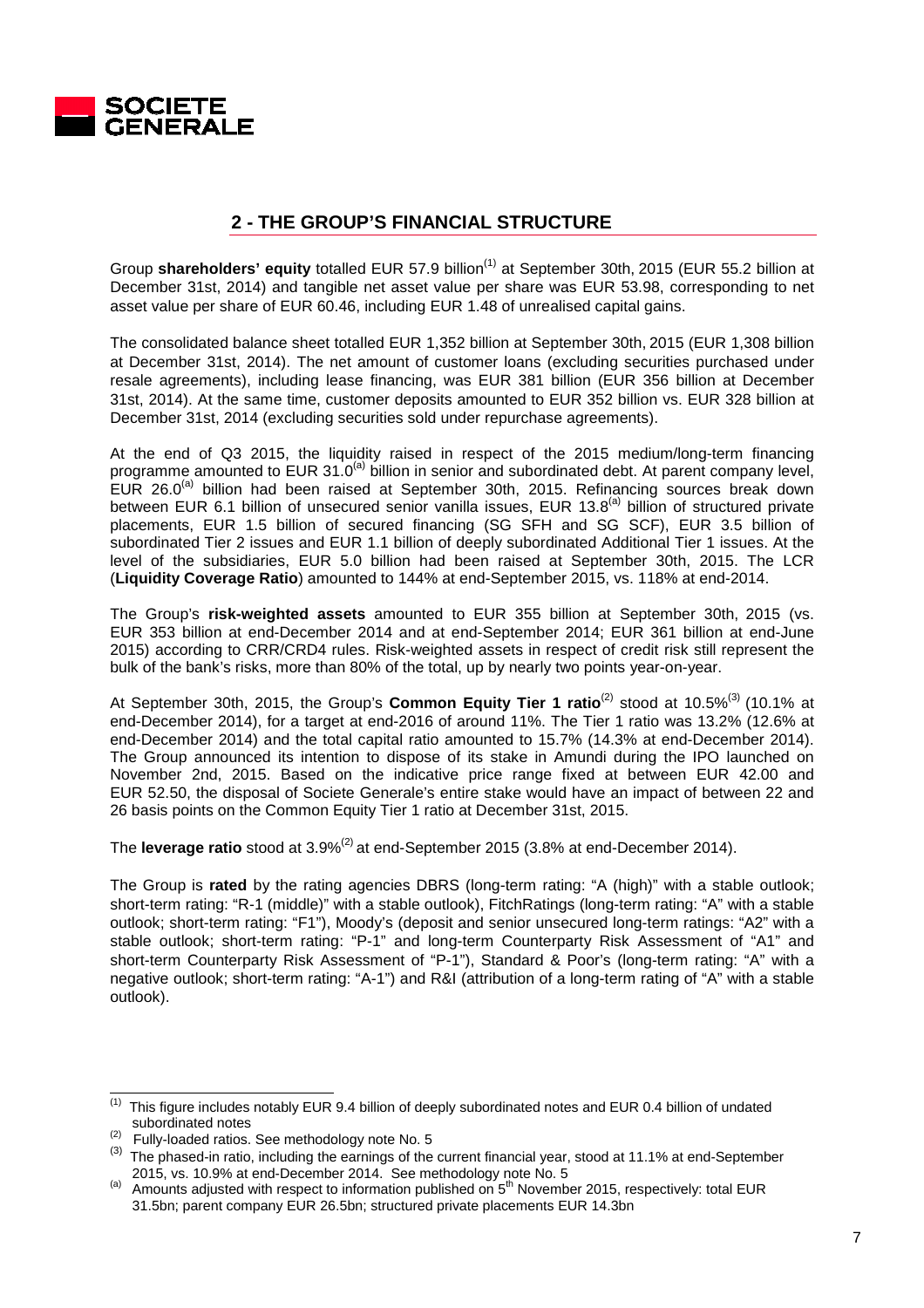

| In EUR m                                     | Q3 14   | Q3 15   | Change   | 9M 14   | <b>9M 15</b> | Change   |
|----------------------------------------------|---------|---------|----------|---------|--------------|----------|
|                                              |         |         |          |         |              |          |
| Net banking income                           | 2,019   | 2,162   | $+7.1%$  | 6,158   | 6,370        | $+3.4%$  |
| Net banking income ex. PEL/CEL               | 2,082   | 2,170   | $+4.2%$  | 6,236   | 6,453        | $+3.5%$  |
| Operating expenses                           | (1,285) | (1,326) | $+3.2%$  | (3,934) | (4,021)      | $+2.2%$  |
| <b>Gross operating income</b>                | 734     | 836     | $+13.9%$ | 2,224   | 2,349        | $+5.6%$  |
| Gross operating income ex.<br><b>PEL/CEL</b> | 797     | 844     | $+5.9%$  | 2,302   | 2,432        | $+5.6%$  |
| Net cost of risk                             | (237)   | (201)   | $-15.2%$ | (738)   | (614)        | $-16.8%$ |
| Operating income                             | 497     | 635     | $+27.8%$ | 1,486   | 1,735        | $+16.8%$ |
| <b>Group net income</b>                      | 317     | 410     | $+29.3%$ | 956     | 1,102        | $+15.3%$ |
| Group net income ex.PEL/CEL                  | 356     | 415     | $+16.6%$ | 1,005   | 1,154        | $+14.8%$ |
| <b>ROE</b>                                   | 12.8%   | 16.8%   |          | 12.7%   | 15.0%        |          |

### **3 - FRENCH RETAIL BANKING**

French Retail Banking posted a very strong commercial and financial performance in Q3 15, maintaining the healthy momentum observed in H1 2015.

The expansion of the customer base continued in the three Retail Banking brands, particularly for mass affluent and high net worth clients, reaching a level unequalled for ten years. The number of net openings of current accounts for individual customers increased by +59% in the first 9 months of 2015 vs. the same period in 2014, i.e. nearly 274,000 accounts opened for the three brands Societe Generale, Crédit du Nord and Boursorama. In this context, Boursorama had more than 712,000 customers in France at end-September 2015.

On the strength of its special relationship with its customers, Societe Generale was voted "Customer Service of the Year 2016". This is the fourth time that Societe Generale has received the award from Viséo Conseil. It rewards the commitment of employees, who are constantly listening to customers in order to support them on a daily basis and make banking simpler, closer and more effective for them.

In line with the trend in previous quarters, average outstanding deposits in the balance sheet rose +5.0% vs. Q3 14 to EUR 171.7 billion. This performance was driven by sight deposit inflow, which was still very robust (+15.1% vs. Q3 14). At the same time, net life insurance inflow was up +12% vs. Q3 14 and +21% vs. 9M 14, with a still strong unit-linked subscription rate since the beginning of the year (20.7% on average on gross inflow).

Average outstanding loans rose +2.7% vs. Q3 14 to EUR 179.0 billion, on the back of very robust housing loan production (x2.3 vs. Q3 14) and the gradual recovery in business customer demand (investment loans up +23% vs. Q3 14). The average loan/deposit ratio continued to improve to 104% in Q3 15 (vs.107% in Q3 14).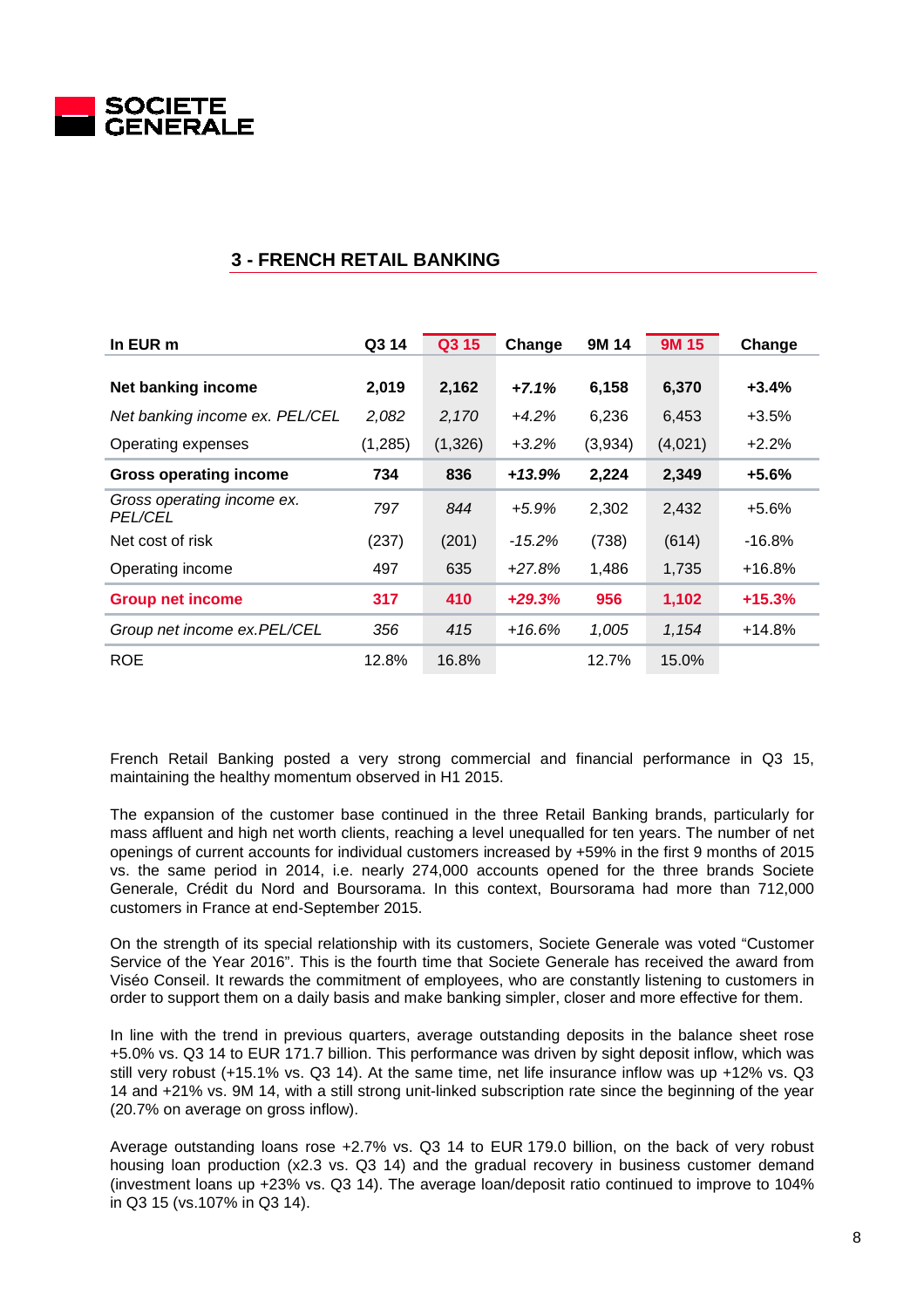

Driven by the strong commercial performance and after neutralisation of the impact of PEL/CEL provisions, French Retail Banking revenues were up +4.2% vs. Q3 14 (and +3.5% in 9M 15 vs. end-September 2014). Excluding the PEL/CEL effect, net interest income rose +3.4% vs. Q3 14 and 9M 14: the increase in outstanding deposits and loans and the good level of loan was greater than the negative effects of low interest rates and housing loan renegotiations.

The growth in commissions accelerated in Q3 15 to +5.5% vs. Q3 14, taking their increase to +3.5% in 9M 15, on the back of dynamic life insurance business and the development of synergies with the Group's other businesses.

Operating expenses were up +3.2% vs. Q3 14 and +2.2% vs. 9M 14, due primarily to the implementation of the European Single Resolution Fund and the acceleration of digital investments. However, the increase in operating expenses remained lower than the growth in NBI, resulting in French Retail Banking posting a cost to income ratio of 62.1% in 9M 15 (excluding the PEL/CEL effect and restated for 25% of the impact of the implementation of the IFRIC 21 standard), in line with the Group's targets.

The net cost of risk was substantially lower (-15.2% between Q3 14 and Q3 15 and -16.8% between 9M 14 and 9M 15).

Excluding the PEL/CEL effect, French Retail Banking's contribution to Group net income totalled EUR 415 million in Q3 15, up +16.6% vs. Q3 14. In 9M 15, it amounted to EUR 1,154 million (up +14.8%), resulting in a sound level of profitability (ROE of 15.9% excluding PEL/CEL effect and restated for 25% of the impact of the implementation of IFRIC 21).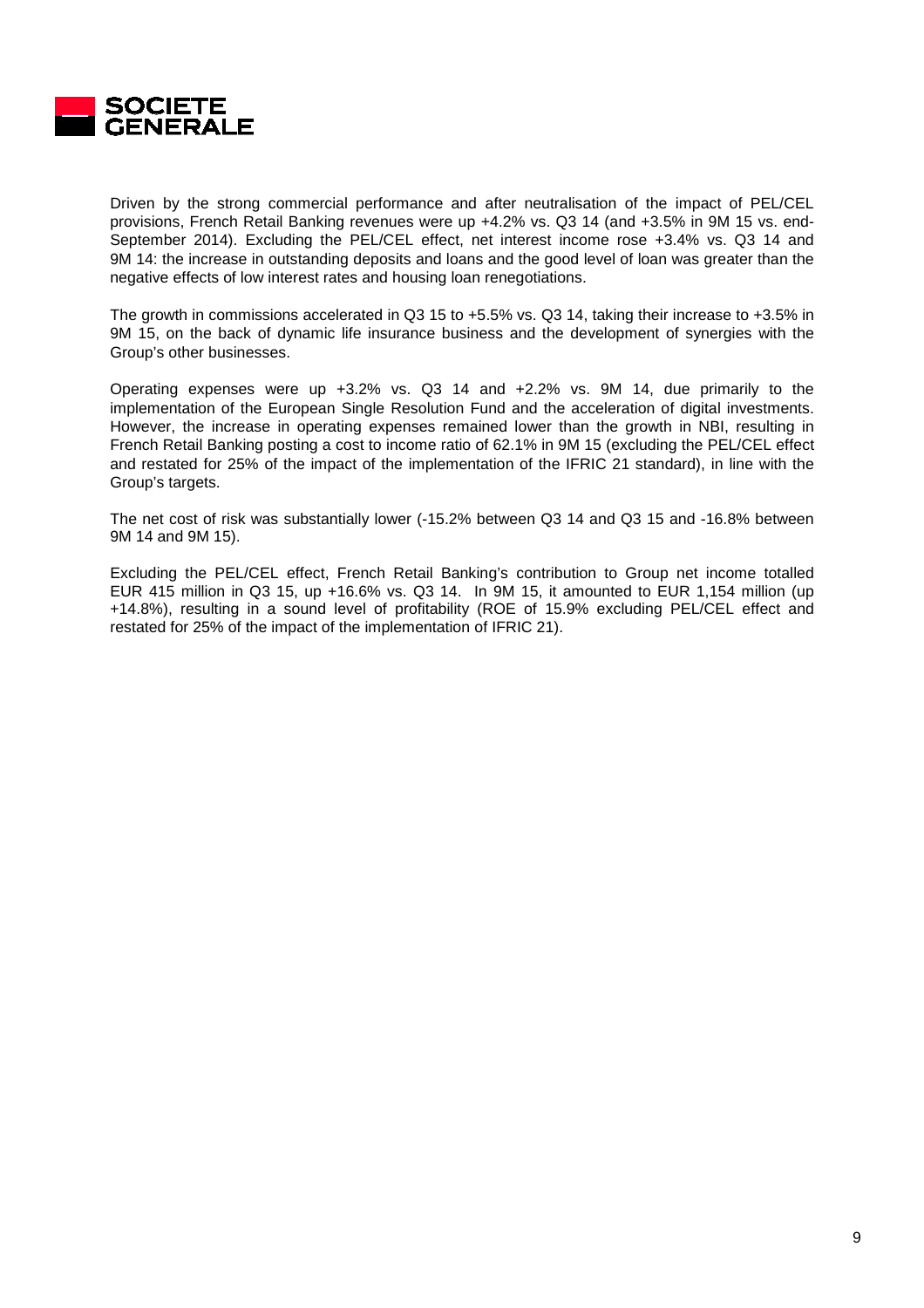

| In EUR m                                   | Q3 14   | Q3 15   | Change    |                        | 9M 14   | <b>9M 15</b> |           | Change                 |
|--------------------------------------------|---------|---------|-----------|------------------------|---------|--------------|-----------|------------------------|
| Net banking income                         | 1,899   | 1,888   | $-0.6%$   | $+5.0\%$ *             | 5,576   | 5,524        | $-0.9%$   | $+3.1\%$ <sup>*</sup>  |
| Operating expenses                         | (1,048) | (1,018) | $-2.9%$   | $+2.1\%$ <sup>*</sup>  | (3,208) | (3,222)      | $+0.4%$   | $+3.9\%$ <sup>*</sup>  |
| <b>Gross operating income</b>              | 851     | 870     | $+2.2%$   | $+8.6\%$ *             | 2,368   | 2,302        | $-2.8%$   | $+2.1\%$ *             |
| Net cost of risk                           | (378)   | (302)   | $-20.1\%$ | $-14.4\%$ <sup>*</sup> | (1,068) | (922)        | $-13.7\%$ | $-8.7\%$ <sup>*</sup>  |
| Operating income                           | 473     | 568     | $+20.1%$  | $+26.1\%$ <sup>*</sup> | 1,300   | 1,380        | $+6.2%$   | $+10.7\%$ <sup>*</sup> |
| Net profits or losses from<br>other assets | (1)     | (1)     | $+0.0\%$  | NM*                    | 2       | (27)         | <b>NM</b> | $NM^*$                 |
| Impairment losses on<br>goodwill           | 0       | 0       | ΝM        | NM*                    | (525)   | $\mathbf 0$  | <b>NM</b> | NM*                    |
| <b>Group net income</b>                    | 311     | 342     | $+10.0%$  | $+16.4\%$ <sup>*</sup> | 302     | 793          | x2.6      | $x 2.9^*$              |
| <b>ROE</b>                                 | 12.9%   | 14.2%   |           |                        | 4.2%    | 11.0%        |           |                        |

### **4 - INTERNATIONAL RETAIL BANKING & FINANCIAL SERVICES**

In Q3 15, the division posted an increase in revenues (+5.0%\* vs. Q3 14 at EUR 1,888 million), supported by good dynamics in business activity overall. Operating expenses increased slightly to EUR -1,018 million (up +2.1%\* vs. Q3 14). Gross operating income totalled EUR 870 million (+8.6%\* vs. Q3 14) and the cost to income ratio stood at 53.9%, down -1.3 pp. Over the same period, the cost of risk improved significantly, down -14.4%\*, thanks to a strong reduction in Romania. The division's contribution to Group net income in Q3 15 came to EUR 342 million, up +10.0% vs. Q3 14, thanks to good performances in Financial Services to Corporates and Insurance. Though improving, the situation in Russia continues to weigh on the contribution of International Retail Banking.

Revenues totalled EUR 5,524 million in 9M 15, up +3.1%\* vs. 9M 14. Operating income amounted to EUR 1,380 million (+10.7%\* over the same period) and the contribution to Group net income came to EUR 793 million, significantly higher than the contribution for 9M 14 of EUR 302 million.

#### **International Retail Banking**

In Q3 15, in International Retail Banking, the growth trend observed in previous quarters continued. At EUR 77.2 billion, outstanding loans were up +2.9%\* vs. Q3 14, driven notably by strong commercial performances in the Czech Republic, Germany, the Balkans and Africa. Outstanding deposits continued to increase at a steady pace (+5.6%\* vs. Q3 14), totalling EUR 69.3 billion at end-September 2015, with particularly strong deposit collection in Europe.

At EUR 1,285 million in Q3 15, revenues were slightly up (+0.7%\*) vs. Q3 14, the increase in Europe and Africa offsetting the decline in Russia. Over the same period, International Retail Banking posted operating income of EUR 257 million, up +22.2%\* vs. Q3 14, thanks to strict management of operating expenses and a reduction in the cost of risk. The contribution to Group net income of EUR 129 million was stable (-0.8%) vs. Q3 14, due to a lower result in Russia. In 9M 15, International Retail Banking revenues totalled EUR 3,756 million and the contribution to Group net income came to EUR 258 million, whereas in 9M 14 the contribution was negative at EUR -213 million, as 9M 14 was impacted by the write-down of all remaining goodwill on Russian activities.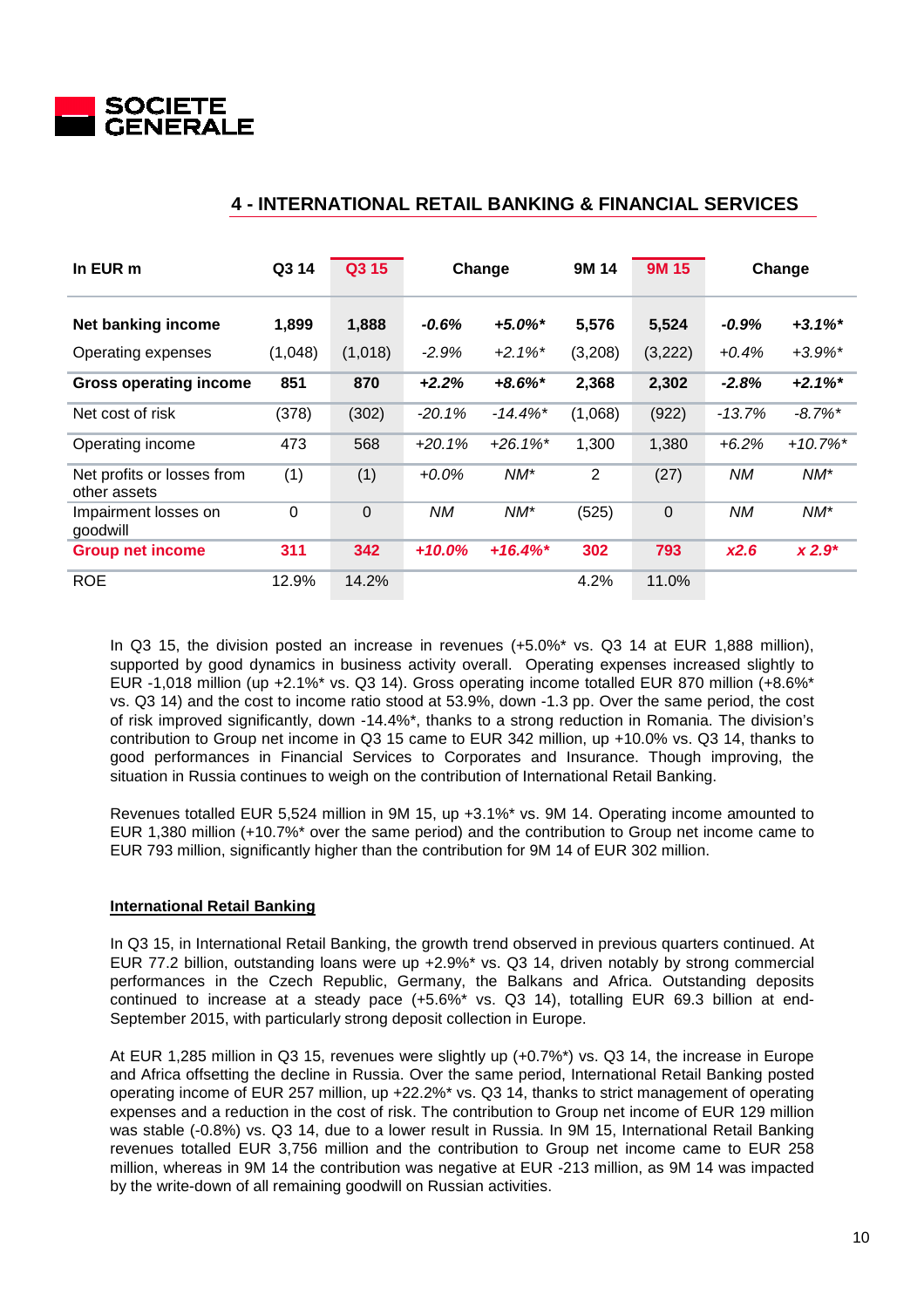

 $\overline{a}$ 

In **Western Europe**, where the division has consumer finance operations in Germany, Italy and France, outstanding loans were up +5.1%\* vs. Q3 14 at EUR 14.3 billion, driven by strong momentum in Germany (+13.0%\*), notably on car loans. In Q3 15, the region posted revenues of EUR 173 million (+8.4%\* vs. Q3 14) and gross operating income of EUR 87 million (+11.9%\*). The contribution to Group net income was significantly higher at EUR 36 million (+80.0% vs. Q3 14).

In the **Czech Republic**, the Komercni Banka Group (KB) enjoyed good commercial dynamics in Q3 15, with outstanding loans growing by +8.5%\* vs. Q3 14 to EUR 19.4 billion, driven by housing loans and large corporates. Outstanding deposits grew by +3.6%\* to EUR 24.5 billion. Revenues were down -1.7%\* vs. Q3 14 at EUR 255 million, in a context of low market rates. Operating expenses were stable\* at EUR 133 million. The contribution to Group net income was maintained at a solid level, at EUR 55 million (+1.9% vs. Q3 14), with a low cost of risk.

In **Romania,** despite the improvement in the economic environment, loan demand remained low, resulting in a reduction in loan outstandings for the BRD Group of -2.7%\* vs. Q3 14 at EUR 6.2 billion. Deposit collection however remained very strong in Q3 15, with outstandings increasing +13.2%\* vs. Q3 14 at EUR 8.7 billion. The BRD Group's revenues were down in Q3 15 at EUR 129 million (-6.2%\* vs. Q3 14), due to strong pressure on net interest margins in a low interest rate environment. However BRD made a positive contribution to Group net income of EUR 9 million in Q3 15, due to strictly monitored operating expenses and a sharp reduction in the cost of risk (-71.6%\*).

In **other European countries**, outstanding loans were up +6.4%\* at EUR 11.1 billion, notably with the good growth in the Balkans (+6.3%\*), both for corporate and individual customers. Outstanding deposits were up +9.5%\* vs. Q3 14 at EUR 10.6 billion. Revenues were 10.7%\* higher in Q3 15 than in Q3 14 at EUR 187 million, while operating expenses remained under control at EUR 111 million (+1.1%\*). The contribution to Group net income in Q3 15 came to EUR 10 million vs. EUR 26 million in Q3 14, due to a higher cost of risk.

In **Russia**, in a challenging environment, outstanding loans remained below the level of Q3 14, down - 14.3%\*, at EUR 8.5 billion. However, outstanding loans began to rebound in Q3 15 (+2.6%\* vs. Q2 15), due to sustained activity in corporates and recovery in retail loan production. Outstanding deposits were unchanged\* vs. Q3 14 at EUR 6.8 billion. SG Russia's liquidity position remained strong, with a loan to deposit ratio for Rosbank of 86% at end-September 2015. Net banking income declined by -10.0%\*, to EUR 169 million, but improved significantly vs. Q2 15 (+26.3%\*) thanks to improving margins and increasing volumes. Operating expenses were well contained at EUR 132 million despite double-digit inflation, increasing by +1.1%\* vs. Q3 14, and operations were further rationalised (-2,669 FTE and -77 branches vs. December 2014). Overall, losses from SG Russia<sup>(1)</sup> were further reduced this quarter to EUR -20 million in Q3 15, vs. EUR -45 million in Q2 15.

In **Africa and other regions where the Group operates,** outstanding loans rose +5.2%\* overall in Q3 15 vs. Q3 14 to EUR 17.8 billion, rising sharply in Africa in particular (+9.0%\*). Over the same period, outstanding deposits increased by +5.6%\* overall. Revenues totalled EUR 372 million in Q3 15, up +2.4%\* vs. Q3 14, driven by volume growth in Africa. Operating expenses were stable vs. Q3 14 (-1.0%\*) at EUR 207 million. The cost of risk declined by -17.4%\* over the same period. The contribution to Group net income totalled EUR 49 million, up +2.1% vs. Q3 14.

 $<sup>(1)</sup>$  SG Russia's result: contribution of Rosbank, Delta Credit Bank, Rusfinance Bank, Societe Generale Insurance,</sup> ALD Automotive and their consolidated subsidiaries to the results of the Group's businesses International Retail Banking in Russia: contribution of EUR -30 million in Q3 15 and EUR +4 million in Q3 14.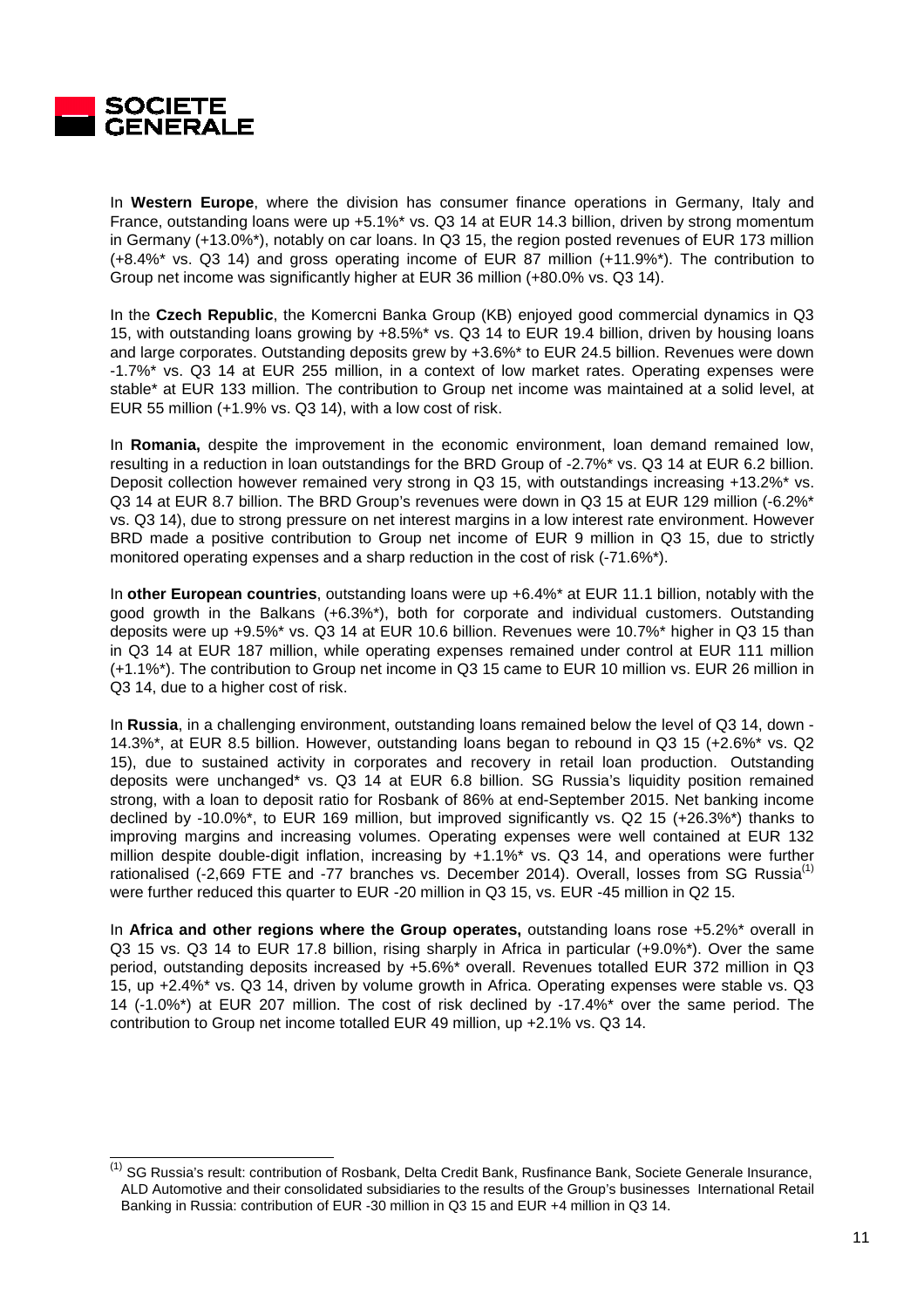

#### **Insurance**

The Insurance business maintained its healthy commercial momentum in Q3 15, with gross life insurance inflow of EUR 2.2 billion in Q3 15. Life insurance outstandings rose by +5.5%\* vs. Q3 14 to EUR 92.7 billion, with the unit-linked share increasing to 20.8% of outstandings.

In Personal Protection and Property & Casualty insurance, premiums totalled EUR 315 million in Q3 15 (3.7%\* higher than in Q3 14), due to the good performance in France over the period (+10.0%\*).

Net banking income totalled EUR 206 million in Q3 15 (+7.7%\* vs. Q3 14) and EUR 616 million in 9M 15 (+9.8%\* vs. 9M 14). The contribution of the Insurance business to Group net income amounted to EUR 89 million in Q3 15 (+8.5% vs. Q3 14) and EUR 247 million in 9M 15 (+8.3% vs. 9M 14).

#### **Financial Services to Corporates**

Financial Services to Corporates enjoyed a very good commercial momentum and strong earnings growth in Q3 15.

ALD continued to grow its vehicle fleet organically (+6.8%\* vs. Q3 14), thereby maintaining its strong market positions.

Equipment Finance enjoyed a good level of new business in Q3 15 (up +5.2%\* excluding factoring vs. Q3 14), driven by Scandinavia and Italy. Outstanding loans totalled EUR 15.3 billion (+4.3%\* vs. Q3 14, excluding factoring).

In total, revenues from Financial Services to Corporates rose strongly (+16.9%\* in Q3 15 vs. Q3 14) to EUR 394 million. Over the same period, strictly monitored costs limited the growth in operating expenses to +7.4%\*, resulting in a +27.3%\* increase in gross operating income vs. Q3 14. The contribution to Group net income was up +23.1% at EUR 128 million in Q3 15. In 9M 15, revenues amounted to EUR 1,140 million (+13.6%\* vs. 9M 14) and the contribution to Group net income came to EUR 355 million (+22.0% vs. 9M 14).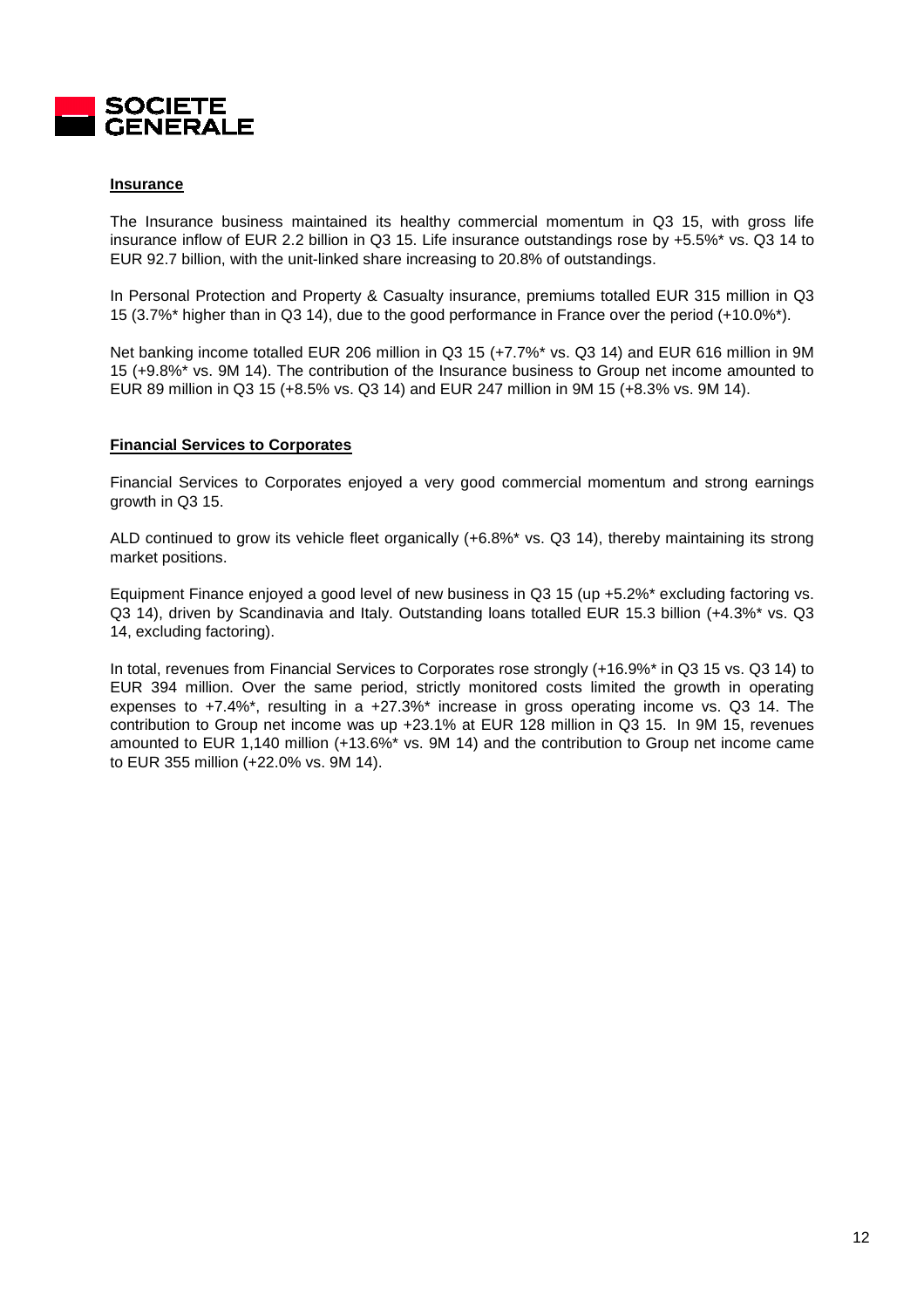

| In EUR m                      | Q3 14   | Q3 15    | Change   |                        | 9M 14   | <b>9M 15</b> | Change   |                       |
|-------------------------------|---------|----------|----------|------------------------|---------|--------------|----------|-----------------------|
| Net banking income            | 2,115   | 2,000    | $-5.4%$  | $-10.7\%$ <sup>*</sup> | 6,537   | 7,265        | $+11.1%$ | $+2.6\%$ <sup>*</sup> |
| Operating expenses            | (1,537) | (1, 562) | $+1.6%$  | $-2.8\%$ <sup>*</sup>  | (4,621) | (5, 196)     | $+12.4%$ | $+3.2\%$ <sup>*</sup> |
| <b>Gross operating income</b> | 578     | 438      | $-24.2%$ | $-30.6\%$ <sup>*</sup> | 1,916   | 2,069        | $+8.0%$  | $+1.3%$               |
| Net cost of risk              | (27)    | (68)     | x2.5     | $x2.2*$                | (53)    | (174)        | x3.3     | $x 2.9*$              |
| <b>Operating income</b>       | 551     | 370      | $-32.8%$ | $-38.4\%$ <sup>*</sup> | 1,863   | 1,895        | $+1.7%$  | $-4.3\%$ <sup>*</sup> |
| <b>Group net income</b>       | 456     | 320      | $-29.8%$ | $-34.8\%$ <sup>*</sup> | 1,487   | 1,533        | $+3.1%$  | $-2.5%$               |
| <b>ROE</b>                    | 13.7%   | 8.5%     |          |                        | 15.5%   | 13.9%        |          |                       |

## **5 - GLOBAL BANKING & INVESTOR SOLUTIONS**

Global Banking & Investor Solutions posted revenues of EUR 2,000 million in Q3 15, down -5.4% vs. Q3 14, reflecting the growth in Financing & Advisory and the decline in Global Markets in a challenging market environment.

The division's revenues totalled EUR 7,265 million in the first 9 months of 2015, representing a solid increase of +11.1% vs. the first 9 months of 2014.

#### **Global Markets & Investor Services**

The environment in the third quarter was marked by the consequences of the devaluation of the yuan in China and the turbulence in equity markets, triggering notably a substantial increase in volatility and correlation.

As a result, after solid growth in H1, Global Markets and Investor Services' revenues amounted to EUR 1,185 million, down -10.4% in Q3 15 vs. Q3 14. However, revenues for the first 9 months of 2015 were significantly higher, +10.9% vs. the same period last year at EUR 4,687 million.

- At EUR 411 million in Q3 15, **Equity** revenues declined -5.5% vs. Q3 14 while at the same time maintaining a substantial increase of +31.0%<sup>(1)</sup> in the first 9 months of 2015 at EUR 2,064 million. Third quarter revenues were adversely affected by challenging market conditions in Europe combined with lower commercial activity for structured products. This decline was partially offset by flow activities which benefited from the increase in volatility and growing client demand, particularly for derivatives. The Group saw an increase in its market share in cash equity activity and listed products.
- **Fixed Income, Currencies & Commodities** posted revenues down -22.7% at EUR 479 million in Q3 15, and  $-13.6\%$ <sup>(1)</sup> in the first 9 months of 2015. The uncertainty in China created an unfavourable market environment for structured products and fixed income activities during a summer period characterised by reduced volumes. This decline was partially offset by the good performance of activities in emerging markets and in commodities.

l <sup>(1)</sup> At constant structure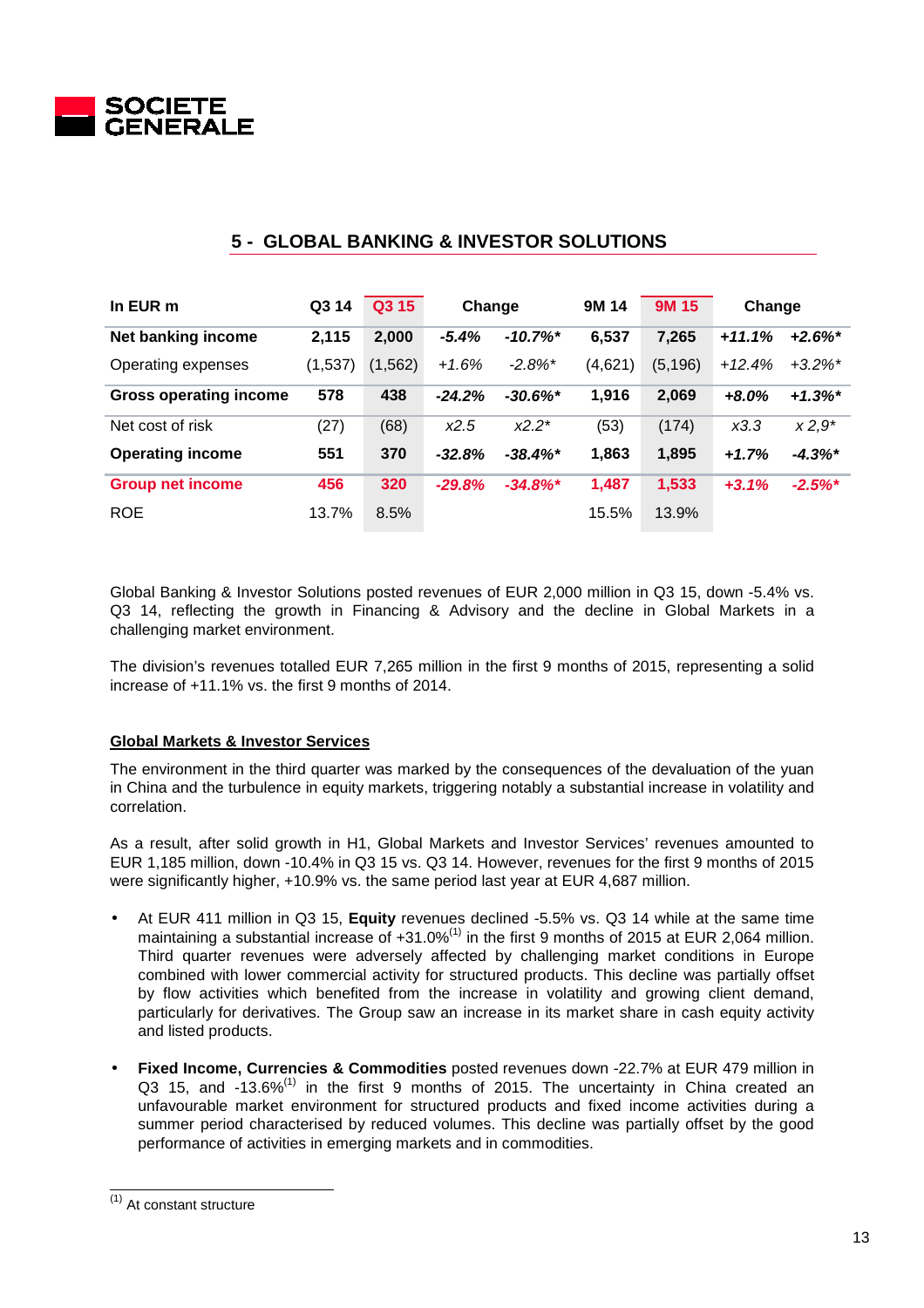

- **Prime Services'** revenues were sharply higher (+37.5%) at EUR 143 million in Q3 15 (and  $+34.1\%$ <sup>(1)</sup> in the first 9 months of 2015 vs. the first 9 months of 2014), bolstered by strong client demand in volatile equity markets, especially in Europe.
- **Securities Services'** assets under custody were up +4.8% at EUR 3,995 billion year-on-year. At the same time, assets under administration increased +7.2% to EUR 585 billion. Securities Services' revenues were down -6.7% in Q3 15 vs. Q3 14. However, revenues for the first 9 months of 2015 were up +1.6% compared with the same period in 2014.

#### **Financing & Advisory**

**Financing & Advisory** continued to experience a strong commercial momentum in Q3 15, with revenues of EUR 561 million, up +7.9% vs. Q3 14. Natural resources financing enjoyed another excellent quarter marked by numerous transactions, while export and infrastructure financing also contributed to the business line's good performance. Advisory and capital market activities posted stable revenues vs. Q3 14 against the backdrop of a market lull.

Financing & Advisory revenues rose +16.4% to EUR 1,768 million in the first 9 months of 2015, reflecting the sharp increase in the number of transactions.

#### **Asset and Wealth Management**

The revenues of the **Asset and Wealth Management** business line totalled EUR 254 million in Q3 15, down -7.0% vs. Q3 14. Revenues rose +2.3% to EUR 810 million in the first 9 months of 2015.

**Private Banking's** assets under management amounted to EUR 112 billion at end-September 2015, up 2.4% at constant structure vs. end-September 2014, due to a good level of inflow driven by France and Luxembourg and a positive currency impact partially offset by an unfavourable market effect. The business posted net banking income of EUR 204 million in Q3 15, down -6.8% vs. the high level in Q3 14. Revenues in the first 9 months of 2015 remained higher than the same period last year, with a gross margin maintained at a high level of 108 basis points (vs. 103 basis points last year).

Driven by an inflow of EUR +22.2 billion since the beginning of the year, **Lyxor's** assets under management totalled EUR 105.7 billion at end-September 2015. Lyxor confirmed its No. 3 ranking in ETFs in Europe, with a market share of 10.8% at end-September 2015 (Euronext). Lyxor's revenues came to EUR 44 million in Q3 15, down -10.2% vs. Q3 14, reflecting the development of the business mix towards lower margin ETF activities.

#### **Operating expenses**

In Q3 15, Global Banking & Investor Solutions' operating expenses increased +1.6% but fell -2.8%\* when adjusted for changes in Group structure and at constant exchange rates, reflecting good cost control. Operating expenses were up +3.2%\* in the first 9 months of 2015, adversely affected by the contribution to the Single Resolution Fund (EUR 100 million, recognised in its entirety in the first quarter in accordance with the IFRIC 21 standard). The division's cost to income ratio stood at 71.5% at end-September 2015.

#### **Operating income**

Gross operating income came to EUR 438 million in Q3 15, down -24.2% vs. Q3 14. In the first 9 months of 2015, the increase amounted to +8.0% at EUR 2,069 million.

l

<sup>&</sup>lt;sup>(1)</sup> At constant structure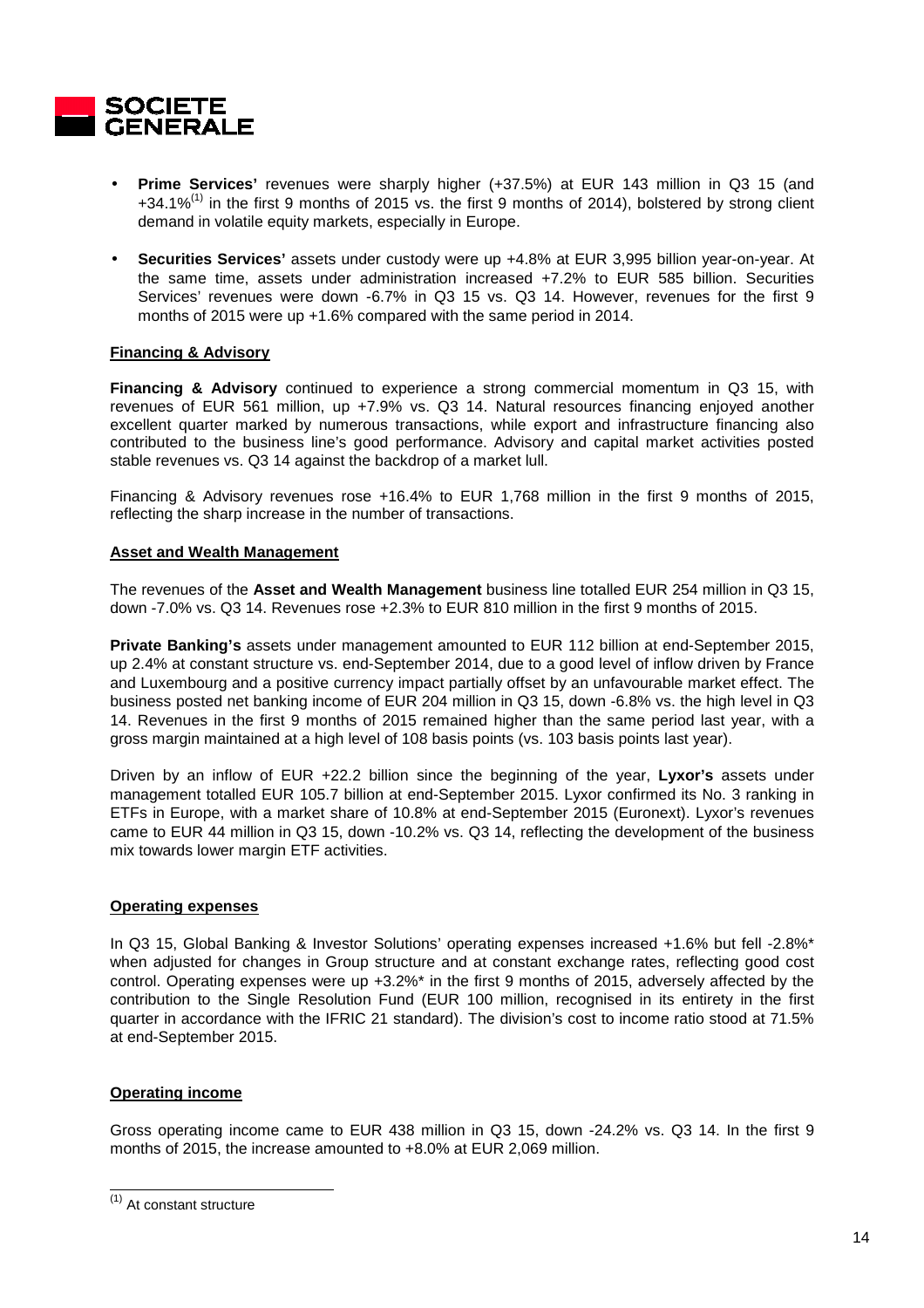

The net cost of risk totalled EUR -174 million in the first 9 months of 2015, reflecting an increase in provisions in the oil sector, vs. a particularly low level of EUR -53 million in the first 9 months of 2014.

The division's operating income totalled EUR 1,895 million in the first 9 months of 2015, up +1.7% year-on-year.

#### **Net income**

Global Banking & Investor Solutions' contribution to Group net income amounted to EUR 320 million in Q3 15 and EUR 1,533 million in the first 9 months of 2015, up +3.1%.

Pro forma for the IFRIC 21 impact, ROE amounted to 14.2% in the first 9 months of 2015.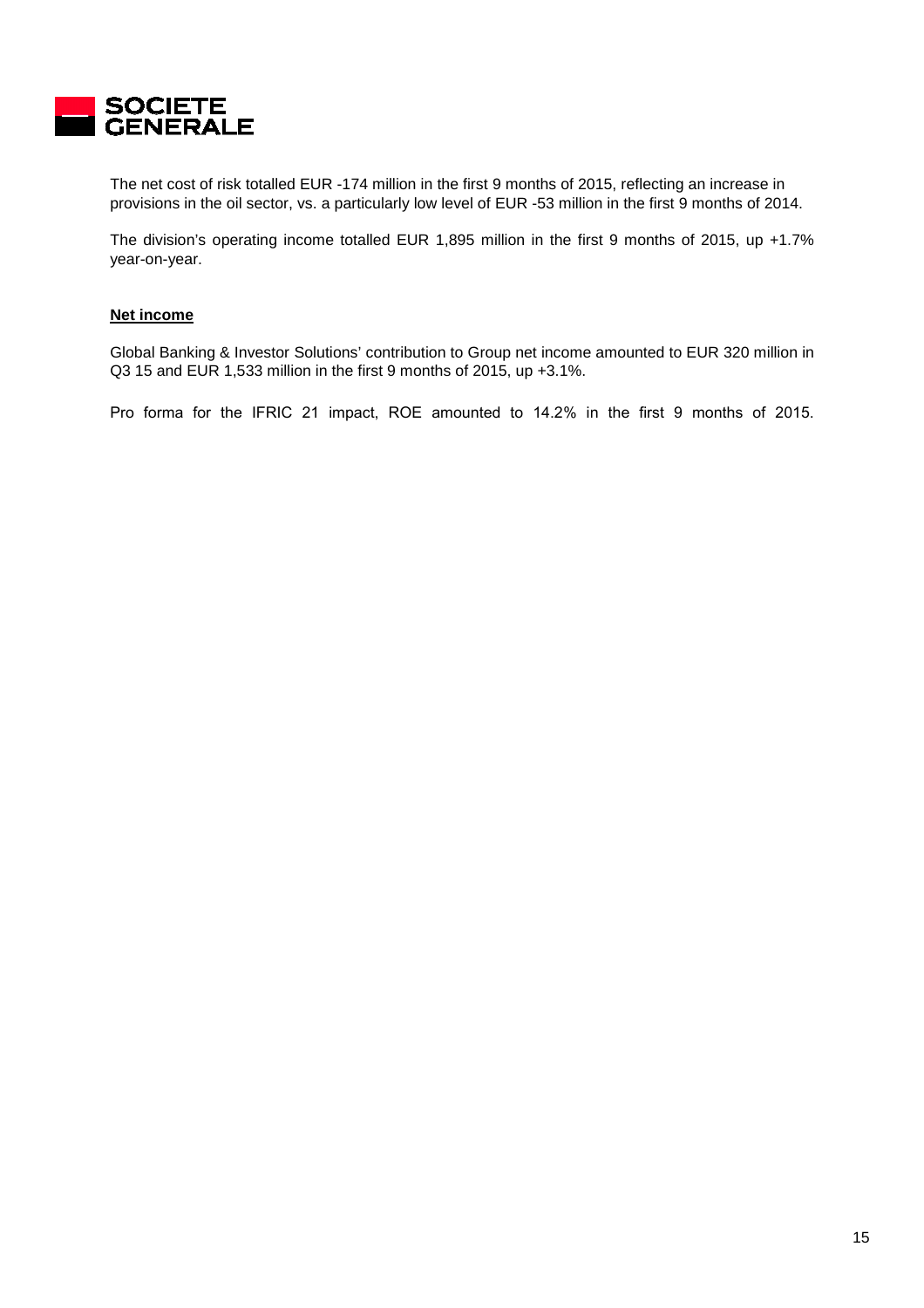

## **6 - CORPORATE CENTRE**

| In EUR m                                | Q3 14 | Q3 15       | 9M 14 | <b>9M15</b> |
|-----------------------------------------|-------|-------------|-------|-------------|
| Net banking income                      | (157) | 314         | (839) | 427         |
| Net banking income (1)                  | (153) | (133)       | (656) | (394)       |
| Operating expenses                      | (50)  | (72)        | (62)  | (105)       |
| <b>Gross operating income</b>           | (207) | 242         | (901) | 322         |
| Gross operating income (1)              | (203) | (205)       | (718) | (499)       |
| Net cost of risk                        | 0     | $\mathbf 0$ | (202) | (198)       |
| Net profits or losses from other assets | 0     | 1           | 206   | (2)         |
| <b>Group net income</b>                 | (202) | 54          | (615) | (83)        |
| Group net income (1)                    | (199) | (239)       | (495) | (621)       |

(1) Adjusted for revaluation of own financial liabilities

The Corporate Centre includes:

- the property management of the Group's head office,
- the Group's equity portfolio.
- the Treasury function for the Group,
- certain costs related to cross-functional projects and certain costs incurred by the Group and not re-invoiced to the businesses.

The **Corporate Centre's** revenues totalled EUR 314 million in Q3 15 (vs. EUR -157 million in Q3 14). They include in particular the revaluation of the Group's own financial liabilities amounting to EUR +447 million (EUR -4 million in Q3 14).

Operating expenses amounted to EUR -72 million in Q3 15, vs. EUR -50 million in Q3 14. They include a EUR 40 million restructuring provision related to the Group's transformation plan.

Gross operating income was EUR 242 million in Q3 15 vs. EUR -207 million in Q3 14. When restated for the revaluation of own financial liabilities (see methodology note No. 7), it amounted to EUR -205 million (vs. EUR -203 million in Q3 14).

The Corporate Centre's contribution to Group net income was EUR +54 million in Q3 15 vs. EUR -202 million in Q3 14, mainly due to the impact of the revaluation of own financial liabilities. When corrected for this effect, it amounted to EUR -239 million in Q3 15 (vs. EUR -199 million in Q3 14).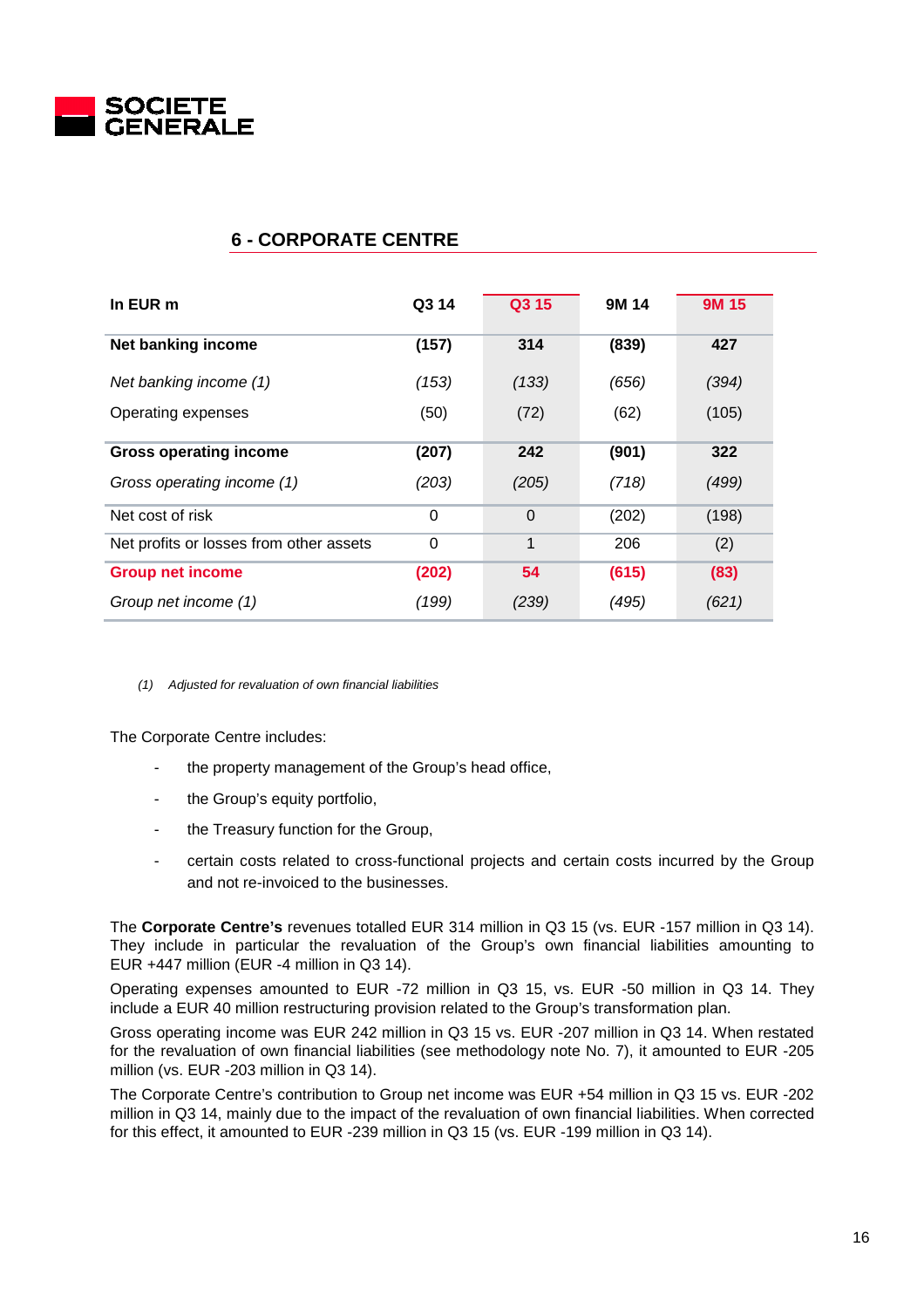

### **7 - CONCLUSION**

Societe Generale has pursued its transformation in order to adapt to the new regulatory and technological environment, demonstrating its ability to create value for its shareholders and customers. The Group is capitalising on its advance in terms of digital banking services, its integrated bank model and its ability to control its costs and risk in order to establish itself as the reference in relationship banking, helping to finance the economy. Accordingly, net asset value per share increased by 4.5% between end-September 2014 and end-September 2015, to EUR 60.46 at end-September 2015. Tangible net asset value per share amounted to EUR 53.98 (up by nearly 5.2% vs. end-September 2014) and EPS of EUR 3.23 (net of the revaluation of own financial liabilities and interest payable to holders of deeply subordinated notes and undated subordinated notes) at end-September exceeded the total for 2014, with a proposal to distribute 50% to shareholders.

### **8 - 2016 FINANCIAL CALENDAR**

2015/2016 financial communication calendar

| February 11th, 2016 | Publication of fourth quarter and FY 2015 results         |
|---------------------|-----------------------------------------------------------|
| May 4th, 2016       | Publication of first quarter 2016 results                 |
| August 3rd, 2016    | Publication of second quarter and first half 2016 results |
| November 3rd, 2016  | Publication of third quarter 2016 results                 |

This document contains forward-looking statements relating to the targets and strategies of the Societe Generale Group.

These forward-looking statements are based on a series of assumptions, both general and specific, in particular the application of accounting principles and methods in accordance with IFRS (International Financial Reporting Standards) as adopted in the European Union, as well as the application of existing prudential regulations.

These forward-looking statements have also been developed from scenarios based on a number of economic assumptions in the context of a given competitive and regulatory environment. The Group may be unable to:

- anticipate all the risks, uncertainties or other factors likely to affect its business and to appraise their potential consequences;

- evaluate the extent to which the occurrence of a risk or a combination of risks could cause actual results to differ materially from those provided in this document and the related presentation.

Therefore, although Societe Generale believes that these statements are based on reasonable assumptions, these forward-looking statements are subject to numerous risks and uncertainties, including matters not yet known to it or its management or not currently considered material, and there can be no assurance that anticipated events will occur or that the objectives set out will actually be achieved. Important factors that could cause actual results to differ materially from the results anticipated in the forward-looking statements include, among others, overall trends in general economic activity and in Societe Generale's markets in particular, regulatory and prudential changes, and the success of Societe Generale's strategic, operating and financial initiatives.

More detailed information on the potential risks that could affect Societe Generale's financial results can be found in the Registration Document filed with the French Autorité des Marchés Financiers.

Investors are advised to take into account factors of uncertainty and risk likely to impact the operations of the Group when considering the information contained in such forward-looking statements. Other than as required by applicable law, Societe Generale does not undertake any obligation to update or revise any forward-looking information or statements. Unless otherwise specified, the sources for the business rankings and market positions are internal.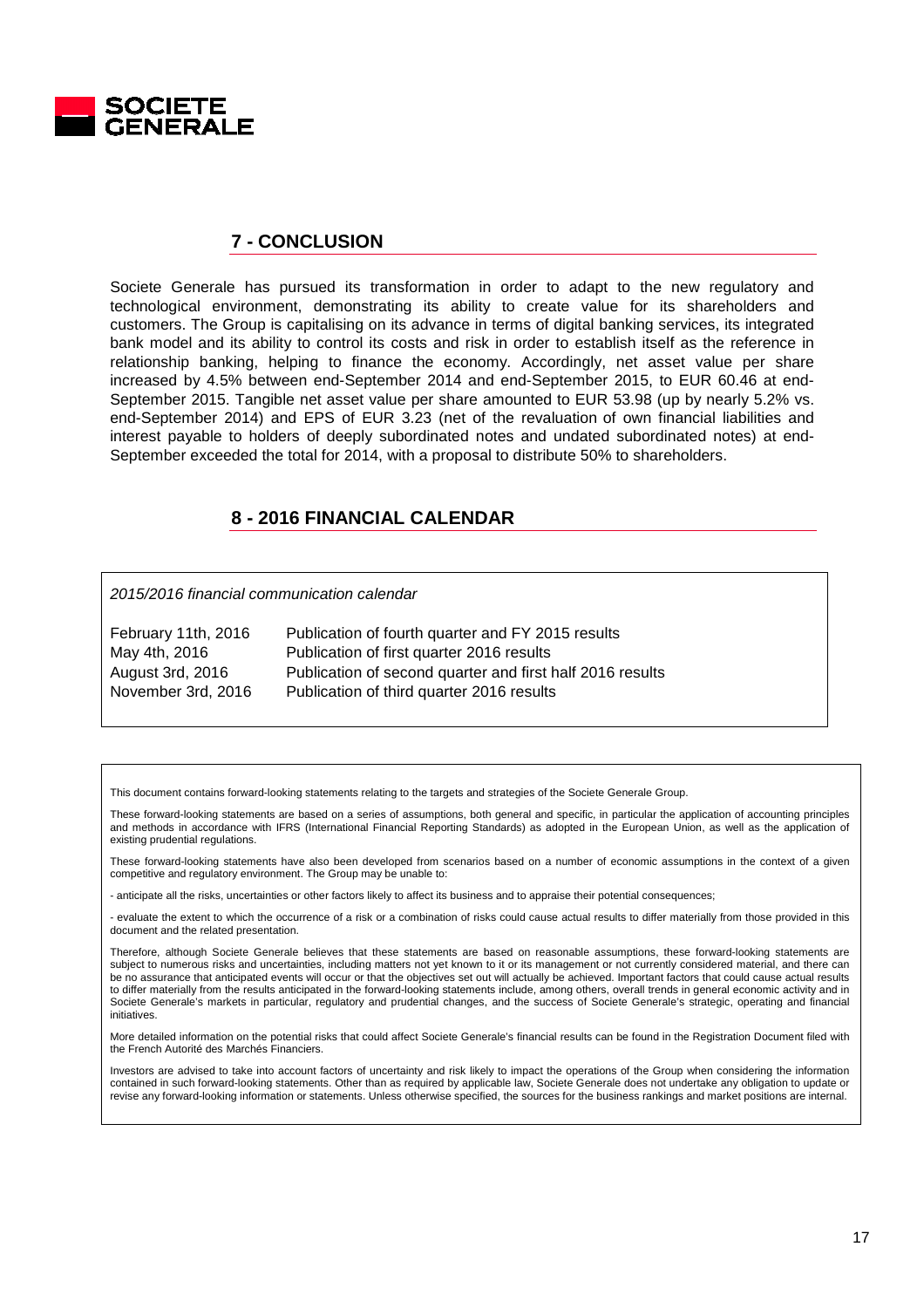

**9 - APPENDIX 1: FINANCIAL DATA:** 2014 data adjusted following the retrospective implementation of the IFRIC 21 standard on January 1st, 2015

#### **CONSOLIDATED INCOME STATEMENT**

| (in EUR millions)                                                  | Q3 14   | Q3 15       | Change<br>Q3 vs. Q3 | 9M 14     | <b>9M 15</b> |           | Change<br>9M 15 vs. 9M 14 |
|--------------------------------------------------------------------|---------|-------------|---------------------|-----------|--------------|-----------|---------------------------|
| Net banking income                                                 | 5,876   | 6,364       | $+8.3%$             | 17,432    | 19,586       | $+12.4%$  | $+10.3\%$ <sup>*</sup>    |
| Operating expenses                                                 | (3,920) | (3,978)     | $+1.5%$             | (11, 825) | (12, 544)    | $+6.1%$   | $+3.4\%$ *                |
| <b>Gross operating income</b>                                      | 1,956   | 2,386       | $+22.0%$            | 5,607     | 7,042        | $+25.6%$  | $+25.3%$                  |
| Net cost of risk                                                   | (642)   | (571)       | $-11.1%$            | (2,061)   | (1,908)      | $-7.4\%$  | $-5.1\%$ *                |
| <b>Operating income</b>                                            | 1,314   | 1,815       | $+38.1%$            | 3,546     | 5,134        | $+44.8%$  | $+42.1%$                  |
| Net income from companies<br>accounted for by the equity<br>method | 39      | 56          | +43.6%              | 141       | 166          | $+17.7%$  |                           |
| Net profits or losses from other<br>assets                         | (7)     | (1)         | $+85.7%$            | 193       | (42)         | <b>NM</b> |                           |
| Impairment losses on goodwill                                      | 0       | $\mathbf 0$ | NM                  | (525)     | $\mathbf 0$  | <b>NM</b> |                           |
| Income tax                                                         | (395)   | (629)       | $+59.2%$            | (1,000)   | (1,596)      | +59.6%    |                           |
| Net income                                                         | 951     | 1,241       | $+30.5%$            | 2,355     | 3,662        | $+55.5%$  |                           |
| O.w. non controlling interests                                     | 69      | 115         | $+66.7%$            | 225       | 317          | +40.9%    |                           |
| <b>Group net income</b>                                            | 882     | 1,126       | $+27.7%$            | 2,130     | 3,345        | +57.0%    | $+53.6\%$ *               |
| Tier 1 ratio at end of period                                      | 13.0%   | 13.2%       |                     | 13.0%     | 13.2%        |           |                           |

\* When adjusted for changes in Group structure and at constant exchange rates

### **NET INCOME AFTER TAX BY CORE BUSINESS**

| (in EUR millions)                                           |       | Q3 14 Q3 15 | Change<br>Q3 vs. Q3 | 9M 14 | <b>9M 15</b> | Change<br>9M 15 vs. 9M 14 |
|-------------------------------------------------------------|-------|-------------|---------------------|-------|--------------|---------------------------|
| <b>French Retail Banking</b>                                | 317   | 410         | 29.3%               | 956   | 1,102        | $+15.3%$                  |
| International Retail Banking & Financial<br><b>Services</b> | 311   | 342         | $+10.0%$            | 302   | 793          | x2.6                      |
| Global Banking and Investor Solutions                       | 456   | 320         | $-29.8%$            | 1.487 | 1,533        | $+3.1%$                   |
| <b>CORE BUSINESSES</b>                                      | 1,084 | 1,072       | $-1.1%$             | 2,745 | 3,428        | $+24.9%$                  |
| <b>Corporate Centre</b>                                     | (202) | 54          | <b>NM</b>           | (615) | (83)         | $+86.5%$                  |
| <b>GROUP</b>                                                | 882   | 1,126       | $+27.7%$            | 2,130 | 3,345        | +57.0%                    |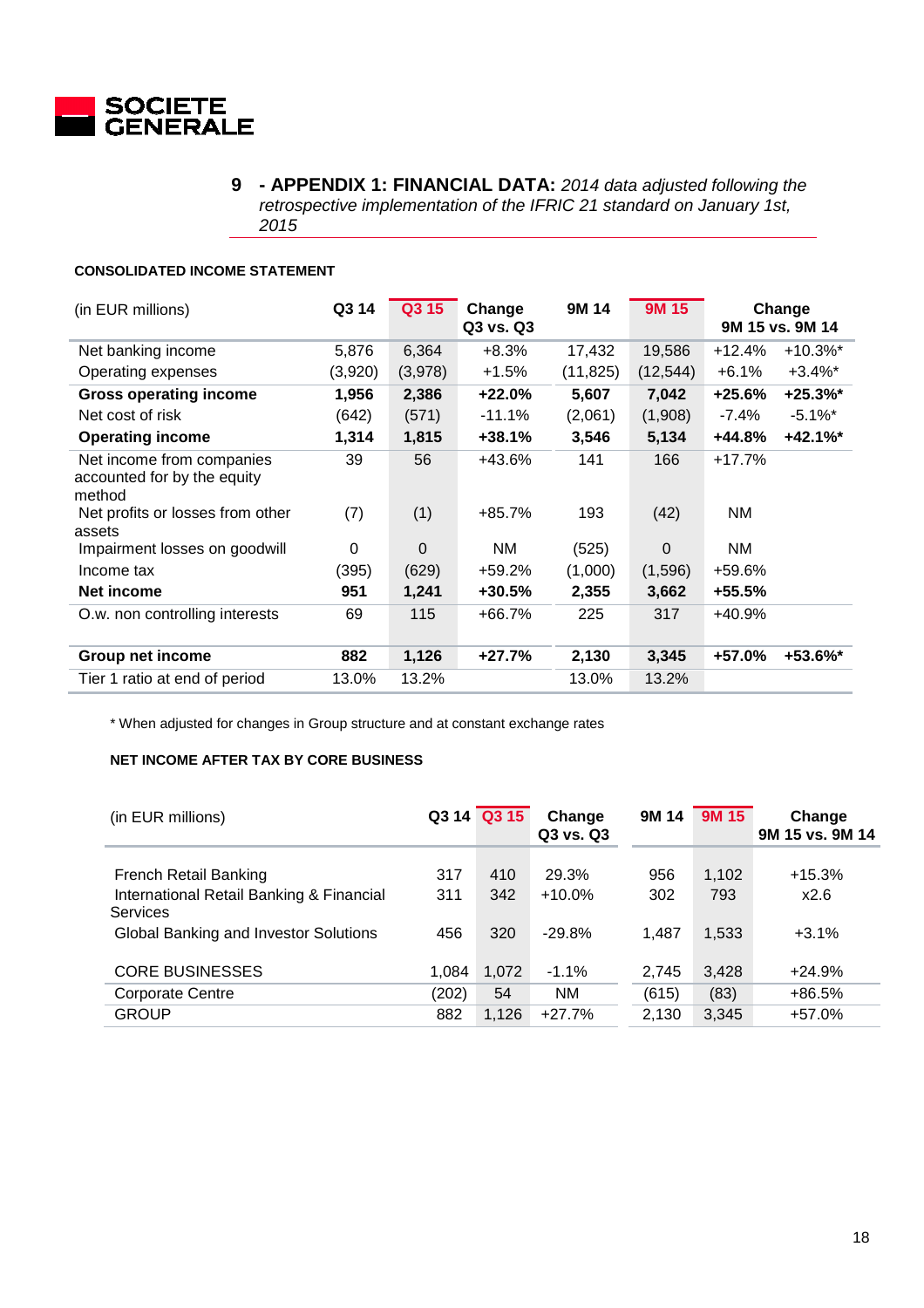

### **CONSOLIDATED BALANCE SHEET**

| Assets (in billions of euros)                                             | 30.09.2015 | 31.12.2014 |
|---------------------------------------------------------------------------|------------|------------|
| Cash, due from central banks                                              | 81.6       | 57.1       |
| Financial assets measured at fair value through profit and loss           | 513.9      | 530.5      |
| Hedging derivatives                                                       | 16.7       | 19.4       |
| Available-for-sale financial assets                                       | 136.8      | 143.7      |
| Due from banks                                                            | 86.5       | 80.7       |
| Customer loans                                                            | 379.4      | 344.4      |
| Lease financing and similar agreements                                    | 26.4       | 26.0       |
| Revaluation differences on portfolios hedged against interest rate risk   | 2.8        | 3.4        |
| Held-to-maturity financial assets                                         | 4.0        | 4.4        |
| Tax assets                                                                | 6.7        | 7.4        |
| Other assets                                                              | 70.5       | 65.2       |
| Non-current assets held for sale                                          | 0.2        | 0.9        |
| Investments in subsidiaries and affiliates accounted for by equity method | 2.9        | 2.8        |
| Tangible and intangible fixed assets                                      | 19.0       | 17.9       |
| Goodwill                                                                  | 4.4        | 4.3        |
| <b>Total</b>                                                              | 1,351.8    | 1,308.2    |

| Liabilities (in billions of euros)                                      | 30.09.2015 | 31.12.2014 |
|-------------------------------------------------------------------------|------------|------------|
| Due to central banks                                                    | 6.1        | 4.6        |
| Financial liabilities measured at fair value through profit and loss    | 465.3      | 480.3      |
| Hedging derivatives                                                     | 10.0       | 10.9       |
| Due to banks                                                            | 104.2      | 91.3       |
| Customer deposits                                                       | 373.2      | 349.7      |
| Securitised debt payables                                               | 107.6      | 108.7      |
| Revaluation differences on portfolios hedged against interest rate risk | 8.4        | 10.2       |
| <b>Tax liabilities</b>                                                  | 1.5        | 1.4        |
| Other liabilities                                                       | 91.8       | 75.1       |
| Non-current liabilities held for sale                                   | 0.2        | 0.5        |
| Underwriting reserves of insurance companies                            | 105.6      | 103.3      |
| Provisions                                                              | 4.6        | 4.5        |
| Subordinated debt                                                       | 11.8       | 8.8        |
| Shareholders' equity                                                    | 57.9       | 55.2       |
| Non controlling Interests                                               | 3.6        | 3.6        |
| <b>Total</b>                                                            | 1,351.8    | 1,308.2    |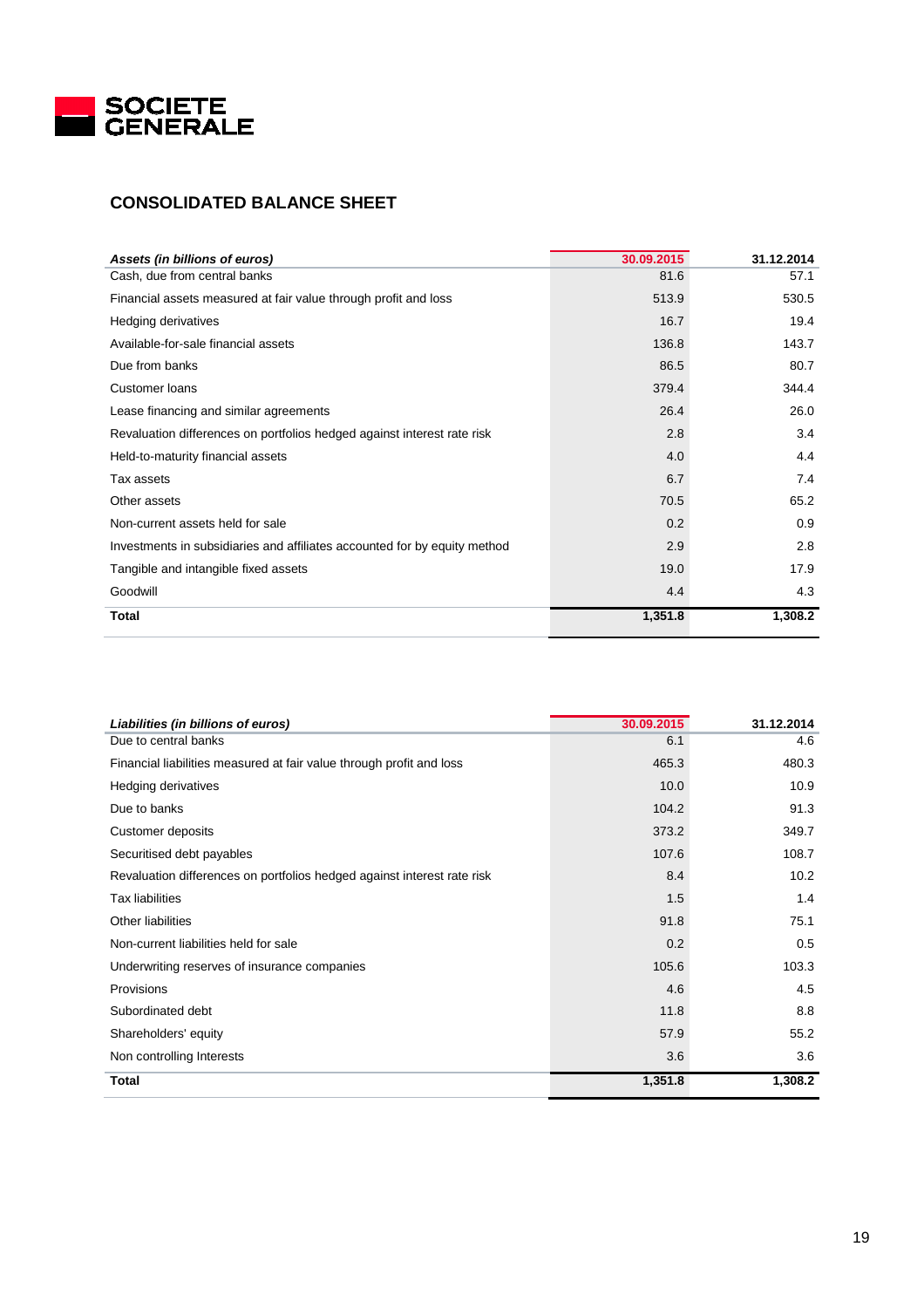

data for the previous financial year.

### **10 - APPENDIX 2: METHODOLOGY**

#### **1- The Group's consolidated results as at September 30th, 2015 were examined by the Board of Directors on November 4th, 2015.**

The financial information presented in respect of Q3 2015 has been prepared in accordance with IFRS as adopted in the European Union and applicable at that date, and has not been audited. Note that the data for the 2014 financial year have been restated due to the retrospective implementation on January 1st, 2015 of the IFRIC 21 standard, resulting in the publication of adjusted

**2-** Group **ROE** is calculated on the basis of average Group shareholders' equity under IFRS excluding (i) unrealised or deferred capital gains or losses booked directly under shareholders' equity excluding conversion reserves, (ii) deeply subordinated notes, (iii) undated subordinated notes recognised as shareholders' equity ("restated"), and deducting (iv) interest payable to holders of deeply subordinated notes and of the restated, undated subordinated notes, (v) a provision in respect of dividends to be paid to shareholders (EUR 1,285 million at September 30th, 2015). The net income used to calculate ROE is based on Group net income excluding interest, net of tax impact, to be paid to holders of deeply subordinated notes for the period and, since 2006, holders of deeply subordinated notes and restated, undated subordinated notes (see below).

As from January 1st, 2014, the allocation of capital to the different businesses is based on 10% of riskweighted assets at the beginning of the period.

**3-** For the calculation of **earnings per share**, "Group net income for the period" is corrected (reduced in the case of a profit and increased in the case of a loss) for capital gains/losses recorded on partial buybacks (neutral in 2015) and interest, net of tax impact, to be paid to holders of:

- (i) deeply subordinated notes (EUR -111 million in respect of Q3 15 and EUR -330 million for 9M 15),
- (ii) undated subordinated notes recognised as shareholders' equity (EUR +3 million in respect of Q3 15 and EUR +7 million for 9M 15).

Earnings per share is therefore calculated as the ratio of corrected Group net income for the period to the average number of ordinary shares outstanding, excluding own shares and treasury shares but including (a) trading shares held by the Group and (b) shares held under the liquidity contract.

**4- Net assets** are comprised of Group shareholders' equity, excluding (i) deeply subordinated notes (EUR 9.4 billion), undated subordinated notes previously recognised as debt (EUR 0.4 billion) and (ii) interest payable to holders of deeply subordinated notes and undated subordinated notes, but reinstating the book value of trading shares held by the Group and shares held under the liquidity contract. **Tangible net assets** are corrected for net goodwill in the assets and goodwill under the equity method. In order to calculate Net Asset Value Per Share or Tangible Net Asset Value Per Share, the number of shares used to calculate book value per share is the number of shares issued at September 30th, 2015, excluding own shares and treasury shares but including (a) trading shares held by the Group and (b) shares held under the liquidity contract.

**5-** The Societe Generale Group's **Common Equity Tier 1 capital** is calculated in accordance with applicable CRR/CRD4 rules. The fully-loaded **solvency ratios** are presented pro forma for current earnings, net of dividends, for the current financial year, unless specified otherwise. When there is reference to phased-in ratios, these do not include the earnings for the current financial year, unless specified otherwise. The leverage ratio is calculated according to applicable CRR/CRD4 rules including the provisions of the delegated act of October 2014.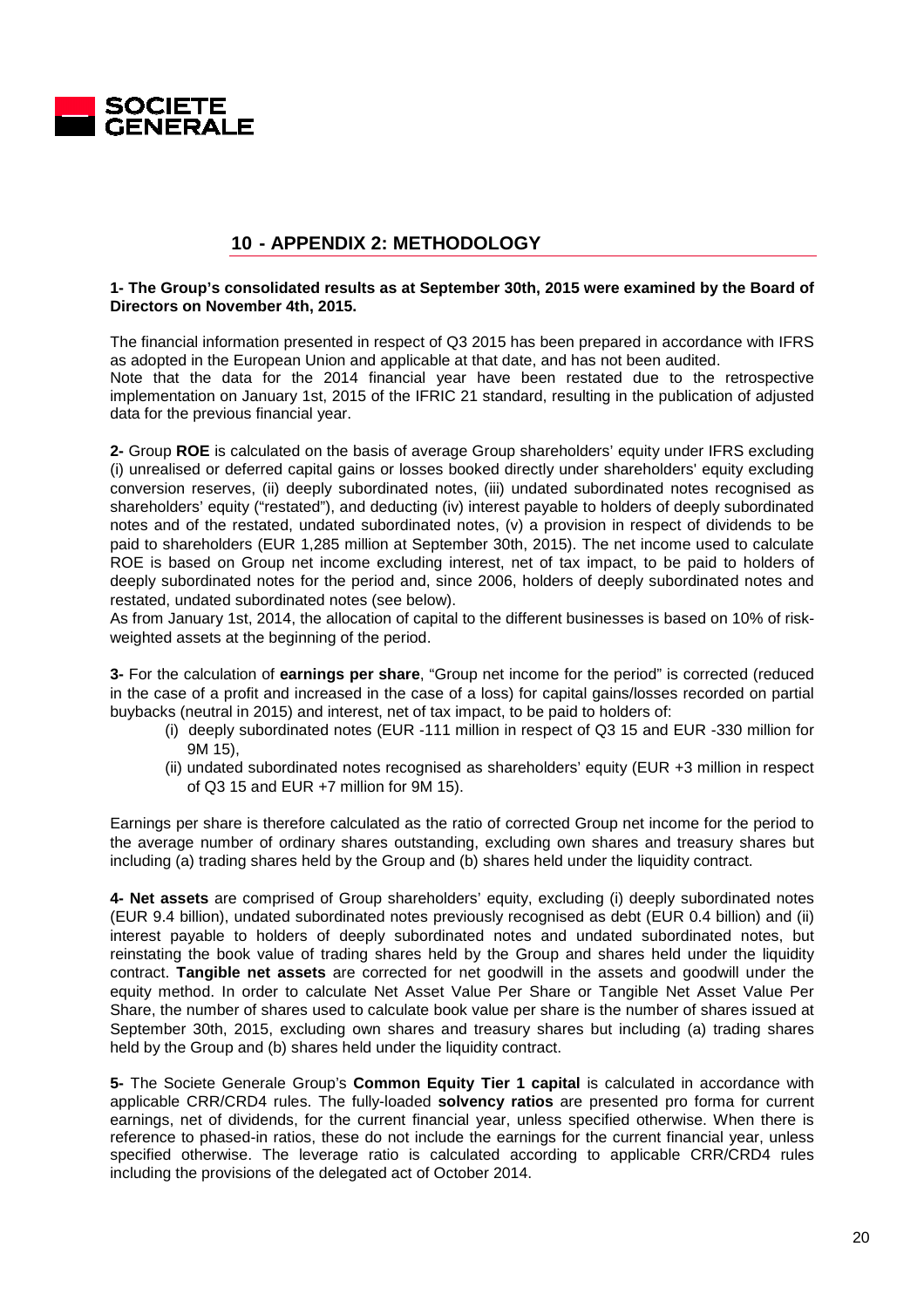

**6-** The Group's **ROTE** is calculated on the basis of tangible capital, i.e. excluding cumulative average book capital (Group share), average net goodwill in the assets and underlying average goodwill relating to shareholdings in companies accounted for by the equity method.

The net income used to calculate ROTE is based on Group net income excluding goodwill write-down, reinstating interest net of tax on deeply subordinated notes for the period (including issuance fees paid, for the period, to external parties and the discount charge related to the issue premium for deeply subordinated notes) and interest net of tax on undated subordinated notes (including issuance fees paid, for the period, to external parties and the discount charge related to the issue premium for undated subordinated notes).

#### **7 – Non-economic items and restatements**

Non-economic items correspond to the revaluation of own financial liabilities and DVA. Details of these items, and other items that are restated, are given below for Q3 14, Q3 15, 9M 14 and 9M 15.

#### In EUR m

| Q3 14                                     | <b>Net</b><br>banking<br>income | Operating<br>expenses | <b>Others</b> | Cost of risk | Group net<br>income |                                 |
|-------------------------------------------|---------------------------------|-----------------------|---------------|--------------|---------------------|---------------------------------|
| Revaluation of own financial liabilities* | (4)                             |                       |               |              | (3)                 | Corporate Centre                |
| Accounting impact of DVA*                 | າ                               |                       |               |              |                     | Group                           |
| Accounting impact of CVA**                | (39)                            |                       |               |              | (26)                | Group                           |
| Provision PEL/CEL                         | (63)                            |                       |               |              | (39)                | <b>French Retail</b><br>Banking |

| Q3 15                                     | <b>Net</b><br>banking<br>income | Operating<br>expenses | <b>Others</b> | Cost of<br>risk | Group net<br>income |                          |
|-------------------------------------------|---------------------------------|-----------------------|---------------|-----------------|---------------------|--------------------------|
| Revaluation of own financial liabilities* | 447                             |                       |               |                 | 293                 | Corporate Centre         |
| Accounting impact of DVA*                 | (109)                           |                       |               |                 | (71)                | Group                    |
| Accounting impact of CVA**                | (14)                            |                       |               |                 | (9)                 | Group                    |
| <b>Provision PEL/CEL</b>                  | (8)                             |                       |               |                 | (5)                 | French Retail<br>Banking |

\* Non-economic items

\*\*For information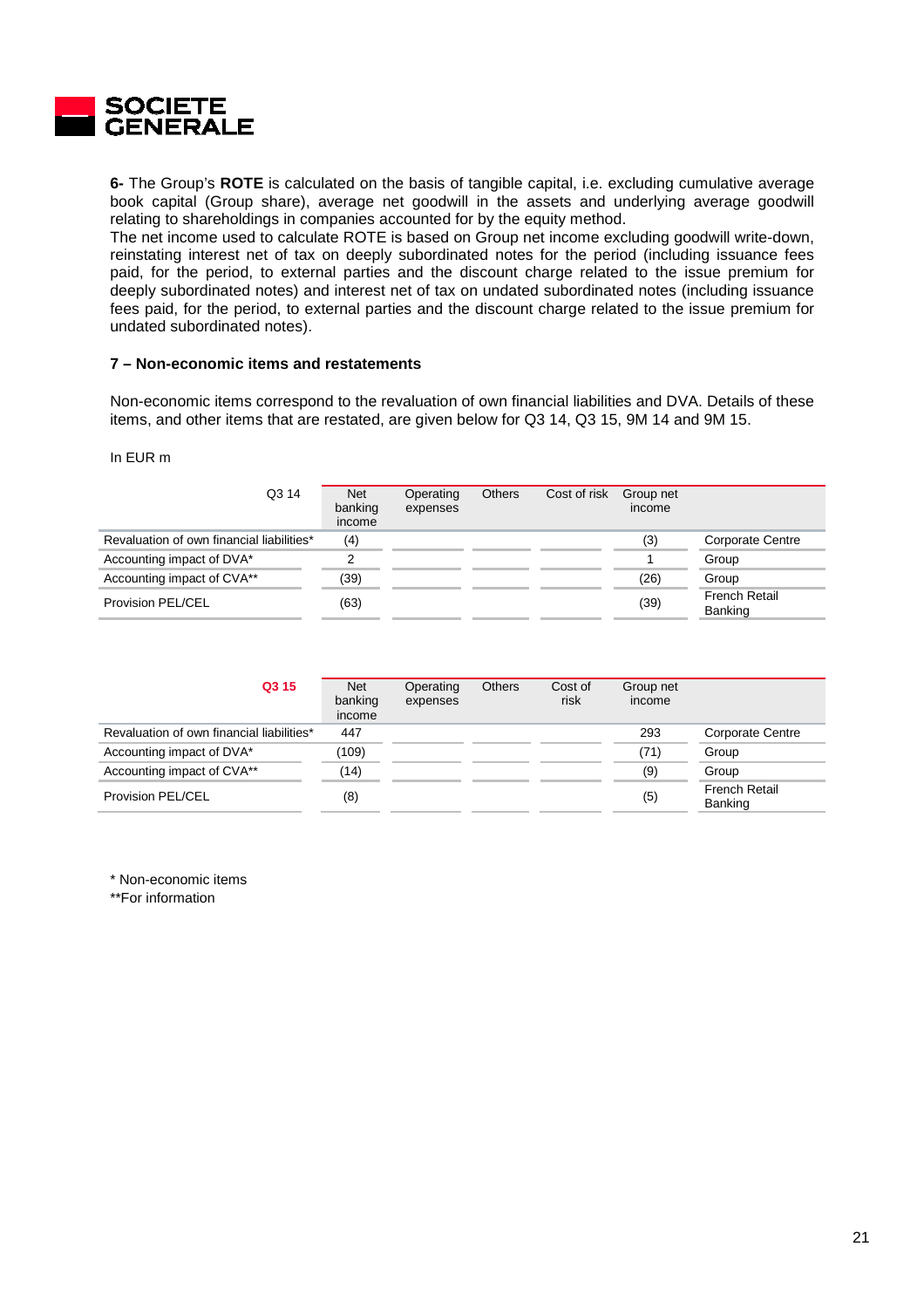

#### En EUR m

| 9M 14                                        | <b>Net</b><br>banking<br>income | Operating<br>expenses | <b>Others</b> | Cost of risk | Group net<br>income |                                                                  |
|----------------------------------------------|---------------------------------|-----------------------|---------------|--------------|---------------------|------------------------------------------------------------------|
| Revaluation of own financial<br>liabilities* | (183)                           |                       |               |              | (120)               | <b>Corporate Centre</b>                                          |
| Accounting impact of DVA*                    | 5                               |                       |               |              | 3                   | Group                                                            |
| Accounting impact of CVA**                   | 56                              |                       |               |              | 37                  | Group                                                            |
| Impairment & capital losses                  |                                 |                       | (525)         |              | (525)               | International Retail<br>Banking and<br><b>Financial Services</b> |
| <b>Provision PEL/CEL</b>                     | (78)                            |                       |               |              | (48)                | <b>French Retail</b><br>Banking                                  |
| Provision for disputes                       |                                 |                       |               | (200)        | (200)               | <b>Corporate Centre</b>                                          |
| Impairment & capital losses                  |                                 |                       | 210           |              | 210                 | <b>Corporate Centre</b>                                          |

| <b>9M15</b>                                  | <b>Net</b><br>banking<br>income | Operating<br>expenses | <b>Others</b> | Cost of<br>risk | Group net<br>income |                          |
|----------------------------------------------|---------------------------------|-----------------------|---------------|-----------------|---------------------|--------------------------|
| Revaluation of own financial<br>liabilities* | 821                             |                       |               |                 | 538                 | Corporate Centre         |
| Accounting impact of DVA*                    | (105)                           |                       |               |                 | (69)                | Group                    |
| Accounting impact of CVA**                   | 3                               |                       |               |                 | 2                   | Group                    |
| <b>Provision PEL/CEL</b>                     | (83)                            |                       |               |                 | (51)                | French Retail<br>Banking |
| Provision for disputes                       |                                 |                       |               | (200)           | (200)               | <b>Corporate Centre</b>  |

\* Non-economic items

\*\*For information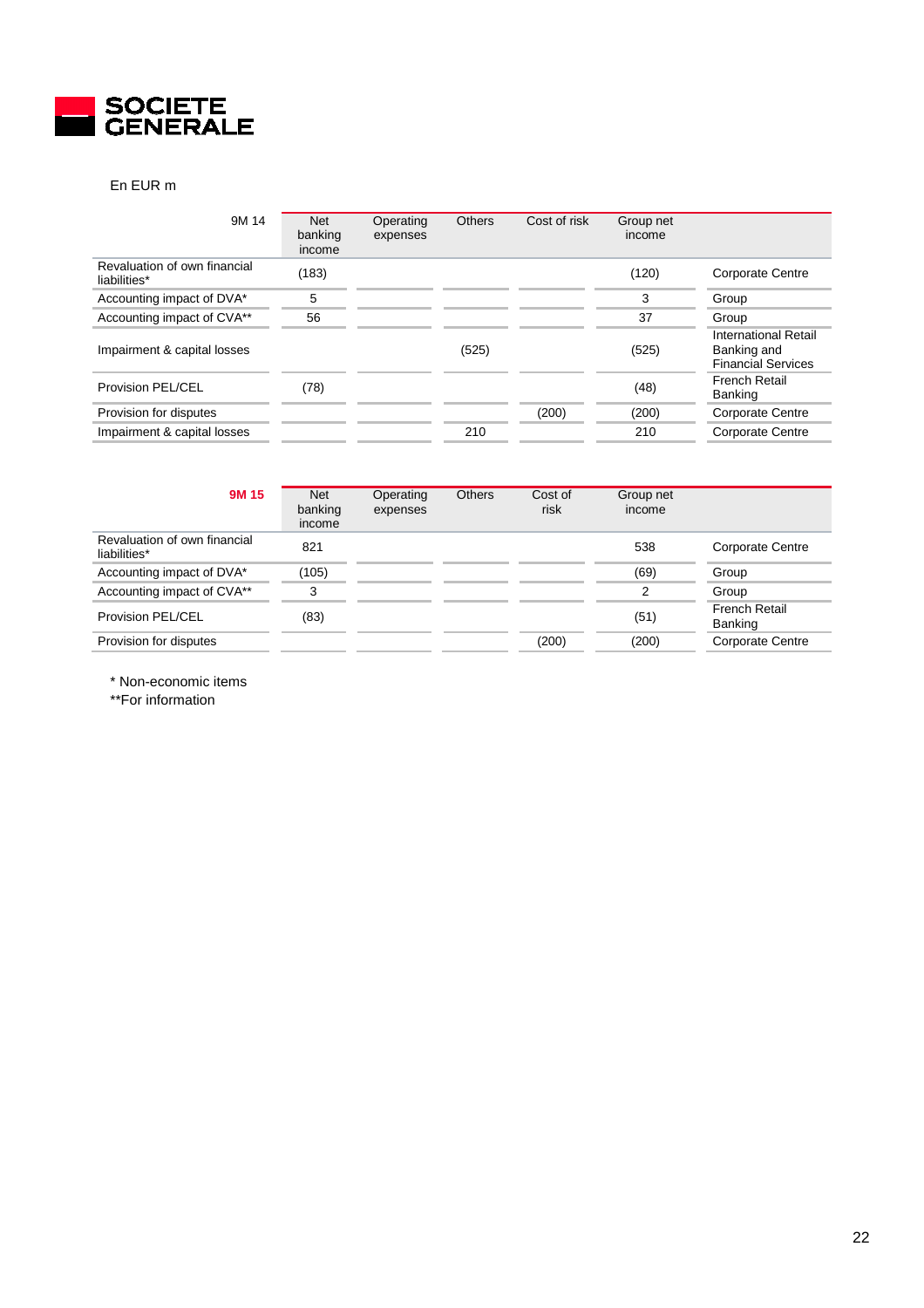

For the calculation of variations when adjusted for changes in Group structure and at constant exchange rates in net banking income, and the calculation of cost to income ratios, the items compared have been adjusted for the effect of the implementation of the accounting standard IFRIC 21 – the principal items for the adjustment of net banking income and operating expenses are detailed below:

#### En EUR m

|                                                              |            | <b>French Retail</b><br><b>Banking</b> |                                            | <b>International Retail</b><br><b>Banking and</b><br><b>Financial Services</b> |        | <b>Global Banking</b><br>and Investor<br><b>Solutions</b> |              |       | Corporate<br>Centre |               | Group       |
|--------------------------------------------------------------|------------|----------------------------------------|--------------------------------------------|--------------------------------------------------------------------------------|--------|-----------------------------------------------------------|--------------|-------|---------------------|---------------|-------------|
|                                                              | 9M 14      | 9M 15                                  | 9M 14                                      | 9M 15                                                                          | 9M 14  |                                                           | <b>9M 15</b> | 9M 14 | 9M 15               | 9M 14         | <b>9M15</b> |
| Total IFRIC 21 impact - NBI<br>Total IFRIC 21 impact - costs | -69        | $-62$                                  | -26<br>-83                                 | $-116$                                                                         | $-103$ |                                                           | $-188$       | -16   | $-37$               | -26<br>$-271$ | $-403$      |
| o/w SRF                                                      |            | $-19$                                  |                                            | $-18$                                                                          |        |                                                           | $-102$       |       | $-2$                |               | $-141$      |
| Cost Income(3)                                               | 62.9%      | 62.1%                                  | 57.5%                                      | 57.8%                                                                          | 70.2%  |                                                           | 70.0%        |       |                     | 66.5%         | 65.7%       |
|                                                              |            | International<br><b>Retail Banking</b> | <b>Financial Services</b><br>to Corporates |                                                                                |        | <b>Insurance</b>                                          |              |       | Other               | Total         |             |
|                                                              | 9M 14      | 9M 15                                  | 9M 14                                      | <b>9M15</b>                                                                    | 9M 14  |                                                           | 9M 15        | 9M 14 | <b>9M15</b>         | 9M 14         | 9M 15       |
| Total IFRIC 21 impact - NBI<br>Total IFRIC 21 impact - costs | -26<br>-38 | $-75$                                  | $-14$                                      | -8                                                                             | $-25$  | $-25$                                                     |              | -6    | -8                  | $-26$<br>-83  | $-116$      |
| o/w SRF                                                      |            | $-17$                                  |                                            |                                                                                |        |                                                           |              |       | $-1$                |               | $-18$       |

|                               |       | Western<br>Europe | <b>Czech Republic</b><br>Romania<br>(1) |             |       | Russia<br><b>Other Europe</b><br>(2) |       |       |       | Africa, Asia,<br>Mediterranean<br><b>Basin and</b> |       | Total<br>International<br>Retail |       |                |
|-------------------------------|-------|-------------------|-----------------------------------------|-------------|-------|--------------------------------------|-------|-------|-------|----------------------------------------------------|-------|----------------------------------|-------|----------------|
|                               |       |                   |                                         |             |       |                                      |       |       |       |                                                    |       | Overseas                         |       | <b>Banking</b> |
|                               | 9M 14 | 9M 15             | 9M 14                                   | <b>9M15</b> | 9M 14 | 9M 15                                | 9M 14 | 9M 15 | 9M 14 | <b>9M15</b>                                        | 9M 14 | <b>9M15</b>                      | 9M 14 | 9M 15          |
| Total IFRIC 21 impact - NBI   |       |                   |                                         |             | $-20$ |                                      |       |       | -6    |                                                    |       |                                  | $-26$ |                |
| Total IFRIC 21 impact - costs | -6    | -5                | -6                                      | $-19$       | -3    | $-23$                                |       | -5    | -6    | $-16$                                              | $-10$ | - 4                              | $-38$ | -75            |
| o/w SRF                       |       | -1                |                                         | $-15$       |       |                                      |       |       |       | -1                                                 |       |                                  |       | $-17$          |

|                               |       | Global Markets and<br><b>Investor Services</b> |       | <b>Financing and</b><br><b>Advisory</b> |       | <b>Asset &amp; Wealth</b><br>Management | <b>Total Global Banking</b><br>and Investor<br><b>Solutions</b> |        |  |
|-------------------------------|-------|------------------------------------------------|-------|-----------------------------------------|-------|-----------------------------------------|-----------------------------------------------------------------|--------|--|
|                               | 9M 14 | <b>9M15</b>                                    | 9M 14 | 9M 15                                   | 9M 14 | 9M 15                                   | 9M 14                                                           | 9M 15  |  |
| Total IFRIC 21 impact - NBI   |       |                                                |       |                                         |       |                                         |                                                                 |        |  |
| Total IFRIC 21 impact - costs | -69   | $-144$                                         | -30   | -39                                     | -4    | -5                                      | $-103$                                                          | $-188$ |  |
| o/w SRF                       |       | -88                                            |       | $-12$                                   |       | $-2$                                    |                                                                 | $-102$ |  |

- (1) In the Czech Republic, a contribution of EUR -23 million to the local fund securing deposits booked under Net Banking Income in 2014 is reported under costs as from 2015
- (2) In "Other Europe", a contribution of EUR -8m to the local fund securing deposits booked under Net Banking Income in 2014 is reported under costs as from 2015
- (3) Excluding revaluation of own financial liabilities, DVA, PEL-CEL and 25% IFRIC 21
- **NB (1)** The sum of values contained in the tables and analyses may differ slightly from the total reported due to rounding rules.
- **NB (2)** All the information on the results for the period (notably: press release, downloadable data, presentation slides and supplement) is available on Societe Generale's website www.societegenerale.com in the "Investor" section.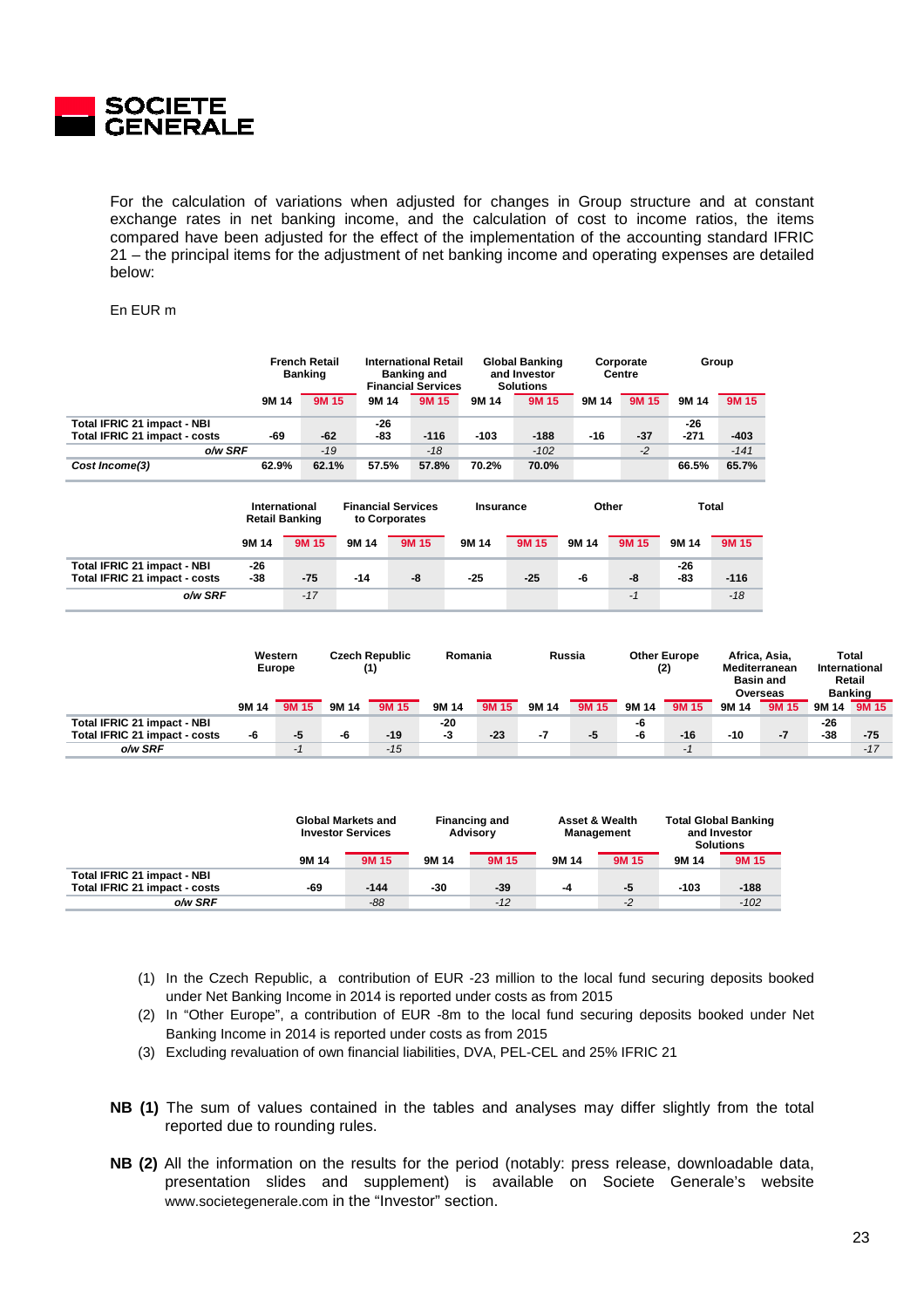

## **11 - QUARTERLY SERIES**

| (in millions of euros)                                       | Q1 14    | Q <sub>2</sub> 14 | Q3 14    | Q4 14    | 2014     | Q1 15    | Q <sub>2</sub> 15 | Q3 15       |
|--------------------------------------------------------------|----------|-------------------|----------|----------|----------|----------|-------------------|-------------|
| <b>French Retail Banking</b>                                 |          |                   |          |          |          |          |                   |             |
| Net banking income                                           | 2,073    | 2,066             | 2,019    | 2,117    | 8,275    | 2,055    | 2,153             | 2,162       |
| Operating expenses                                           | $-1,380$ | $-1,269$          | $-1,285$ | $-1,423$ | $-5,357$ | $-1,391$ | $-1,304$          | $-1,326$    |
| Gross operating income                                       | 693      | 797               | 734      | 694      | 2,918    | 664      | 849               | 836         |
| Net cost of risk                                             | $-232$   | $-269$            | $-237$   | $-303$   | $-1,041$ | $-230$   | $-183$            | $-201$      |
| Operating income                                             | 461      | 528               | 497      | 391      | 1,877    | 434      | 666               | 635         |
| Net income from companies accounted for by                   | 10       | 12                | 13       | 10       | 45       | 15       | $\overline{7}$    | 15          |
| the equity method                                            |          |                   |          |          |          |          |                   |             |
| Net income from other assets                                 | -5       | 1                 | -6       | $-11$    | $-21$    | $-17$    | $-2$              | 0           |
| Income tax                                                   | $-174$   | $-201$            | $-186$   | $-143$   | $-704$   | $-159$   | $-252$            | $-240$      |
| Net income                                                   | 292      | 340               | 318      | 247      | 1,197    | 273      | 419               | 410         |
| O.w. non controlling interests                               | 1        | $-8$              | 1        | $-1$     | $-7$     | 0        | 0                 | $\Omega$    |
| Group net income                                             | 291      | 348               | 317      | 248      | 1,204    | 273      | 419               | 410         |
| Average allocated capital                                    | 10,166   | 10,101            | 9,892    | 9,601    | 9,940    | 9,743    | 9,821             | 9,754       |
|                                                              |          |                   |          |          |          |          |                   |             |
| (in millions of euros)                                       | Q1 14    | Q <sub>2</sub> 14 | Q3 14    | Q4 14    | 2014     | Q1 15    | Q <sub>2</sub> 15 | Q3 15       |
| <b>International Retail Banking &amp; Financial Services</b> |          |                   |          |          |          |          |                   |             |
| Net banking income                                           | 1,790    | 1,887             | 1,899    | 1,848    | 7,424    | 1,782    | 1,854             | 1,888       |
| Operating expenses                                           | $-1,119$ | $-1,041$          | $-1,048$ | $-1,071$ | $-4,279$ | $-1,157$ | $-1,047$          | $-1,018$    |
| Gross operating income                                       | 671      | 846               | 851      | 777      | 3,145    | 625      | 807               | 870         |
| Net cost of risk                                             | $-378$   | $-312$            | $-378$   | $-374$   | $-1,442$ | $-333$   | $-287$            | $-302$      |
| Operating income                                             | 293      | 534               | 473      | 403      | 1,703    | 292      | 520               | 568         |
| Net income from companies accounted for by                   | 7        | 11                | 13       | 19       | 50       | 14       | $\overline{7}$    | 8           |
| the equity method                                            |          |                   |          |          |          |          |                   |             |
| Net income from other assets                                 | 3        | 0                 | $-1$     | $-200$   | $-198$   | $-25$    | $-1$              | -1          |
| Impairment losses on goodwill                                | $-525$   | 0                 | 0        | 0        | $-525$   | 0        | 0                 | $\mathbf 0$ |
| Income tax                                                   | $-82$    | $-144$            | $-128$   | $-105$   | $-459$   | -81      | $-146$            | $-158$      |
| Net income                                                   | $-304$   | 401               | 357      | 117      | 571      | 200      | 380               | 417         |
| O.w. non controlling interests                               | 39       | 67                | 46       | 49       | 201      | 61       | 68                | 75          |
| Group net income                                             | $-343$   | 334               | 311      | 68       | 370      | 139      | 312               | 342         |
| Average allocated capital                                    | 9,564    | 9,335             | 9,676    | 9,727    | 9,576    | 9,513    | 9,667             | 9,641       |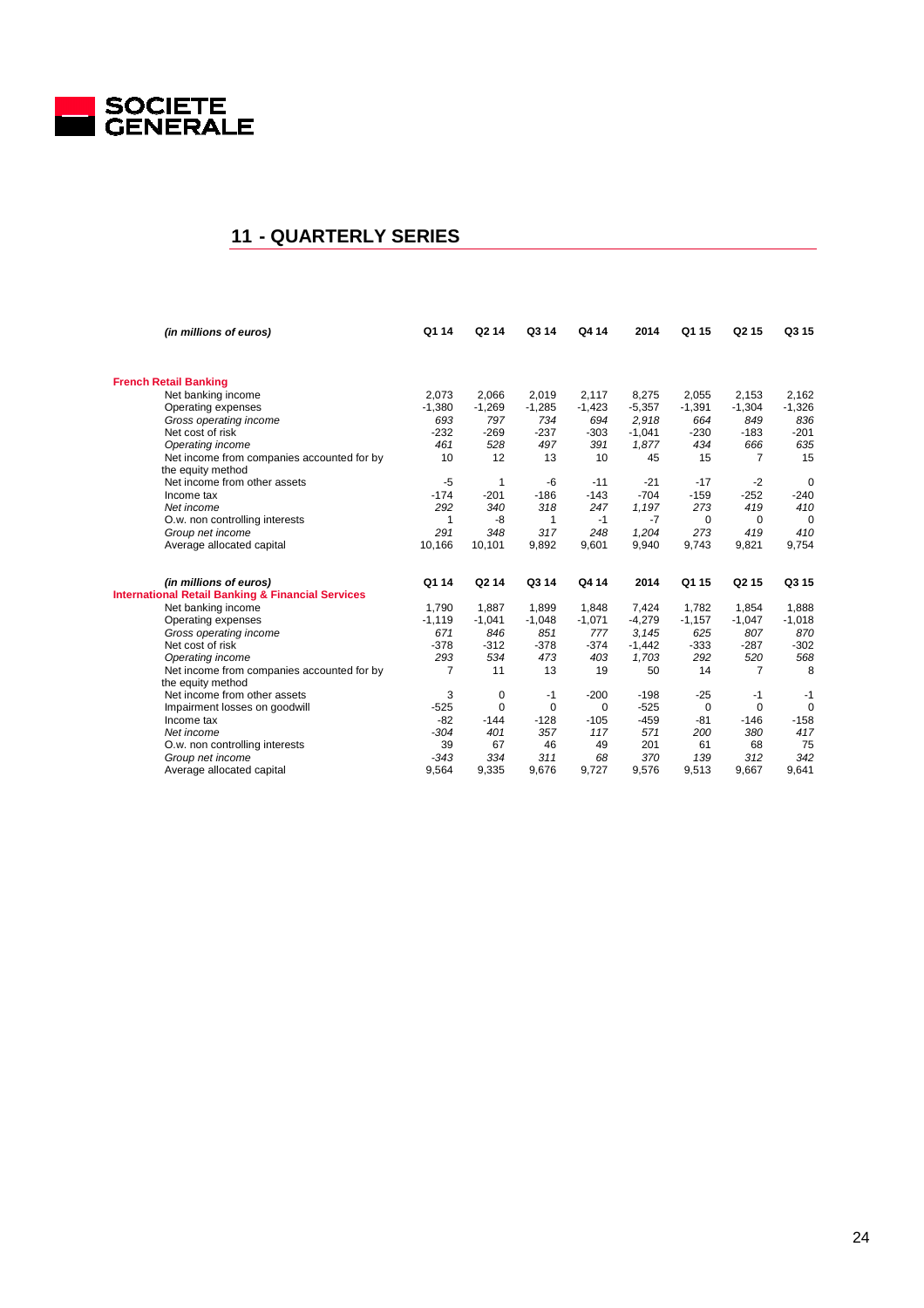

| o.w. International Retail Banking<br>1,288<br>1,358<br>Net banking income<br>1,374<br>1,330<br>5,350<br>1,210<br>1,261<br>-833<br>$-802$<br>$-797$<br>$-812$<br>$-3,244$<br>$-838$<br>$-799$<br>Operating expenses<br>455<br>556<br>577<br>518<br>2,106<br>372<br>462<br>Gross operating income<br>Net cost of risk<br>-367<br>$-291$<br>$-355$<br>$-342$<br>$-1,355$<br>$-277$<br>$-239$<br>88<br>265<br>222<br>176<br>751<br>95<br>223<br>Operating income<br>3<br>14<br>Net income from companies accounted for by the<br>4<br>4<br>3<br>4<br>4<br>equity method<br>3<br>0<br>$-200$<br>$-198$<br>0<br>Net income from other assets<br>-1<br>-1<br>$\mathbf 0$<br>$-525$<br>$\mathbf 0$<br>$\mathbf 0$<br>-525<br>0<br>Impairment losses on goodwill<br>0<br>$-22$<br>$-173$<br>$-60$<br>$-53$<br>$-38$<br>-22<br>$-51$<br>Income tax<br>Net income<br>$-452$<br>208<br>172<br>$-59$<br>$-131$<br>77<br>175<br>42<br>O.w. non controlling interests<br>35<br>64<br>45<br>186<br>57<br>66<br>-487<br>144<br>130<br>$-104$<br>$-317$<br>20<br>109<br>Group net income<br>5,969<br>5,984<br>5,845<br>6,058<br>5,991<br>5,758<br>5,878<br>Average allocated capital<br>o.w. Financial Services to Corporates and Insurance<br>504<br>529<br>529<br>523<br>2.085<br>569<br>587<br>Net banking income<br>$-275$<br>$-247$<br>$-253$<br>$-1,016$<br>Operating expenses<br>$-241$<br>$-294$<br>$-265$<br>229<br>288<br>282<br>1,069<br>Gross operating income<br>270<br>275<br>322<br>Net cost of risk<br>$-21$<br>$-20$<br>$-23$<br>$-24$<br>$-88$<br>$-25$<br>$-22$<br>208<br>268<br>981<br>259<br>246<br>250<br>300<br>Operating income<br>5<br>6<br>10<br>37<br>10<br>3<br>Net income from companies accounted for by the<br>16<br>equity method<br>$\mathbf 0$<br>$\mathbf 0$<br>$\mathbf 0$<br>0<br>0<br>0<br>$\mathbf 0$<br>Net income from other assets<br>$\mathbf 0$<br>$\pmb{0}$<br>0<br>$\mathbf 0$<br>$\mathbf 0$<br>$\mathsf 0$<br>0<br>Impairment losses on goodwill<br>$-78$<br>$-80$<br>-66<br>-86<br>-81<br>-311<br>$-95$<br>Income tax<br>188<br>707<br>Net income<br>147<br>188<br>184<br>180<br>208<br>1<br>2<br>2<br>6<br>2<br>O.w. non controlling interests<br>1<br>1<br>Group net income<br>146<br>187<br>186<br>182<br>701<br>179<br>206<br>3,434<br>3,373<br>3,508<br>3,487<br>3,636<br>3,707<br>Average allocated capital<br>3,632<br>o.w. Insurance<br>182<br>191<br>193<br>191<br>757<br>205<br>205<br>Net banking income<br>$-71$<br>$-300$<br>-92<br>$-66$<br>$-71$<br>$-102$<br>$-74$<br>Operating expenses<br>Gross operating income<br>90<br>125<br>122<br>120<br>457<br>103<br>131<br>Net cost of risk<br>0<br>0<br>0<br>0<br>0<br>0<br>0<br>120<br>457<br>90<br>125<br>122<br>103<br>131<br>Operating income<br>Net income from companies accounted for by the<br>0<br>0<br>0<br>0<br>0<br>0<br>0<br>equity method<br>$\mathbf 0$<br>0<br>0<br>0<br>$\mathbf 0$<br>0<br>0<br>Net income from other assets<br>$\pmb{0}$<br>$\mathbf 0$<br>$\mathbf 0$<br>$\mathbf 0$<br>0<br>0<br>$\mathbf 0$<br>Impairment losses on goodwill<br>$-29$<br>Income tax<br>-40<br>-39<br>$-37$<br>$-145$<br>-33<br>$-42$<br>61<br>85<br>83<br>83<br>312<br>70<br>89<br>Net income<br>O.w. non controlling interests<br>0<br>0<br>1<br>2<br>3<br>0<br>$\mathbf{1}$<br>61<br>85<br>82<br>309<br>70<br>88<br>Group net income<br>81<br>1,526<br>1,528<br>1,582<br>1,609<br>1,561<br>1,639<br>1,645<br>Average allocated capital<br>o.w. Financial Services to Corporates<br>322<br>338<br>336<br>332<br>1,328<br>364<br>382<br>Net banking income<br>-183<br>$-175$<br>$-176$<br>$-182$<br>$-716$<br>$-192$<br>$-191$<br>Operating expenses<br>Gross operating income<br>139<br>163<br>160<br>150<br>612<br>172<br>191<br>Net cost of risk<br>$-21$<br>$-20$<br>$-23$<br>$-24$<br>$-88$<br>$-25$<br>$-22$<br>118<br>143<br>137<br>126<br>524<br>147<br>169<br>Operating income | 1,285<br>$-747$<br>538<br>$-281$<br>257<br>3<br>-1<br>$\mathbf 0$<br>$-58$<br>201<br>72<br>129<br>5,735<br>600<br>$-264$<br>336<br>$-23$<br>313<br>5<br>0<br>0<br>$-100$<br>218<br>$\mathbf{1}$<br>217<br>3,802<br>206 |
|------------------------------------------------------------------------------------------------------------------------------------------------------------------------------------------------------------------------------------------------------------------------------------------------------------------------------------------------------------------------------------------------------------------------------------------------------------------------------------------------------------------------------------------------------------------------------------------------------------------------------------------------------------------------------------------------------------------------------------------------------------------------------------------------------------------------------------------------------------------------------------------------------------------------------------------------------------------------------------------------------------------------------------------------------------------------------------------------------------------------------------------------------------------------------------------------------------------------------------------------------------------------------------------------------------------------------------------------------------------------------------------------------------------------------------------------------------------------------------------------------------------------------------------------------------------------------------------------------------------------------------------------------------------------------------------------------------------------------------------------------------------------------------------------------------------------------------------------------------------------------------------------------------------------------------------------------------------------------------------------------------------------------------------------------------------------------------------------------------------------------------------------------------------------------------------------------------------------------------------------------------------------------------------------------------------------------------------------------------------------------------------------------------------------------------------------------------------------------------------------------------------------------------------------------------------------------------------------------------------------------------------------------------------------------------------------------------------------------------------------------------------------------------------------------------------------------------------------------------------------------------------------------------------------------------------------------------------------------------------------------------------------------------------------------------------------------------------------------------------------------------------------------------------------------------------------------------------------------------------------------------------------------------------------------------------------------------------------------------------------------------------------------------------------------------------------------------------------------------------------------------------------------------------------------------------------------------------------------------------------------------------------------------------------------------------------------------------------------------------------------------------------------------------------------------------------------------------------------------------------------------------|------------------------------------------------------------------------------------------------------------------------------------------------------------------------------------------------------------------------|
|                                                                                                                                                                                                                                                                                                                                                                                                                                                                                                                                                                                                                                                                                                                                                                                                                                                                                                                                                                                                                                                                                                                                                                                                                                                                                                                                                                                                                                                                                                                                                                                                                                                                                                                                                                                                                                                                                                                                                                                                                                                                                                                                                                                                                                                                                                                                                                                                                                                                                                                                                                                                                                                                                                                                                                                                                                                                                                                                                                                                                                                                                                                                                                                                                                                                                                                                                                                                                                                                                                                                                                                                                                                                                                                                                                                                                                                                                          |                                                                                                                                                                                                                        |
|                                                                                                                                                                                                                                                                                                                                                                                                                                                                                                                                                                                                                                                                                                                                                                                                                                                                                                                                                                                                                                                                                                                                                                                                                                                                                                                                                                                                                                                                                                                                                                                                                                                                                                                                                                                                                                                                                                                                                                                                                                                                                                                                                                                                                                                                                                                                                                                                                                                                                                                                                                                                                                                                                                                                                                                                                                                                                                                                                                                                                                                                                                                                                                                                                                                                                                                                                                                                                                                                                                                                                                                                                                                                                                                                                                                                                                                                                          |                                                                                                                                                                                                                        |
|                                                                                                                                                                                                                                                                                                                                                                                                                                                                                                                                                                                                                                                                                                                                                                                                                                                                                                                                                                                                                                                                                                                                                                                                                                                                                                                                                                                                                                                                                                                                                                                                                                                                                                                                                                                                                                                                                                                                                                                                                                                                                                                                                                                                                                                                                                                                                                                                                                                                                                                                                                                                                                                                                                                                                                                                                                                                                                                                                                                                                                                                                                                                                                                                                                                                                                                                                                                                                                                                                                                                                                                                                                                                                                                                                                                                                                                                                          |                                                                                                                                                                                                                        |
|                                                                                                                                                                                                                                                                                                                                                                                                                                                                                                                                                                                                                                                                                                                                                                                                                                                                                                                                                                                                                                                                                                                                                                                                                                                                                                                                                                                                                                                                                                                                                                                                                                                                                                                                                                                                                                                                                                                                                                                                                                                                                                                                                                                                                                                                                                                                                                                                                                                                                                                                                                                                                                                                                                                                                                                                                                                                                                                                                                                                                                                                                                                                                                                                                                                                                                                                                                                                                                                                                                                                                                                                                                                                                                                                                                                                                                                                                          |                                                                                                                                                                                                                        |
|                                                                                                                                                                                                                                                                                                                                                                                                                                                                                                                                                                                                                                                                                                                                                                                                                                                                                                                                                                                                                                                                                                                                                                                                                                                                                                                                                                                                                                                                                                                                                                                                                                                                                                                                                                                                                                                                                                                                                                                                                                                                                                                                                                                                                                                                                                                                                                                                                                                                                                                                                                                                                                                                                                                                                                                                                                                                                                                                                                                                                                                                                                                                                                                                                                                                                                                                                                                                                                                                                                                                                                                                                                                                                                                                                                                                                                                                                          |                                                                                                                                                                                                                        |
|                                                                                                                                                                                                                                                                                                                                                                                                                                                                                                                                                                                                                                                                                                                                                                                                                                                                                                                                                                                                                                                                                                                                                                                                                                                                                                                                                                                                                                                                                                                                                                                                                                                                                                                                                                                                                                                                                                                                                                                                                                                                                                                                                                                                                                                                                                                                                                                                                                                                                                                                                                                                                                                                                                                                                                                                                                                                                                                                                                                                                                                                                                                                                                                                                                                                                                                                                                                                                                                                                                                                                                                                                                                                                                                                                                                                                                                                                          |                                                                                                                                                                                                                        |
|                                                                                                                                                                                                                                                                                                                                                                                                                                                                                                                                                                                                                                                                                                                                                                                                                                                                                                                                                                                                                                                                                                                                                                                                                                                                                                                                                                                                                                                                                                                                                                                                                                                                                                                                                                                                                                                                                                                                                                                                                                                                                                                                                                                                                                                                                                                                                                                                                                                                                                                                                                                                                                                                                                                                                                                                                                                                                                                                                                                                                                                                                                                                                                                                                                                                                                                                                                                                                                                                                                                                                                                                                                                                                                                                                                                                                                                                                          |                                                                                                                                                                                                                        |
|                                                                                                                                                                                                                                                                                                                                                                                                                                                                                                                                                                                                                                                                                                                                                                                                                                                                                                                                                                                                                                                                                                                                                                                                                                                                                                                                                                                                                                                                                                                                                                                                                                                                                                                                                                                                                                                                                                                                                                                                                                                                                                                                                                                                                                                                                                                                                                                                                                                                                                                                                                                                                                                                                                                                                                                                                                                                                                                                                                                                                                                                                                                                                                                                                                                                                                                                                                                                                                                                                                                                                                                                                                                                                                                                                                                                                                                                                          |                                                                                                                                                                                                                        |
|                                                                                                                                                                                                                                                                                                                                                                                                                                                                                                                                                                                                                                                                                                                                                                                                                                                                                                                                                                                                                                                                                                                                                                                                                                                                                                                                                                                                                                                                                                                                                                                                                                                                                                                                                                                                                                                                                                                                                                                                                                                                                                                                                                                                                                                                                                                                                                                                                                                                                                                                                                                                                                                                                                                                                                                                                                                                                                                                                                                                                                                                                                                                                                                                                                                                                                                                                                                                                                                                                                                                                                                                                                                                                                                                                                                                                                                                                          |                                                                                                                                                                                                                        |
|                                                                                                                                                                                                                                                                                                                                                                                                                                                                                                                                                                                                                                                                                                                                                                                                                                                                                                                                                                                                                                                                                                                                                                                                                                                                                                                                                                                                                                                                                                                                                                                                                                                                                                                                                                                                                                                                                                                                                                                                                                                                                                                                                                                                                                                                                                                                                                                                                                                                                                                                                                                                                                                                                                                                                                                                                                                                                                                                                                                                                                                                                                                                                                                                                                                                                                                                                                                                                                                                                                                                                                                                                                                                                                                                                                                                                                                                                          |                                                                                                                                                                                                                        |
|                                                                                                                                                                                                                                                                                                                                                                                                                                                                                                                                                                                                                                                                                                                                                                                                                                                                                                                                                                                                                                                                                                                                                                                                                                                                                                                                                                                                                                                                                                                                                                                                                                                                                                                                                                                                                                                                                                                                                                                                                                                                                                                                                                                                                                                                                                                                                                                                                                                                                                                                                                                                                                                                                                                                                                                                                                                                                                                                                                                                                                                                                                                                                                                                                                                                                                                                                                                                                                                                                                                                                                                                                                                                                                                                                                                                                                                                                          |                                                                                                                                                                                                                        |
|                                                                                                                                                                                                                                                                                                                                                                                                                                                                                                                                                                                                                                                                                                                                                                                                                                                                                                                                                                                                                                                                                                                                                                                                                                                                                                                                                                                                                                                                                                                                                                                                                                                                                                                                                                                                                                                                                                                                                                                                                                                                                                                                                                                                                                                                                                                                                                                                                                                                                                                                                                                                                                                                                                                                                                                                                                                                                                                                                                                                                                                                                                                                                                                                                                                                                                                                                                                                                                                                                                                                                                                                                                                                                                                                                                                                                                                                                          |                                                                                                                                                                                                                        |
|                                                                                                                                                                                                                                                                                                                                                                                                                                                                                                                                                                                                                                                                                                                                                                                                                                                                                                                                                                                                                                                                                                                                                                                                                                                                                                                                                                                                                                                                                                                                                                                                                                                                                                                                                                                                                                                                                                                                                                                                                                                                                                                                                                                                                                                                                                                                                                                                                                                                                                                                                                                                                                                                                                                                                                                                                                                                                                                                                                                                                                                                                                                                                                                                                                                                                                                                                                                                                                                                                                                                                                                                                                                                                                                                                                                                                                                                                          |                                                                                                                                                                                                                        |
|                                                                                                                                                                                                                                                                                                                                                                                                                                                                                                                                                                                                                                                                                                                                                                                                                                                                                                                                                                                                                                                                                                                                                                                                                                                                                                                                                                                                                                                                                                                                                                                                                                                                                                                                                                                                                                                                                                                                                                                                                                                                                                                                                                                                                                                                                                                                                                                                                                                                                                                                                                                                                                                                                                                                                                                                                                                                                                                                                                                                                                                                                                                                                                                                                                                                                                                                                                                                                                                                                                                                                                                                                                                                                                                                                                                                                                                                                          |                                                                                                                                                                                                                        |
|                                                                                                                                                                                                                                                                                                                                                                                                                                                                                                                                                                                                                                                                                                                                                                                                                                                                                                                                                                                                                                                                                                                                                                                                                                                                                                                                                                                                                                                                                                                                                                                                                                                                                                                                                                                                                                                                                                                                                                                                                                                                                                                                                                                                                                                                                                                                                                                                                                                                                                                                                                                                                                                                                                                                                                                                                                                                                                                                                                                                                                                                                                                                                                                                                                                                                                                                                                                                                                                                                                                                                                                                                                                                                                                                                                                                                                                                                          |                                                                                                                                                                                                                        |
|                                                                                                                                                                                                                                                                                                                                                                                                                                                                                                                                                                                                                                                                                                                                                                                                                                                                                                                                                                                                                                                                                                                                                                                                                                                                                                                                                                                                                                                                                                                                                                                                                                                                                                                                                                                                                                                                                                                                                                                                                                                                                                                                                                                                                                                                                                                                                                                                                                                                                                                                                                                                                                                                                                                                                                                                                                                                                                                                                                                                                                                                                                                                                                                                                                                                                                                                                                                                                                                                                                                                                                                                                                                                                                                                                                                                                                                                                          |                                                                                                                                                                                                                        |
|                                                                                                                                                                                                                                                                                                                                                                                                                                                                                                                                                                                                                                                                                                                                                                                                                                                                                                                                                                                                                                                                                                                                                                                                                                                                                                                                                                                                                                                                                                                                                                                                                                                                                                                                                                                                                                                                                                                                                                                                                                                                                                                                                                                                                                                                                                                                                                                                                                                                                                                                                                                                                                                                                                                                                                                                                                                                                                                                                                                                                                                                                                                                                                                                                                                                                                                                                                                                                                                                                                                                                                                                                                                                                                                                                                                                                                                                                          |                                                                                                                                                                                                                        |
|                                                                                                                                                                                                                                                                                                                                                                                                                                                                                                                                                                                                                                                                                                                                                                                                                                                                                                                                                                                                                                                                                                                                                                                                                                                                                                                                                                                                                                                                                                                                                                                                                                                                                                                                                                                                                                                                                                                                                                                                                                                                                                                                                                                                                                                                                                                                                                                                                                                                                                                                                                                                                                                                                                                                                                                                                                                                                                                                                                                                                                                                                                                                                                                                                                                                                                                                                                                                                                                                                                                                                                                                                                                                                                                                                                                                                                                                                          |                                                                                                                                                                                                                        |
|                                                                                                                                                                                                                                                                                                                                                                                                                                                                                                                                                                                                                                                                                                                                                                                                                                                                                                                                                                                                                                                                                                                                                                                                                                                                                                                                                                                                                                                                                                                                                                                                                                                                                                                                                                                                                                                                                                                                                                                                                                                                                                                                                                                                                                                                                                                                                                                                                                                                                                                                                                                                                                                                                                                                                                                                                                                                                                                                                                                                                                                                                                                                                                                                                                                                                                                                                                                                                                                                                                                                                                                                                                                                                                                                                                                                                                                                                          |                                                                                                                                                                                                                        |
|                                                                                                                                                                                                                                                                                                                                                                                                                                                                                                                                                                                                                                                                                                                                                                                                                                                                                                                                                                                                                                                                                                                                                                                                                                                                                                                                                                                                                                                                                                                                                                                                                                                                                                                                                                                                                                                                                                                                                                                                                                                                                                                                                                                                                                                                                                                                                                                                                                                                                                                                                                                                                                                                                                                                                                                                                                                                                                                                                                                                                                                                                                                                                                                                                                                                                                                                                                                                                                                                                                                                                                                                                                                                                                                                                                                                                                                                                          |                                                                                                                                                                                                                        |
|                                                                                                                                                                                                                                                                                                                                                                                                                                                                                                                                                                                                                                                                                                                                                                                                                                                                                                                                                                                                                                                                                                                                                                                                                                                                                                                                                                                                                                                                                                                                                                                                                                                                                                                                                                                                                                                                                                                                                                                                                                                                                                                                                                                                                                                                                                                                                                                                                                                                                                                                                                                                                                                                                                                                                                                                                                                                                                                                                                                                                                                                                                                                                                                                                                                                                                                                                                                                                                                                                                                                                                                                                                                                                                                                                                                                                                                                                          |                                                                                                                                                                                                                        |
|                                                                                                                                                                                                                                                                                                                                                                                                                                                                                                                                                                                                                                                                                                                                                                                                                                                                                                                                                                                                                                                                                                                                                                                                                                                                                                                                                                                                                                                                                                                                                                                                                                                                                                                                                                                                                                                                                                                                                                                                                                                                                                                                                                                                                                                                                                                                                                                                                                                                                                                                                                                                                                                                                                                                                                                                                                                                                                                                                                                                                                                                                                                                                                                                                                                                                                                                                                                                                                                                                                                                                                                                                                                                                                                                                                                                                                                                                          |                                                                                                                                                                                                                        |
|                                                                                                                                                                                                                                                                                                                                                                                                                                                                                                                                                                                                                                                                                                                                                                                                                                                                                                                                                                                                                                                                                                                                                                                                                                                                                                                                                                                                                                                                                                                                                                                                                                                                                                                                                                                                                                                                                                                                                                                                                                                                                                                                                                                                                                                                                                                                                                                                                                                                                                                                                                                                                                                                                                                                                                                                                                                                                                                                                                                                                                                                                                                                                                                                                                                                                                                                                                                                                                                                                                                                                                                                                                                                                                                                                                                                                                                                                          |                                                                                                                                                                                                                        |
|                                                                                                                                                                                                                                                                                                                                                                                                                                                                                                                                                                                                                                                                                                                                                                                                                                                                                                                                                                                                                                                                                                                                                                                                                                                                                                                                                                                                                                                                                                                                                                                                                                                                                                                                                                                                                                                                                                                                                                                                                                                                                                                                                                                                                                                                                                                                                                                                                                                                                                                                                                                                                                                                                                                                                                                                                                                                                                                                                                                                                                                                                                                                                                                                                                                                                                                                                                                                                                                                                                                                                                                                                                                                                                                                                                                                                                                                                          |                                                                                                                                                                                                                        |
|                                                                                                                                                                                                                                                                                                                                                                                                                                                                                                                                                                                                                                                                                                                                                                                                                                                                                                                                                                                                                                                                                                                                                                                                                                                                                                                                                                                                                                                                                                                                                                                                                                                                                                                                                                                                                                                                                                                                                                                                                                                                                                                                                                                                                                                                                                                                                                                                                                                                                                                                                                                                                                                                                                                                                                                                                                                                                                                                                                                                                                                                                                                                                                                                                                                                                                                                                                                                                                                                                                                                                                                                                                                                                                                                                                                                                                                                                          |                                                                                                                                                                                                                        |
|                                                                                                                                                                                                                                                                                                                                                                                                                                                                                                                                                                                                                                                                                                                                                                                                                                                                                                                                                                                                                                                                                                                                                                                                                                                                                                                                                                                                                                                                                                                                                                                                                                                                                                                                                                                                                                                                                                                                                                                                                                                                                                                                                                                                                                                                                                                                                                                                                                                                                                                                                                                                                                                                                                                                                                                                                                                                                                                                                                                                                                                                                                                                                                                                                                                                                                                                                                                                                                                                                                                                                                                                                                                                                                                                                                                                                                                                                          |                                                                                                                                                                                                                        |
|                                                                                                                                                                                                                                                                                                                                                                                                                                                                                                                                                                                                                                                                                                                                                                                                                                                                                                                                                                                                                                                                                                                                                                                                                                                                                                                                                                                                                                                                                                                                                                                                                                                                                                                                                                                                                                                                                                                                                                                                                                                                                                                                                                                                                                                                                                                                                                                                                                                                                                                                                                                                                                                                                                                                                                                                                                                                                                                                                                                                                                                                                                                                                                                                                                                                                                                                                                                                                                                                                                                                                                                                                                                                                                                                                                                                                                                                                          |                                                                                                                                                                                                                        |
|                                                                                                                                                                                                                                                                                                                                                                                                                                                                                                                                                                                                                                                                                                                                                                                                                                                                                                                                                                                                                                                                                                                                                                                                                                                                                                                                                                                                                                                                                                                                                                                                                                                                                                                                                                                                                                                                                                                                                                                                                                                                                                                                                                                                                                                                                                                                                                                                                                                                                                                                                                                                                                                                                                                                                                                                                                                                                                                                                                                                                                                                                                                                                                                                                                                                                                                                                                                                                                                                                                                                                                                                                                                                                                                                                                                                                                                                                          |                                                                                                                                                                                                                        |
|                                                                                                                                                                                                                                                                                                                                                                                                                                                                                                                                                                                                                                                                                                                                                                                                                                                                                                                                                                                                                                                                                                                                                                                                                                                                                                                                                                                                                                                                                                                                                                                                                                                                                                                                                                                                                                                                                                                                                                                                                                                                                                                                                                                                                                                                                                                                                                                                                                                                                                                                                                                                                                                                                                                                                                                                                                                                                                                                                                                                                                                                                                                                                                                                                                                                                                                                                                                                                                                                                                                                                                                                                                                                                                                                                                                                                                                                                          |                                                                                                                                                                                                                        |
|                                                                                                                                                                                                                                                                                                                                                                                                                                                                                                                                                                                                                                                                                                                                                                                                                                                                                                                                                                                                                                                                                                                                                                                                                                                                                                                                                                                                                                                                                                                                                                                                                                                                                                                                                                                                                                                                                                                                                                                                                                                                                                                                                                                                                                                                                                                                                                                                                                                                                                                                                                                                                                                                                                                                                                                                                                                                                                                                                                                                                                                                                                                                                                                                                                                                                                                                                                                                                                                                                                                                                                                                                                                                                                                                                                                                                                                                                          |                                                                                                                                                                                                                        |
|                                                                                                                                                                                                                                                                                                                                                                                                                                                                                                                                                                                                                                                                                                                                                                                                                                                                                                                                                                                                                                                                                                                                                                                                                                                                                                                                                                                                                                                                                                                                                                                                                                                                                                                                                                                                                                                                                                                                                                                                                                                                                                                                                                                                                                                                                                                                                                                                                                                                                                                                                                                                                                                                                                                                                                                                                                                                                                                                                                                                                                                                                                                                                                                                                                                                                                                                                                                                                                                                                                                                                                                                                                                                                                                                                                                                                                                                                          |                                                                                                                                                                                                                        |
|                                                                                                                                                                                                                                                                                                                                                                                                                                                                                                                                                                                                                                                                                                                                                                                                                                                                                                                                                                                                                                                                                                                                                                                                                                                                                                                                                                                                                                                                                                                                                                                                                                                                                                                                                                                                                                                                                                                                                                                                                                                                                                                                                                                                                                                                                                                                                                                                                                                                                                                                                                                                                                                                                                                                                                                                                                                                                                                                                                                                                                                                                                                                                                                                                                                                                                                                                                                                                                                                                                                                                                                                                                                                                                                                                                                                                                                                                          | $-75$                                                                                                                                                                                                                  |
|                                                                                                                                                                                                                                                                                                                                                                                                                                                                                                                                                                                                                                                                                                                                                                                                                                                                                                                                                                                                                                                                                                                                                                                                                                                                                                                                                                                                                                                                                                                                                                                                                                                                                                                                                                                                                                                                                                                                                                                                                                                                                                                                                                                                                                                                                                                                                                                                                                                                                                                                                                                                                                                                                                                                                                                                                                                                                                                                                                                                                                                                                                                                                                                                                                                                                                                                                                                                                                                                                                                                                                                                                                                                                                                                                                                                                                                                                          | 131                                                                                                                                                                                                                    |
|                                                                                                                                                                                                                                                                                                                                                                                                                                                                                                                                                                                                                                                                                                                                                                                                                                                                                                                                                                                                                                                                                                                                                                                                                                                                                                                                                                                                                                                                                                                                                                                                                                                                                                                                                                                                                                                                                                                                                                                                                                                                                                                                                                                                                                                                                                                                                                                                                                                                                                                                                                                                                                                                                                                                                                                                                                                                                                                                                                                                                                                                                                                                                                                                                                                                                                                                                                                                                                                                                                                                                                                                                                                                                                                                                                                                                                                                                          | 0                                                                                                                                                                                                                      |
|                                                                                                                                                                                                                                                                                                                                                                                                                                                                                                                                                                                                                                                                                                                                                                                                                                                                                                                                                                                                                                                                                                                                                                                                                                                                                                                                                                                                                                                                                                                                                                                                                                                                                                                                                                                                                                                                                                                                                                                                                                                                                                                                                                                                                                                                                                                                                                                                                                                                                                                                                                                                                                                                                                                                                                                                                                                                                                                                                                                                                                                                                                                                                                                                                                                                                                                                                                                                                                                                                                                                                                                                                                                                                                                                                                                                                                                                                          | 131                                                                                                                                                                                                                    |
|                                                                                                                                                                                                                                                                                                                                                                                                                                                                                                                                                                                                                                                                                                                                                                                                                                                                                                                                                                                                                                                                                                                                                                                                                                                                                                                                                                                                                                                                                                                                                                                                                                                                                                                                                                                                                                                                                                                                                                                                                                                                                                                                                                                                                                                                                                                                                                                                                                                                                                                                                                                                                                                                                                                                                                                                                                                                                                                                                                                                                                                                                                                                                                                                                                                                                                                                                                                                                                                                                                                                                                                                                                                                                                                                                                                                                                                                                          | 0                                                                                                                                                                                                                      |
|                                                                                                                                                                                                                                                                                                                                                                                                                                                                                                                                                                                                                                                                                                                                                                                                                                                                                                                                                                                                                                                                                                                                                                                                                                                                                                                                                                                                                                                                                                                                                                                                                                                                                                                                                                                                                                                                                                                                                                                                                                                                                                                                                                                                                                                                                                                                                                                                                                                                                                                                                                                                                                                                                                                                                                                                                                                                                                                                                                                                                                                                                                                                                                                                                                                                                                                                                                                                                                                                                                                                                                                                                                                                                                                                                                                                                                                                                          |                                                                                                                                                                                                                        |
|                                                                                                                                                                                                                                                                                                                                                                                                                                                                                                                                                                                                                                                                                                                                                                                                                                                                                                                                                                                                                                                                                                                                                                                                                                                                                                                                                                                                                                                                                                                                                                                                                                                                                                                                                                                                                                                                                                                                                                                                                                                                                                                                                                                                                                                                                                                                                                                                                                                                                                                                                                                                                                                                                                                                                                                                                                                                                                                                                                                                                                                                                                                                                                                                                                                                                                                                                                                                                                                                                                                                                                                                                                                                                                                                                                                                                                                                                          | 0                                                                                                                                                                                                                      |
|                                                                                                                                                                                                                                                                                                                                                                                                                                                                                                                                                                                                                                                                                                                                                                                                                                                                                                                                                                                                                                                                                                                                                                                                                                                                                                                                                                                                                                                                                                                                                                                                                                                                                                                                                                                                                                                                                                                                                                                                                                                                                                                                                                                                                                                                                                                                                                                                                                                                                                                                                                                                                                                                                                                                                                                                                                                                                                                                                                                                                                                                                                                                                                                                                                                                                                                                                                                                                                                                                                                                                                                                                                                                                                                                                                                                                                                                                          | 0                                                                                                                                                                                                                      |
|                                                                                                                                                                                                                                                                                                                                                                                                                                                                                                                                                                                                                                                                                                                                                                                                                                                                                                                                                                                                                                                                                                                                                                                                                                                                                                                                                                                                                                                                                                                                                                                                                                                                                                                                                                                                                                                                                                                                                                                                                                                                                                                                                                                                                                                                                                                                                                                                                                                                                                                                                                                                                                                                                                                                                                                                                                                                                                                                                                                                                                                                                                                                                                                                                                                                                                                                                                                                                                                                                                                                                                                                                                                                                                                                                                                                                                                                                          | $-42$                                                                                                                                                                                                                  |
|                                                                                                                                                                                                                                                                                                                                                                                                                                                                                                                                                                                                                                                                                                                                                                                                                                                                                                                                                                                                                                                                                                                                                                                                                                                                                                                                                                                                                                                                                                                                                                                                                                                                                                                                                                                                                                                                                                                                                                                                                                                                                                                                                                                                                                                                                                                                                                                                                                                                                                                                                                                                                                                                                                                                                                                                                                                                                                                                                                                                                                                                                                                                                                                                                                                                                                                                                                                                                                                                                                                                                                                                                                                                                                                                                                                                                                                                                          | 89                                                                                                                                                                                                                     |
|                                                                                                                                                                                                                                                                                                                                                                                                                                                                                                                                                                                                                                                                                                                                                                                                                                                                                                                                                                                                                                                                                                                                                                                                                                                                                                                                                                                                                                                                                                                                                                                                                                                                                                                                                                                                                                                                                                                                                                                                                                                                                                                                                                                                                                                                                                                                                                                                                                                                                                                                                                                                                                                                                                                                                                                                                                                                                                                                                                                                                                                                                                                                                                                                                                                                                                                                                                                                                                                                                                                                                                                                                                                                                                                                                                                                                                                                                          | 0                                                                                                                                                                                                                      |
|                                                                                                                                                                                                                                                                                                                                                                                                                                                                                                                                                                                                                                                                                                                                                                                                                                                                                                                                                                                                                                                                                                                                                                                                                                                                                                                                                                                                                                                                                                                                                                                                                                                                                                                                                                                                                                                                                                                                                                                                                                                                                                                                                                                                                                                                                                                                                                                                                                                                                                                                                                                                                                                                                                                                                                                                                                                                                                                                                                                                                                                                                                                                                                                                                                                                                                                                                                                                                                                                                                                                                                                                                                                                                                                                                                                                                                                                                          | 89                                                                                                                                                                                                                     |
|                                                                                                                                                                                                                                                                                                                                                                                                                                                                                                                                                                                                                                                                                                                                                                                                                                                                                                                                                                                                                                                                                                                                                                                                                                                                                                                                                                                                                                                                                                                                                                                                                                                                                                                                                                                                                                                                                                                                                                                                                                                                                                                                                                                                                                                                                                                                                                                                                                                                                                                                                                                                                                                                                                                                                                                                                                                                                                                                                                                                                                                                                                                                                                                                                                                                                                                                                                                                                                                                                                                                                                                                                                                                                                                                                                                                                                                                                          | 1,663                                                                                                                                                                                                                  |
|                                                                                                                                                                                                                                                                                                                                                                                                                                                                                                                                                                                                                                                                                                                                                                                                                                                                                                                                                                                                                                                                                                                                                                                                                                                                                                                                                                                                                                                                                                                                                                                                                                                                                                                                                                                                                                                                                                                                                                                                                                                                                                                                                                                                                                                                                                                                                                                                                                                                                                                                                                                                                                                                                                                                                                                                                                                                                                                                                                                                                                                                                                                                                                                                                                                                                                                                                                                                                                                                                                                                                                                                                                                                                                                                                                                                                                                                                          |                                                                                                                                                                                                                        |
|                                                                                                                                                                                                                                                                                                                                                                                                                                                                                                                                                                                                                                                                                                                                                                                                                                                                                                                                                                                                                                                                                                                                                                                                                                                                                                                                                                                                                                                                                                                                                                                                                                                                                                                                                                                                                                                                                                                                                                                                                                                                                                                                                                                                                                                                                                                                                                                                                                                                                                                                                                                                                                                                                                                                                                                                                                                                                                                                                                                                                                                                                                                                                                                                                                                                                                                                                                                                                                                                                                                                                                                                                                                                                                                                                                                                                                                                                          | 394                                                                                                                                                                                                                    |
|                                                                                                                                                                                                                                                                                                                                                                                                                                                                                                                                                                                                                                                                                                                                                                                                                                                                                                                                                                                                                                                                                                                                                                                                                                                                                                                                                                                                                                                                                                                                                                                                                                                                                                                                                                                                                                                                                                                                                                                                                                                                                                                                                                                                                                                                                                                                                                                                                                                                                                                                                                                                                                                                                                                                                                                                                                                                                                                                                                                                                                                                                                                                                                                                                                                                                                                                                                                                                                                                                                                                                                                                                                                                                                                                                                                                                                                                                          | $-189$                                                                                                                                                                                                                 |
|                                                                                                                                                                                                                                                                                                                                                                                                                                                                                                                                                                                                                                                                                                                                                                                                                                                                                                                                                                                                                                                                                                                                                                                                                                                                                                                                                                                                                                                                                                                                                                                                                                                                                                                                                                                                                                                                                                                                                                                                                                                                                                                                                                                                                                                                                                                                                                                                                                                                                                                                                                                                                                                                                                                                                                                                                                                                                                                                                                                                                                                                                                                                                                                                                                                                                                                                                                                                                                                                                                                                                                                                                                                                                                                                                                                                                                                                                          | 205                                                                                                                                                                                                                    |
|                                                                                                                                                                                                                                                                                                                                                                                                                                                                                                                                                                                                                                                                                                                                                                                                                                                                                                                                                                                                                                                                                                                                                                                                                                                                                                                                                                                                                                                                                                                                                                                                                                                                                                                                                                                                                                                                                                                                                                                                                                                                                                                                                                                                                                                                                                                                                                                                                                                                                                                                                                                                                                                                                                                                                                                                                                                                                                                                                                                                                                                                                                                                                                                                                                                                                                                                                                                                                                                                                                                                                                                                                                                                                                                                                                                                                                                                                          | $-23$                                                                                                                                                                                                                  |
|                                                                                                                                                                                                                                                                                                                                                                                                                                                                                                                                                                                                                                                                                                                                                                                                                                                                                                                                                                                                                                                                                                                                                                                                                                                                                                                                                                                                                                                                                                                                                                                                                                                                                                                                                                                                                                                                                                                                                                                                                                                                                                                                                                                                                                                                                                                                                                                                                                                                                                                                                                                                                                                                                                                                                                                                                                                                                                                                                                                                                                                                                                                                                                                                                                                                                                                                                                                                                                                                                                                                                                                                                                                                                                                                                                                                                                                                                          | 182                                                                                                                                                                                                                    |
| Net income from companies accounted for by the<br>5<br>6<br>10<br>16<br>37<br>10<br>3                                                                                                                                                                                                                                                                                                                                                                                                                                                                                                                                                                                                                                                                                                                                                                                                                                                                                                                                                                                                                                                                                                                                                                                                                                                                                                                                                                                                                                                                                                                                                                                                                                                                                                                                                                                                                                                                                                                                                                                                                                                                                                                                                                                                                                                                                                                                                                                                                                                                                                                                                                                                                                                                                                                                                                                                                                                                                                                                                                                                                                                                                                                                                                                                                                                                                                                                                                                                                                                                                                                                                                                                                                                                                                                                                                                                    | 5                                                                                                                                                                                                                      |
| equity method                                                                                                                                                                                                                                                                                                                                                                                                                                                                                                                                                                                                                                                                                                                                                                                                                                                                                                                                                                                                                                                                                                                                                                                                                                                                                                                                                                                                                                                                                                                                                                                                                                                                                                                                                                                                                                                                                                                                                                                                                                                                                                                                                                                                                                                                                                                                                                                                                                                                                                                                                                                                                                                                                                                                                                                                                                                                                                                                                                                                                                                                                                                                                                                                                                                                                                                                                                                                                                                                                                                                                                                                                                                                                                                                                                                                                                                                            |                                                                                                                                                                                                                        |
| 0<br>0<br>0<br>0<br>$\mathbf 0$<br>0<br>0<br>Net income from other assets                                                                                                                                                                                                                                                                                                                                                                                                                                                                                                                                                                                                                                                                                                                                                                                                                                                                                                                                                                                                                                                                                                                                                                                                                                                                                                                                                                                                                                                                                                                                                                                                                                                                                                                                                                                                                                                                                                                                                                                                                                                                                                                                                                                                                                                                                                                                                                                                                                                                                                                                                                                                                                                                                                                                                                                                                                                                                                                                                                                                                                                                                                                                                                                                                                                                                                                                                                                                                                                                                                                                                                                                                                                                                                                                                                                                                | 0                                                                                                                                                                                                                      |
| $\mathbf 0$<br>0<br>$\mathbf 0$<br>$\mathbf 0$<br>0<br>0<br>$\mathbf 0$<br>Impairment losses on goodwill                                                                                                                                                                                                                                                                                                                                                                                                                                                                                                                                                                                                                                                                                                                                                                                                                                                                                                                                                                                                                                                                                                                                                                                                                                                                                                                                                                                                                                                                                                                                                                                                                                                                                                                                                                                                                                                                                                                                                                                                                                                                                                                                                                                                                                                                                                                                                                                                                                                                                                                                                                                                                                                                                                                                                                                                                                                                                                                                                                                                                                                                                                                                                                                                                                                                                                                                                                                                                                                                                                                                                                                                                                                                                                                                                                                 | 0                                                                                                                                                                                                                      |
| -37<br>-46<br>42<br>$-166$<br>47<br>-53<br>Income tax<br>-41                                                                                                                                                                                                                                                                                                                                                                                                                                                                                                                                                                                                                                                                                                                                                                                                                                                                                                                                                                                                                                                                                                                                                                                                                                                                                                                                                                                                                                                                                                                                                                                                                                                                                                                                                                                                                                                                                                                                                                                                                                                                                                                                                                                                                                                                                                                                                                                                                                                                                                                                                                                                                                                                                                                                                                                                                                                                                                                                                                                                                                                                                                                                                                                                                                                                                                                                                                                                                                                                                                                                                                                                                                                                                                                                                                                                                             | -58                                                                                                                                                                                                                    |
| 86<br>103<br>105<br>101<br>395<br>110<br>119<br>Net income                                                                                                                                                                                                                                                                                                                                                                                                                                                                                                                                                                                                                                                                                                                                                                                                                                                                                                                                                                                                                                                                                                                                                                                                                                                                                                                                                                                                                                                                                                                                                                                                                                                                                                                                                                                                                                                                                                                                                                                                                                                                                                                                                                                                                                                                                                                                                                                                                                                                                                                                                                                                                                                                                                                                                                                                                                                                                                                                                                                                                                                                                                                                                                                                                                                                                                                                                                                                                                                                                                                                                                                                                                                                                                                                                                                                                               | 129                                                                                                                                                                                                                    |
| O.w. non controlling interests<br>$\mathbf 1$<br>1<br>1<br>0<br>3<br>1<br>1<br>Group net income<br>85<br>102<br>104<br>101<br>392<br>109<br>118                                                                                                                                                                                                                                                                                                                                                                                                                                                                                                                                                                                                                                                                                                                                                                                                                                                                                                                                                                                                                                                                                                                                                                                                                                                                                                                                                                                                                                                                                                                                                                                                                                                                                                                                                                                                                                                                                                                                                                                                                                                                                                                                                                                                                                                                                                                                                                                                                                                                                                                                                                                                                                                                                                                                                                                                                                                                                                                                                                                                                                                                                                                                                                                                                                                                                                                                                                                                                                                                                                                                                                                                                                                                                                                                          | $\mathbf{1}$<br>128                                                                                                                                                                                                    |
| 1,909<br>Average allocated capital<br>1,845<br>1,925<br>2,023<br>1,926<br>1,997<br>2,062                                                                                                                                                                                                                                                                                                                                                                                                                                                                                                                                                                                                                                                                                                                                                                                                                                                                                                                                                                                                                                                                                                                                                                                                                                                                                                                                                                                                                                                                                                                                                                                                                                                                                                                                                                                                                                                                                                                                                                                                                                                                                                                                                                                                                                                                                                                                                                                                                                                                                                                                                                                                                                                                                                                                                                                                                                                                                                                                                                                                                                                                                                                                                                                                                                                                                                                                                                                                                                                                                                                                                                                                                                                                                                                                                                                                 | 2,139                                                                                                                                                                                                                  |
|                                                                                                                                                                                                                                                                                                                                                                                                                                                                                                                                                                                                                                                                                                                                                                                                                                                                                                                                                                                                                                                                                                                                                                                                                                                                                                                                                                                                                                                                                                                                                                                                                                                                                                                                                                                                                                                                                                                                                                                                                                                                                                                                                                                                                                                                                                                                                                                                                                                                                                                                                                                                                                                                                                                                                                                                                                                                                                                                                                                                                                                                                                                                                                                                                                                                                                                                                                                                                                                                                                                                                                                                                                                                                                                                                                                                                                                                                          |                                                                                                                                                                                                                        |
| o.w. other                                                                                                                                                                                                                                                                                                                                                                                                                                                                                                                                                                                                                                                                                                                                                                                                                                                                                                                                                                                                                                                                                                                                                                                                                                                                                                                                                                                                                                                                                                                                                                                                                                                                                                                                                                                                                                                                                                                                                                                                                                                                                                                                                                                                                                                                                                                                                                                                                                                                                                                                                                                                                                                                                                                                                                                                                                                                                                                                                                                                                                                                                                                                                                                                                                                                                                                                                                                                                                                                                                                                                                                                                                                                                                                                                                                                                                                                               |                                                                                                                                                                                                                        |
| Net banking income<br>$-2$<br>0<br>-5<br>3<br>6<br>-4<br>-11                                                                                                                                                                                                                                                                                                                                                                                                                                                                                                                                                                                                                                                                                                                                                                                                                                                                                                                                                                                                                                                                                                                                                                                                                                                                                                                                                                                                                                                                                                                                                                                                                                                                                                                                                                                                                                                                                                                                                                                                                                                                                                                                                                                                                                                                                                                                                                                                                                                                                                                                                                                                                                                                                                                                                                                                                                                                                                                                                                                                                                                                                                                                                                                                                                                                                                                                                                                                                                                                                                                                                                                                                                                                                                                                                                                                                             | 3                                                                                                                                                                                                                      |
| $\overline{\mathbf{c}}$<br>Operating expenses<br>-4<br>-6<br>$-19$<br>$-25$<br>17<br>-11                                                                                                                                                                                                                                                                                                                                                                                                                                                                                                                                                                                                                                                                                                                                                                                                                                                                                                                                                                                                                                                                                                                                                                                                                                                                                                                                                                                                                                                                                                                                                                                                                                                                                                                                                                                                                                                                                                                                                                                                                                                                                                                                                                                                                                                                                                                                                                                                                                                                                                                                                                                                                                                                                                                                                                                                                                                                                                                                                                                                                                                                                                                                                                                                                                                                                                                                                                                                                                                                                                                                                                                                                                                                                                                                                                                                 | -7                                                                                                                                                                                                                     |
| $\overline{2}$<br>23<br>Gross operating income<br>$-13$<br>-8<br>$-30$<br>$-22$<br>-11                                                                                                                                                                                                                                                                                                                                                                                                                                                                                                                                                                                                                                                                                                                                                                                                                                                                                                                                                                                                                                                                                                                                                                                                                                                                                                                                                                                                                                                                                                                                                                                                                                                                                                                                                                                                                                                                                                                                                                                                                                                                                                                                                                                                                                                                                                                                                                                                                                                                                                                                                                                                                                                                                                                                                                                                                                                                                                                                                                                                                                                                                                                                                                                                                                                                                                                                                                                                                                                                                                                                                                                                                                                                                                                                                                                                   | $-4$                                                                                                                                                                                                                   |
| Net cost of risk<br>10<br>0<br>-8<br>-26<br>-1<br>$\mathbf{1}$<br>-31                                                                                                                                                                                                                                                                                                                                                                                                                                                                                                                                                                                                                                                                                                                                                                                                                                                                                                                                                                                                                                                                                                                                                                                                                                                                                                                                                                                                                                                                                                                                                                                                                                                                                                                                                                                                                                                                                                                                                                                                                                                                                                                                                                                                                                                                                                                                                                                                                                                                                                                                                                                                                                                                                                                                                                                                                                                                                                                                                                                                                                                                                                                                                                                                                                                                                                                                                                                                                                                                                                                                                                                                                                                                                                                                                                                                                    | $\sqrt{2}$                                                                                                                                                                                                             |
| $\mathbf{1}$<br>-8<br>$-19$<br>-29<br>$-53$<br>-3<br>Operating income<br>-3                                                                                                                                                                                                                                                                                                                                                                                                                                                                                                                                                                                                                                                                                                                                                                                                                                                                                                                                                                                                                                                                                                                                                                                                                                                                                                                                                                                                                                                                                                                                                                                                                                                                                                                                                                                                                                                                                                                                                                                                                                                                                                                                                                                                                                                                                                                                                                                                                                                                                                                                                                                                                                                                                                                                                                                                                                                                                                                                                                                                                                                                                                                                                                                                                                                                                                                                                                                                                                                                                                                                                                                                                                                                                                                                                                                                              |                                                                                                                                                                                                                        |
| $-2$<br>$\overline{2}$<br>Net income from companies accounted for by the<br>-1<br>0<br>0<br>$-1$<br>0                                                                                                                                                                                                                                                                                                                                                                                                                                                                                                                                                                                                                                                                                                                                                                                                                                                                                                                                                                                                                                                                                                                                                                                                                                                                                                                                                                                                                                                                                                                                                                                                                                                                                                                                                                                                                                                                                                                                                                                                                                                                                                                                                                                                                                                                                                                                                                                                                                                                                                                                                                                                                                                                                                                                                                                                                                                                                                                                                                                                                                                                                                                                                                                                                                                                                                                                                                                                                                                                                                                                                                                                                                                                                                                                                                                    | $-2$                                                                                                                                                                                                                   |
| equity method                                                                                                                                                                                                                                                                                                                                                                                                                                                                                                                                                                                                                                                                                                                                                                                                                                                                                                                                                                                                                                                                                                                                                                                                                                                                                                                                                                                                                                                                                                                                                                                                                                                                                                                                                                                                                                                                                                                                                                                                                                                                                                                                                                                                                                                                                                                                                                                                                                                                                                                                                                                                                                                                                                                                                                                                                                                                                                                                                                                                                                                                                                                                                                                                                                                                                                                                                                                                                                                                                                                                                                                                                                                                                                                                                                                                                                                                            | $\mathbf 0$                                                                                                                                                                                                            |
| $\mathbf 0$<br>$\pmb{0}$<br>Net income from other assets<br>0<br>0<br>0<br>$-25$<br>0                                                                                                                                                                                                                                                                                                                                                                                                                                                                                                                                                                                                                                                                                                                                                                                                                                                                                                                                                                                                                                                                                                                                                                                                                                                                                                                                                                                                                                                                                                                                                                                                                                                                                                                                                                                                                                                                                                                                                                                                                                                                                                                                                                                                                                                                                                                                                                                                                                                                                                                                                                                                                                                                                                                                                                                                                                                                                                                                                                                                                                                                                                                                                                                                                                                                                                                                                                                                                                                                                                                                                                                                                                                                                                                                                                                                    |                                                                                                                                                                                                                        |
| 0<br>0<br>0<br>0<br>0<br>Impairment losses on goodwill<br>0<br>0<br>$\overline{2}$<br>6                                                                                                                                                                                                                                                                                                                                                                                                                                                                                                                                                                                                                                                                                                                                                                                                                                                                                                                                                                                                                                                                                                                                                                                                                                                                                                                                                                                                                                                                                                                                                                                                                                                                                                                                                                                                                                                                                                                                                                                                                                                                                                                                                                                                                                                                                                                                                                                                                                                                                                                                                                                                                                                                                                                                                                                                                                                                                                                                                                                                                                                                                                                                                                                                                                                                                                                                                                                                                                                                                                                                                                                                                                                                                                                                                                                                  | 0                                                                                                                                                                                                                      |
| 6<br>25<br>21<br>0<br>Income tax<br>11<br>5<br>-3<br>$-5$<br>Net income<br>-8<br>-57<br>-3<br>1                                                                                                                                                                                                                                                                                                                                                                                                                                                                                                                                                                                                                                                                                                                                                                                                                                                                                                                                                                                                                                                                                                                                                                                                                                                                                                                                                                                                                                                                                                                                                                                                                                                                                                                                                                                                                                                                                                                                                                                                                                                                                                                                                                                                                                                                                                                                                                                                                                                                                                                                                                                                                                                                                                                                                                                                                                                                                                                                                                                                                                                                                                                                                                                                                                                                                                                                                                                                                                                                                                                                                                                                                                                                                                                                                                                          | $\mathbf 0$                                                                                                                                                                                                            |
| 3<br>2<br>$\overline{2}$<br>O.w. non controlling interests<br>2<br>9<br>3<br>0                                                                                                                                                                                                                                                                                                                                                                                                                                                                                                                                                                                                                                                                                                                                                                                                                                                                                                                                                                                                                                                                                                                                                                                                                                                                                                                                                                                                                                                                                                                                                                                                                                                                                                                                                                                                                                                                                                                                                                                                                                                                                                                                                                                                                                                                                                                                                                                                                                                                                                                                                                                                                                                                                                                                                                                                                                                                                                                                                                                                                                                                                                                                                                                                                                                                                                                                                                                                                                                                                                                                                                                                                                                                                                                                                                                                           | $\mathbf 0$                                                                                                                                                                                                            |
| $-2$<br>3<br>-5<br>$-14$<br>$-3$<br>Group net income<br>-10<br>-60                                                                                                                                                                                                                                                                                                                                                                                                                                                                                                                                                                                                                                                                                                                                                                                                                                                                                                                                                                                                                                                                                                                                                                                                                                                                                                                                                                                                                                                                                                                                                                                                                                                                                                                                                                                                                                                                                                                                                                                                                                                                                                                                                                                                                                                                                                                                                                                                                                                                                                                                                                                                                                                                                                                                                                                                                                                                                                                                                                                                                                                                                                                                                                                                                                                                                                                                                                                                                                                                                                                                                                                                                                                                                                                                                                                                                       | $-2$                                                                                                                                                                                                                   |
| 146<br>110<br>120<br>82<br>Average allocated capital<br>118<br>105<br>119                                                                                                                                                                                                                                                                                                                                                                                                                                                                                                                                                                                                                                                                                                                                                                                                                                                                                                                                                                                                                                                                                                                                                                                                                                                                                                                                                                                                                                                                                                                                                                                                                                                                                                                                                                                                                                                                                                                                                                                                                                                                                                                                                                                                                                                                                                                                                                                                                                                                                                                                                                                                                                                                                                                                                                                                                                                                                                                                                                                                                                                                                                                                                                                                                                                                                                                                                                                                                                                                                                                                                                                                                                                                                                                                                                                                                | $\overline{2}$<br>$-4$                                                                                                                                                                                                 |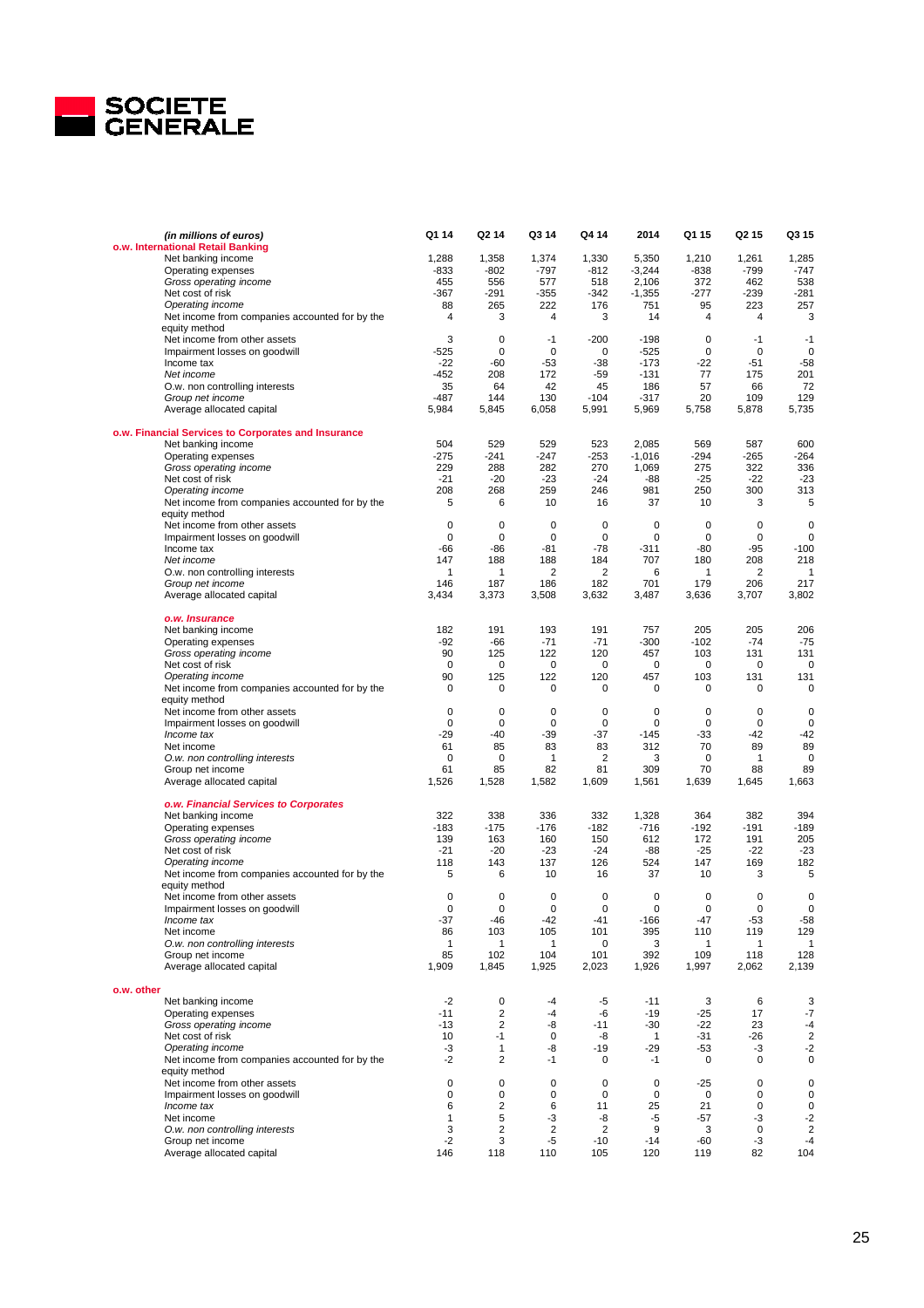

| (in millions of euros)<br><b>Global Banking and Investor Solutions</b> | Q1 14        | Q2 14          | Q3 14        | Q4 14          | 2014           | Q1 15        | Q <sub>2</sub> 15 | Q3 15          |
|------------------------------------------------------------------------|--------------|----------------|--------------|----------------|----------------|--------------|-------------------|----------------|
| Net banking income                                                     | 2,127        | 2,295          | 2,115        | 2,189          | 8,726          | 2,590        | 2,675             | 2,000          |
| Operating expenses                                                     | $-1,538$     | $-1,546$       | $-1,537$     | $-1,677$       | $-6,298$       | $-1,874$     | $-1,760$          | $-1,562$       |
| Gross operating income                                                 | 589          | 749            | 578          | 512            | 2,428          | 716          | 915               | 438            |
| Net cost of risk                                                       | $-54$        | 28             | $-27$        | $-28$          | -81            | $-50$        | $-56$             | $-68$          |
| Operating income                                                       | 535          | 777            | 551          | 484            | 2,347          | 666          | 859               | 370            |
| Net income from companies accounted for by the equity method           | 25           | 19             | 28           | 26             | 98             | 37           | 19                | 31             |
| Net income from other assets                                           | 0            | -5             | $\mathbf 0$  | $\mathbf 0$    | -5             | $-1$         | 8                 | $-1$           |
| Impairment losses on goodwill                                          | $\mathbf 0$  | $\mathbf 0$    | $\mathbf 0$  | $\mathbf 0$    | $\mathbf 0$    | $\mathbf 0$  | 0                 | $\mathbf 0$    |
| Income tax                                                             | $-127$       | $-186$         | $-118$       | -84            | $-515$         | $-176$       | $-190$            | $-76$          |
| Net income                                                             | 433          | 605            | 461          | 426            | 1,925          | 526          | 696               | 324            |
| O.w. non controlling interests                                         | 3            | 4              | 5            | 4              | 16             | 4            | 5                 | $\overline{4}$ |
| Group net income                                                       | 430          | 601            | 456          | 422            | 1,909          | 522          | 691               | 320            |
| Average allocated capital                                              | 12,419       | 12,742         | 13,299       | 13,683         | 13,036         | 13,544       | 15,526            | 15,037         |
| o.w. Global Markets & Investor Services from 2014                      |              |                |              |                |                |              |                   |                |
| Net banking income                                                     | 1,413        | 1,491          | 1,322        | 1,402          | 5,628          | 1,770        | 1,732             | 1,185          |
| o.w. Equities                                                          | 653          | 496            | 435          | 652            | 2,236          | 853          | 799               | 411            |
| o.w. FICC                                                              | 556          | 711            | 620          | 463            | 2,350          | 584          | 607               | 479            |
| o.w. Prime Services                                                    | 31           | 101            | 104          | 117            | 353            | 144          | 142               | 143            |
| o.w. Securities Services                                               | 173          | 183            | 163          | 170            | 689            | 188          | 184               | 152            |
| Operating expenses                                                     | $-1,008$     | $-1.032$       | -992         | $-1,094$       | -4,126         | $-1,295$     | $-1.189$          | $-995$         |
| Gross operating income                                                 | 405          | 459            | 330          | 308            | 1,502          | 475          | 543               | 190            |
| Net cost of risk                                                       | $-10$        | $\overline{2}$ | $-21$        | -6             | $-35$          | $-5$         | $-26$             | $-7$           |
| Operating income                                                       | 395          | 461            | 309          | 302            | 1,467          | 470          | 517               | 183            |
| Net income from companies accounted for by the equity method           | $-2$         | $-1$           | 0            | 3              | $\mathbf 0$    | $\mathbf{1}$ | 2                 | $\overline{2}$ |
| Net income from other assets                                           | $\pmb{0}$    | $\mathbf 0$    | $\mathbf 0$  | $\overline{2}$ | $\overline{2}$ | $-1$         | 0                 | $\mathbf{1}$   |
| Impairment losses on goodwill                                          | 0            | $\mathbf 0$    | $\mathbf 0$  | $\mathbf 0$    | $\mathbf 0$    | $\mathbf 0$  | 0                 | $\overline{0}$ |
| Income tax                                                             | $-106$       | $-118$         | $-70$        | $-84$          | $-378$         | $-133$       | $-132$            | $-36$          |
| Net income                                                             | 287          | 342            | 239          | 223            | 1.091          | 337          | 387               | 150            |
| O.w. non controlling interests                                         | 2            | 3              | 5            | 2              | 12             | 3            | 3                 | 5              |
| Group net income                                                       | 285          | 339            | 234          | 221            | 1,079          | 334          | 384               | 145            |
| Average allocated capital                                              | 7,936        | 7,995          | 8,278        | 8,410          | 8,155          | 7,996        | 9,163             | 8,365          |
| o.w. Financing and Advisory                                            |              |                |              |                |                |              |                   |                |
| Net banking income                                                     | 453          | 546            | 520          | 541            | 2.060          | 522          | 685               | 561            |
| Operating expenses                                                     | -323         | $-312$         | $-323$       | $-345$         | $-1.303$       | $-367$       | $-375$            | -361           |
| Gross operating income                                                 | 130          | 234            | 197          | 196            | 757            | 155          | 310               | 200            |
| Net cost of risk                                                       | $-43$        | 27             | $-4$         | $-20$          | $-40$          | $-30$        | $-28$             | $-60$          |
| Operating income                                                       | 87           | 261            | 193          | 176            | 717            | 125          | 282               | 140            |
| Net income from companies accounted for by the equity method           | 0            | 0              | 1            | $-1$           | $\mathbf 0$    | 9            | $-14$             | 0              |
| Net income from other assets                                           | $\Omega$     | -8             | $-1$         | $-1$           | $-10$          | $\mathbf 0$  | 9                 | $-2$           |
| Impairment losses on goodwill                                          | $\mathbf 0$  | $\mathbf 0$    | $\mathbf 0$  | $\mathbf 0$    | $\mathbf 0$    | $\mathbf 0$  | $\mathbf 0$       | $\mathbf 0$    |
| Income tax                                                             | -8           | $-50$          | $-34$        | 1              | $-91$          | $-22$        | $-40$             | $-26$          |
| Net income                                                             | 79           | 203            | 159          | 175            | 616            | 112          | 237               | 112            |
| O.w. non controlling interests                                         | $\mathbf 0$  | $\overline{2}$ | $-1$         | $\overline{2}$ | 3              | $\mathbf 0$  | $\overline{2}$    | $-2$           |
| Group net income                                                       | 79           | 201            | 160          | 173            | 613            | 112          | 235               | 114            |
| Average allocated capital                                              | 3,454        | 3,698          | 4,024        | 4,251          | 3,857          | 4,564        | 5,314             | 5,534          |
| o.w. Asset & Wealth Management                                         |              |                |              |                |                |              |                   |                |
| Net banking income                                                     | 261          | 258            | 273          | 246            | 1,038          | 298          | 258               | 254            |
| o.w. Lyxor                                                             | 48           | 50             | 49           | 55             | 202            | 52           | 52                | 44             |
| o.w. Private banking                                                   | 207          | 201            | 219          | 188            | 815            | 240          | 200               | 204            |
| o.w. other                                                             | 6            | 7              | 5            | 3              | 21             | 6            | 6                 | 6              |
| Operating expenses                                                     | -207         | $-202$         | $-222$       | $-238$         | $-869$         | $-212$       | $-196$            | $-206$         |
| Gross operating income                                                 | 54           | 56             | 51           | 8              | 169            | 86           | 62                | 48             |
| Net cost of risk                                                       | $-1$         | $-1$           | $-2$         | $-2$           | -6             | $-15$        | $-2$              | $-1$           |
| Operating income                                                       | 53           | 55             | 49           | 6              | 163            | 71           | 60                | 47             |
| Net income from companies accounted for by the equity method           | 27           | 20             | 27           | 24             | 98             | 27           | 31                | 29             |
| Net income from other assets                                           | $\mathbf 0$  | 3              | $\mathbf{1}$ | $-1$           | 3              | $\mathbf 0$  | $-1$              | $\mathbf 0$    |
| Impairment losses on goodwill                                          | 0            | $\mathbf 0$    | $\mathbf 0$  | $\mathbf 0$    | $\mathbf 0$    | $\mathbf 0$  | 0                 | $\mathbf{0}$   |
| Income tax                                                             | $-13$        | $-18$          | $-14$        | $-1$           | $-46$          | -21          | $-18$             | $-14$          |
| Net income                                                             | 67           | 60             | 63           | 28             | 218            | 77           | 72                | 62             |
| O.w. non controlling interests                                         | $\mathbf{1}$ | $-1$           | $\mathbf{1}$ | $\Omega$       | $\mathbf{1}$   | $\mathbf{1}$ | $\Omega$          | $\overline{1}$ |
| Group net income                                                       | 66           | 61             | 62           | 28             | 217            | 76           | 72                | 61             |
| Average allocated capital                                              | 1,029        | 1.050          | 997          | 1.023          | 1,025          | 984          | 1.049             | 1,138          |